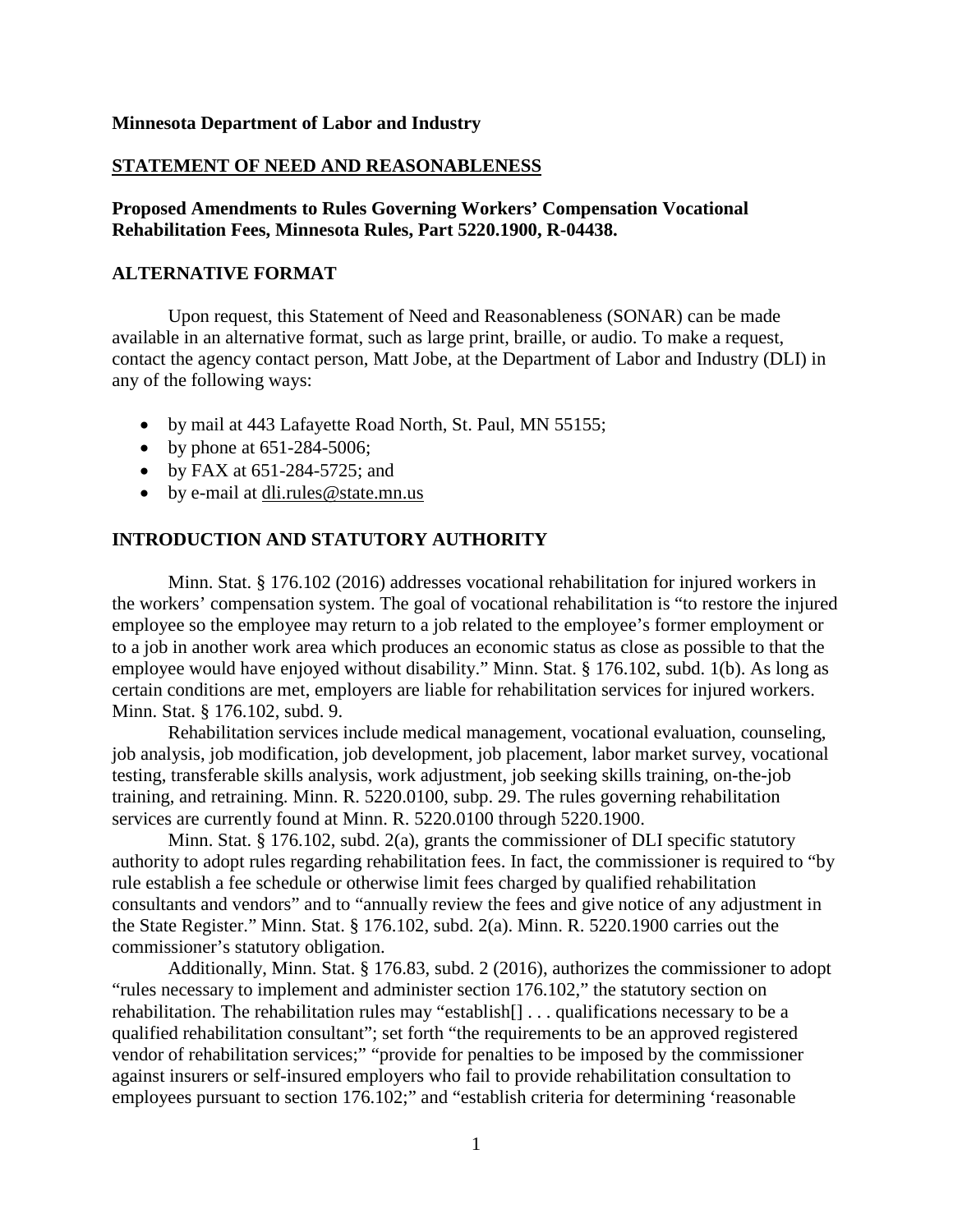moving expenses' under section 176.102." Minn. Stat. § 176.83, subd. 2.

The commissioner is not limited to adopting new rehabilitation rules. Minn. Stat. § 176.83, subd. 1, provides that the commissioner may also amend or repeal rules to carry out the provisions of chapter 176.

Finally, Minn. Stat. §§ 176.221 and 176.225 (2016) authorize the commissioner to assess a penalty when an employer or insurer does not timely make a payment or frivolously denies a claim for a payment.

## **BACKGROUND AND OUTREACH TO REGULATED PARTIES**

The original rules promulgating the standards and procedures for providing rehabilitation services for injured workers were first adopted in  $1980<sup>1</sup>$  $1980<sup>1</sup>$ . The rules have been amended on multiple occasions since then. The last revisions were made in  $2005<sup>2</sup>$  $2005<sup>2</sup>$  This SONAR is about amendments to 5220.1900, the part of the rehabilitation rules that addresses rehabilitation service fees and costs.

The impetus to make changes to 5220.1900 came, in part, from proposals by the Minnesota Association of Rehabilitation Professionals (MARP) and deliberations by the Rehabilitation Review Panel (RRP) and the Workers' Compensation Insurers' Task Force (WCITF). MARP is made up of qualified rehabilitation consultants (QRCs) and job placement vendors. The RRP is a body created by Minn. Stat. § 176.102, subd. 3. The RRP consists of "two members each from employers, insurers, and rehabilitation, two licensed or registered health care providers, one chiropractor, and four members representing labor." *Id.* One of the functions of the RRP is to "develop and recommend rehabilitation rules to the commissioner." *Id.* at 3a. The WCITF is an advisory group composed of representatives of insurers and selfinsured employers.

MARP presented at the RRP meeting on July 2[3](#page-1-2), 2015.<sup>3</sup> MARP suggested three revisions to the rehabilitation rules:

1) increase the number of hours that QRCs may provide services when job development and/or job placement services are being provided by someone other than the QRC from two to eight hours per month (*See* Minn. R. 5220.1900, subp. 6a);

2) eliminate the \$10 per hour fee reduction that is triggered when rehabilitation cases last longer than 39 weeks or exceed \$3,500 in costs (*See* Minn. R. 5220.1900, subp. 1f); and 3) eliminate the \$10 per hour fee reduction for QRC interns (*See* Minn. R. 5220.1900, subp. 1d).

Members of the RRP discussed MARP's proposals at the RRP meeting on January 7, 2016. Additionally, MARP presented its suggested rule changes at the WCITF meeting on March 16, 2016.<sup>[4](#page-1-3)</sup> Then, at the RRP meeting on April 7, 2016, a member made motions for the RRP to recommend that DLI amend 5220.1900, subparts 1f and 6a. A majority of RRP members voted in favor of these two motions.

Taking into consideration MARP's proposals and discussions at RRP and WCITF meetings, DLI drafted amendments to 5220.1900. On December 22, 2016, DLI posted a draft of the proposed amendments to 5220.1900 on the rulemaking docket page on its website and

<span id="page-1-0"></span> <sup>1</sup> *See* 4 S.R. 1221–27 (Feb. 4, 1980).

<span id="page-1-1"></span><sup>2</sup> *See* 29 S.R. 1480 (May 31, 2005).

<span id="page-1-2"></span><sup>3</sup> Minutes from the RRP meetings discussed in this SONAR can be accessed at: [http://www.dli.mn.gov/Rrp.asp.](http://www.dli.mn.gov/Rrp.asp)

<span id="page-1-3"></span><sup>4</sup> Minutes from the WCITF meetings discussed in this SONAR can be accessed at[: http://www.dli.mn.gov/Wcitf.asp.](http://www.dli.mn.gov/Wcitf.asp)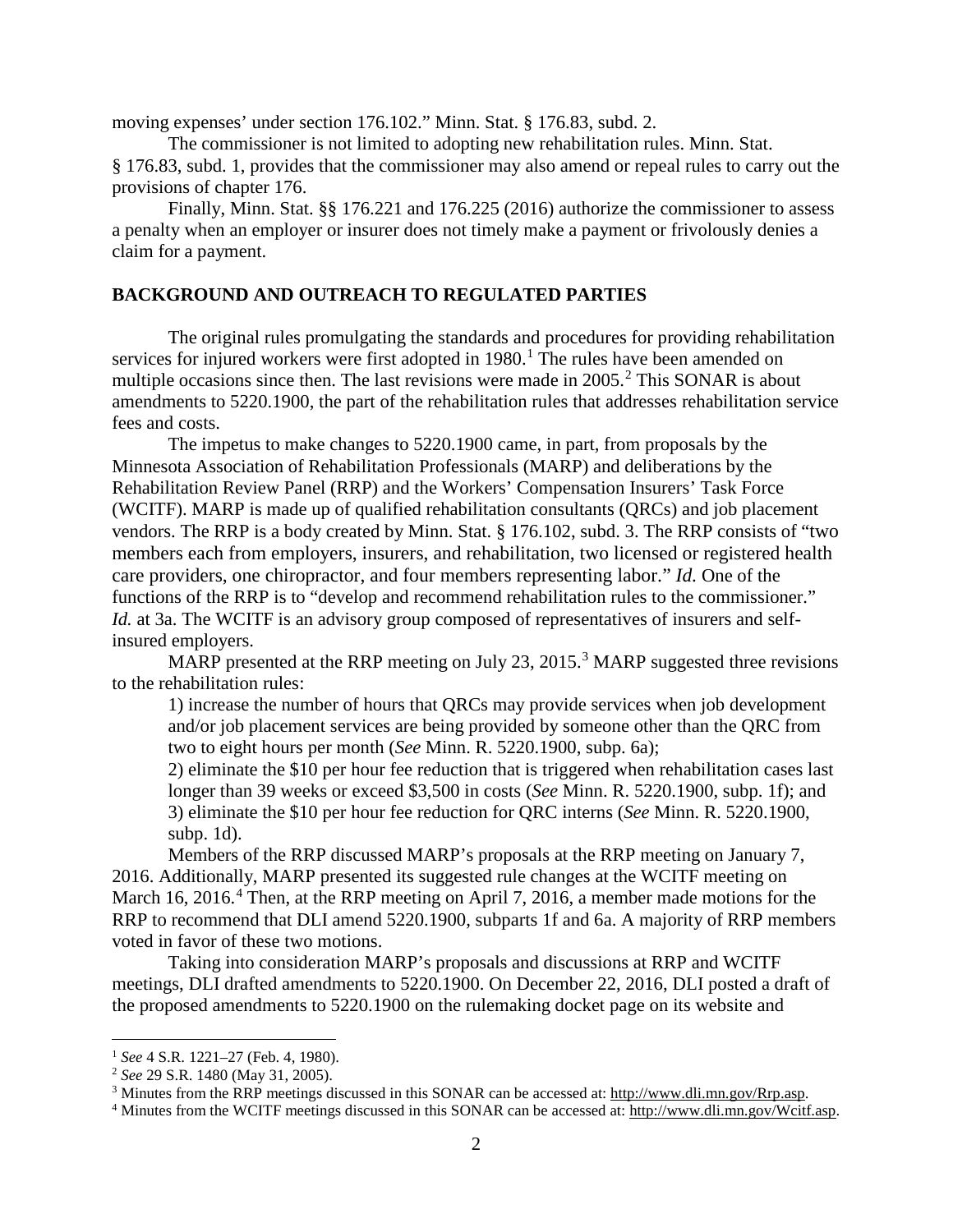emailed the draft to people and entities who had signed up for the DLI updates lists for workers' compensation insurance adjusters and rehabilitation providers.<sup>[5](#page-2-0)</sup> Although the most substantive changes were made to subparts 1f and 6a, DLI also proposed some minor amendments to other subparts in 5220.1900. (The details of this draft of the rule amendments are discussed below in the analysis of regulatory factor 4).

Two weeks later, on January 5, 2017, members of the RRP discussed the draft rule amendments to 5220.1900 at their meeting. QRCs presented oral comments to the RRP as well. RRP members and commenters disagreed with some of the proposed changes to subparts 1f and 6a. DLI also received written comments from the public that conveyed similar opinions to those expressed at the RRP meeting.

DLI gave a presentation to the WCITF on March 31, 2017, and the RRP on April 6, 2017, regarding the draft rule amendments released on December 22, 2016. As part of its presentation, DLI discussed possible alternative approaches to amending 5220.1900.

After considering the comments from stakeholders and the comments from members of the RRP and the WCITF, DLI revised the draft amendments to remove the fee reduction in subpart 1f and decrease the maximum hourly rate for QRCs in subpart  $1c<sup>6</sup>$  $1c<sup>6</sup>$  $1c<sup>6</sup>$  so that the total QRC costs would remain the same as under the current rules. Also, subpart 6a was revised to allow QRCs to receive payment for six hours of services per calendar month during job development/job placement, without approval from the insurer, commissioner, or compensation judge, in order to advance the rehabilitation plan. DLI posted the revised draft rule amendments to 5220.1900 on its website on May 15, 2017, and emailed it to persons on the adjusters' and rehabilitation providers' lists the next day.

DLI then presented the revised draft rule amendments at the WCITF meeting on May 17, 2017, and the RRP meeting on July 6, 2017. After making a few minor adjustments to the May 15, 2017, draft, on August 22, 2017, DLI posted the draft rule amendments to 5220.1900 on its website. In the following weeks, DLI sent the draft to persons on the adjusters' and rehabilitation providers' lists and members of the WCITF and the RRP. On October 12, 2017, the RRP recommended that the commissioner adopt the draft rule amendments to 5220.1900 dated August 22, 2017. [7](#page-2-2)

#### **DESCRIPTION OF 5220.1900 SUBPARTS AND PROPOSED AMENDMENTS**

To provide context for the regulatory analysis below, here is a summary of the subparts of 5220.1900 with a brief description of the proposed amendments:

- Subpart 1 describes the roles of insurers, the commissioner, and rehabilitation providers in monitoring and paying the costs of rehabilitation services. There are no amendments to this subpart.
- Subpart 1a requires that rehabilitation provider billings be recorded on the vocational

<span id="page-2-0"></span><sup>&</sup>lt;sup>5</sup> There are 1,775 persons on the adjusters list and 1,365 persons on the rehabilitation providers list as of March 19, 2018. Although DLI created the lists to provide notice of information that would be of interest to adjusters and rehabilitation providers, persons other than adjusters and rehabilitation providers have also signed up to receive the emails.

<span id="page-2-1"></span><sup>&</sup>lt;sup>6</sup> The current version of 5220.1900, subpart 1c, states that \$65 is the maximum hourly rate for ORC services. However, that value has been adjusted in accordance with subpart 1b. As of October 1, 2017, the maximum hourly rate for QRC services is \$108.78.

<span id="page-2-2"></span><sup>7</sup> Minn. Stat. § 176.102, subd. 3a, states that the RRP "shall . . . develop and recommend rehabilitation rules to the commissioner."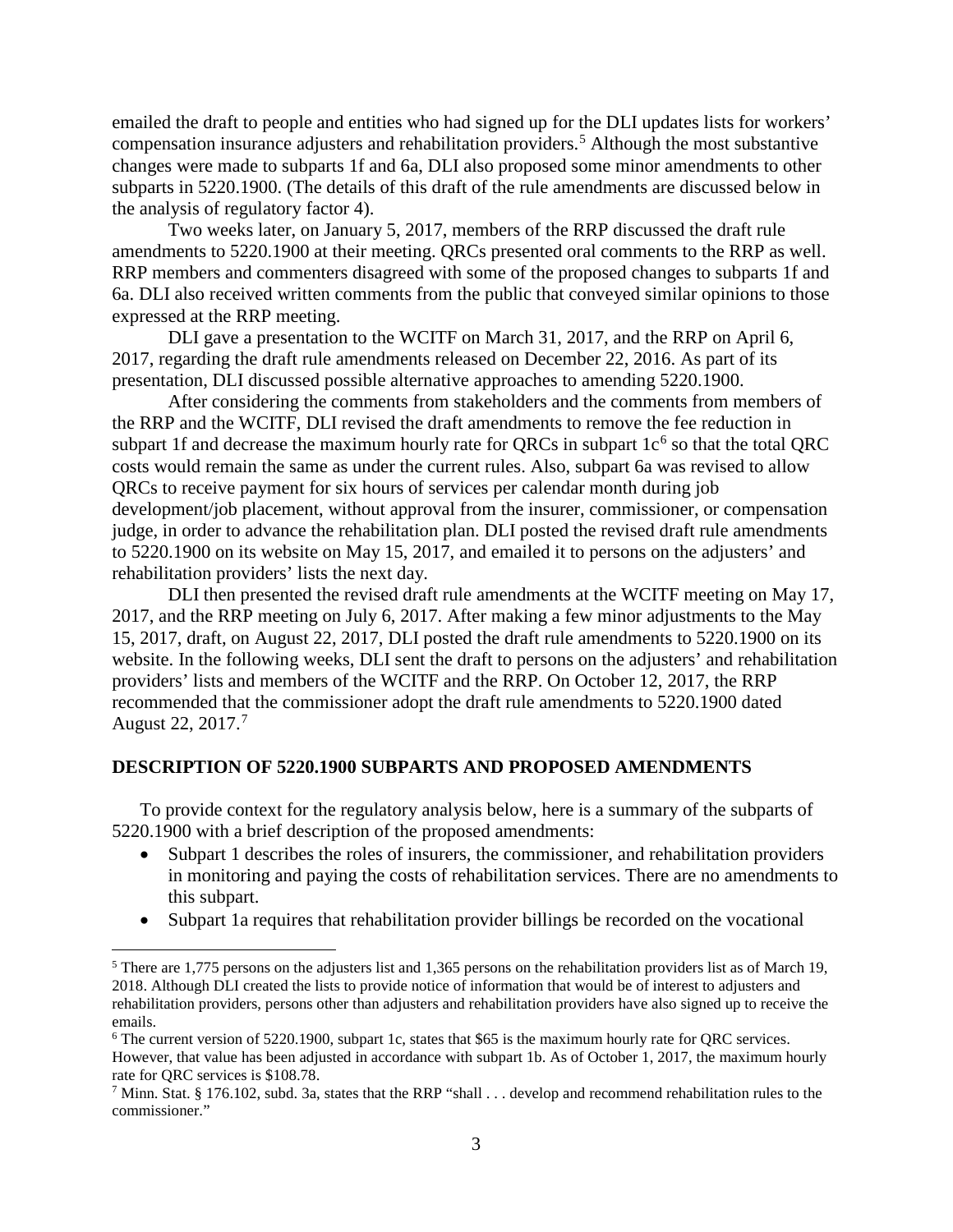rehabilitation invoice prescribed by the commissioner. Subpart 1a also lists information the billings must provide. There are no amendments to this subpart.

- Subpart 1b states that there are maximum rates for fees for rehabilitation services and how the rates may be increased every year. The proposed amendments to this subpart are necessary because of the adjustment to the maximum hourly rate in subpart 1c and the elimination of 1f.
- Subpart 1c prescribes a maximum hourly rate for QRCs, which has been adjusted according to subpart 1b. Subpart 1c also addresses the hourly rate for wait time and travel time. The proposed amendment to this subpart adjusts the maximum hourly rate for QRC services to account for the elimination of the \$10 fee reduction in subpart 1f.
- Subpart 1d states that the hourly rate for QRC interns must be at least \$10 less than the maximum hourly rate charged by QRCs employed by the QRC firm. There are no amendments to this subpart.
- Subpart 1e prescribes a maximum hourly rate for providing job development and job placement services. The proposed amendment to this subpart notes the maximum hourly rate for job development/job placement services as of October 1, 2017: \$[8](#page-3-0)2.58.8
- Subpart 1f prescribes a \$10 fee reduction for services provided by QRCs or QRC interns when a rehabilitation case lasts longer than 39 weeks or when the total billings for a case exceed \$3,500. The proposed amendment is to eliminate this subpart.
- Subpart 1g states that the employer or insurer must either pay or deny a rehabilitation provider's bill or specify what additional data is needed no later than 30 calendar days after receiving the bill. The proposed amendment to this subpart makes it explicit that insurers<sup>[9](#page-3-1)</sup> could be assessed penalties under Minn. Stat. ch. 176 for failure to comply with this subpart.
- Subpart 2 requires that rehabilitation providers only bill for necessary and reasonable services and provides that the commissioner or a compensation judge must decide disputes about costs and whether services are necessary and reasonable. The Revisor's Office plans to make non-substantive amendments to this subpart.
- Subpart 6a places a limit on QRC services to the injured worker when a rehabilitation provider other than a QRC is providing or billing for job development/job placement services.<sup>[10](#page-3-2)</sup> Proposed amendments to this subpart provide that QRCs may be paid for up to six hours of services per month during job development/job placement without getting prior approval from the insurer, commissioner, or compensation judge. Proposed amendments also provide that travel time and wait time are not included in the limit on services by a QRC during job development/job placement.
- Subpart 6b places a limit on billing for a rehabilitation consultation and "the development, preparation, and filing of a rehabilitation plan." The proposed amendment to this subpart clarifies when payment beyond the time limit may be made.
- Subpart 7 lists certain services and activities that are not compensable or are not billable.

<span id="page-3-0"></span> <sup>8</sup> The proposed amendment does not actually change the maximum hourly rate for job development/job placement services, as that value has been adjusted in accordance with subpart 1b multiple times since subpart 1e was last amended.

<span id="page-3-1"></span><sup>9</sup> "Insurer" is defined to include self-insured employers. *See* Minn. R. 5220.0100, subp. 12a.

<span id="page-3-2"></span><sup>10</sup> Subpart 6a places a *limitation on QRC services* only when a rehabilitation provider other than a QRC is providing job development or job placement services. This is not to be confused with the *limitation on job development services* prescribed by Minn. Stat. § 176.102, subd. 5(b).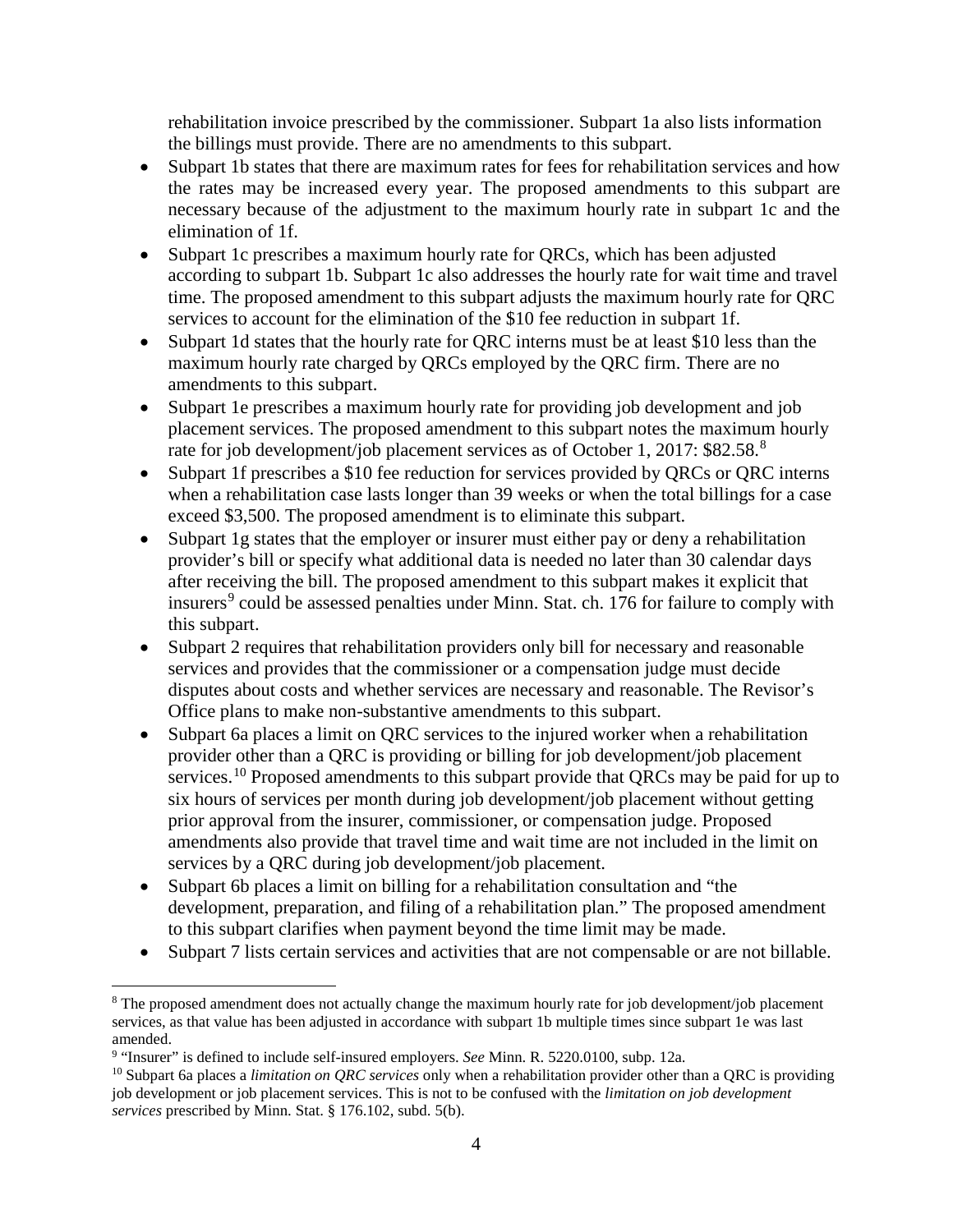The proposed amendments to this subpart create two categories: 1) services and activities that must be specified in the rehabilitation plan or approved by the insurer, commissioner, or a compensation judge; and 2) services and activities that rehabilitation providers must never bill for. The explanation for the categorization of each service and activity appears in the rule-by-rule analysis below.

- Subpart 8 provides for a way to resolve disputes about the reasonableness, necessity, or cost of a rehabilitation service. There are no amendments to this subpart.
- Subpart 9 prohibits rehabilitation providers from trying to collect payment for an unnecessary or unreasonable service. There are no amendments to this subpart.

#### **REGULATORY ANALYSIS**

Minn. Stat. § 14.131 (2016), sets out eight factors for a regulatory analysis that must be included in the SONAR. Paragraphs (1) through (8) identify these factors and provide DLI's response.

## **(1) a description of the classes of persons who probably will be affected by the proposed rule, including classes that will bear the costs of the proposed rule and classes that will benefit from the proposed rule.**

The amendments to the rules will most directly affect rehabilitation providers and insurers. The amendments to the rules may also affect injured workers, workers' compensation employers, and representatives of these people and entities.

The proposed amendments to 5220.1900, subparts 1c and 1f, would eliminate the fee reduction when plans exceed a certain cost or length and decrease the maximum hourly rate for QRC services. The elimination of the fee reduction in subpart 1f would increase the cost of rehabilitation services when the plan exceeds either the 39 week or the \$3,500 threshold, but the maximum hourly rate for QRC services in subpart 1c is adjusted downward to produce the same total QRC costs as under the current rules. That is to say, the amendments to subparts 1c and 1f are expected to be cost-neutral to the system overall. In individual cases, though, the benefits and costs of these proposed amendments could fall on either an insurer or QRC depending on whether a specific plan would have met one of the fee reduction thresholds under the current subpart 1f.

Another consideration is that elimination of subpart 1f could result in indirect cost savings for insurers and QRCs. Billing, payment, and recordkeeping may be more administratively efficient because insurers and QRCs will no longer have to track the hours of service and charges for each injured worker and change the hourly fee partway through lengthy, costly rehabilitation plans. Injured workers may also benefit from the elimination of subpart 1f to the extent that there is no longer an incentive to limit rehabilitation services for injured workers with complex rehabilitation needs.

Next, the addition of the reference to penalties in 5220.1900, subpart 1g, clarifies that DLI can issue penalties to insurers who do not pay or deny rehabilitation bills within the 30-day timeframe prescribed by the rule. DLI already has the authority to issue penalties under Minn. Stat. § 176.221, subd. 6a, so this amendment does not increase or decrease costs for insurers or QRCs.

Unlike the proposed amendments to the other subparts, the amendments to 5220.1900, subpart 6a, may add to the cost of rehabilitation services. For subpart 6a, DLI proposes an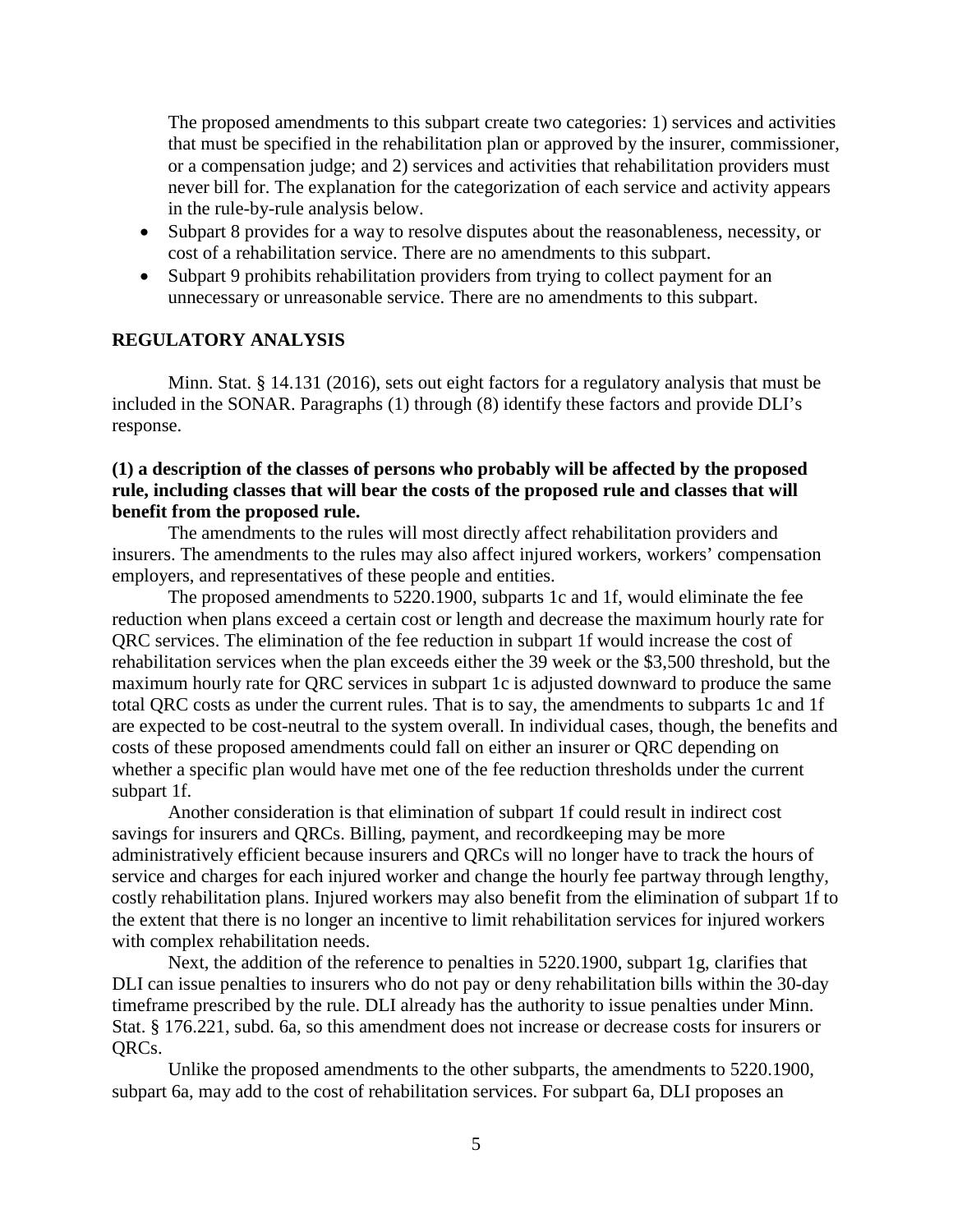increase in the number of hours for which a QRC may receive payment (without approval from the insurer, commissioner, or compensation judge) when someone else is providing job development/job placement services to the injured worker. Insurers would bear any increase in costs as a result of this amendment to subpart 6a. Injured workers and rehabilitation providers would likely benefit from the proposed change. Injured workers would be more likely to receive the QRC services they need during job development/job placement, and rehabilitation providers may see slight increases in payments. Although a precise calculation of the monetary costs of the amendments to subpart 6a is not possible, a detailed discussion of the possible costs is included in factor 5 below.

The amendments to 5220.1900, subpart 6b, clarify when payment for a rehabilitation consultation beyond the time limit may be made. The language is consistent with subparts 6a and 7. The amendments to 5220.1900, subpart 7, eliminate unnecessary or confusing provisions and list certain services and activities that providers must never bill for, which provides more guidance to both insurers and rehabilitation providers. As a result, it is likely that there will be fewer disputes between insurers and providers and that rehabilitation services will be delivered more effectively. The amendments to subparts 6b and 7 will benefit all classes of persons who are involved in the rehabilitation system: rehabilitation providers, insurers, workers' compensation employers, injured workers, and representatives of these people and entities.

## **(2) the probable costs to the agency and to any other agency of the implementation and enforcement of the proposed rule and any anticipated effect on state revenues.**

DLI does not anticipate an increase in costs to DLI or any other agency for the implementation and enforcement of the proposed rules because they are updates to existing rules. DLI already has the structures and systems in place to enforce the rehabilitation rules in 5220.1900. DLI also has an alternative dispute resolution (ADR) unit that will continue to help resolve workers' compensation disputes, including disagreements about 5220.1900. *See* Minn. Stat. § 176.261 (2016) (stating that DLI "must make efforts to settle problems of employees and employers").

A state agency may be affected by implementation and enforcement of the proposed rules to the extent it is an affected party. The State of Minnesota is a self-insured employer, and state agencies are part of the State's Workers' Compensation Program. As noted in factors 1 and 5, there may be a minimal increase in the cost of providing rehabilitation services. Therefore, state agencies might or might not see a small increase in workers' compensation costs as a result of the proposed rule amendments depending on the volume and nature of the rehabilitation cases for which they pay. Any increase in costs may be offset by savings due to no longer having to track the thresholds in subpart 1f, and clearer guidelines in subpart 7.

The only impacts on state revenues would be those related to workers' compensation. There are no anticipated changes to the Special Compensation Fund assessments as a result of these amendments. *See* Minn. Stat. § 176.129 (2016).

## **(3) a determination of whether there are less costly methods or less intrusive methods for achieving the purpose of the proposed rule.**

DLI has not identified any less costly or less intrusive methods for achieving the purposes of the amendments to the rehabilitation rules. The proposed amendments are intended to solve a specific problem or expected to make the provision of rehabilitation services more efficient.

The purpose of vocational rehabilitation is "to restore the injured employee so the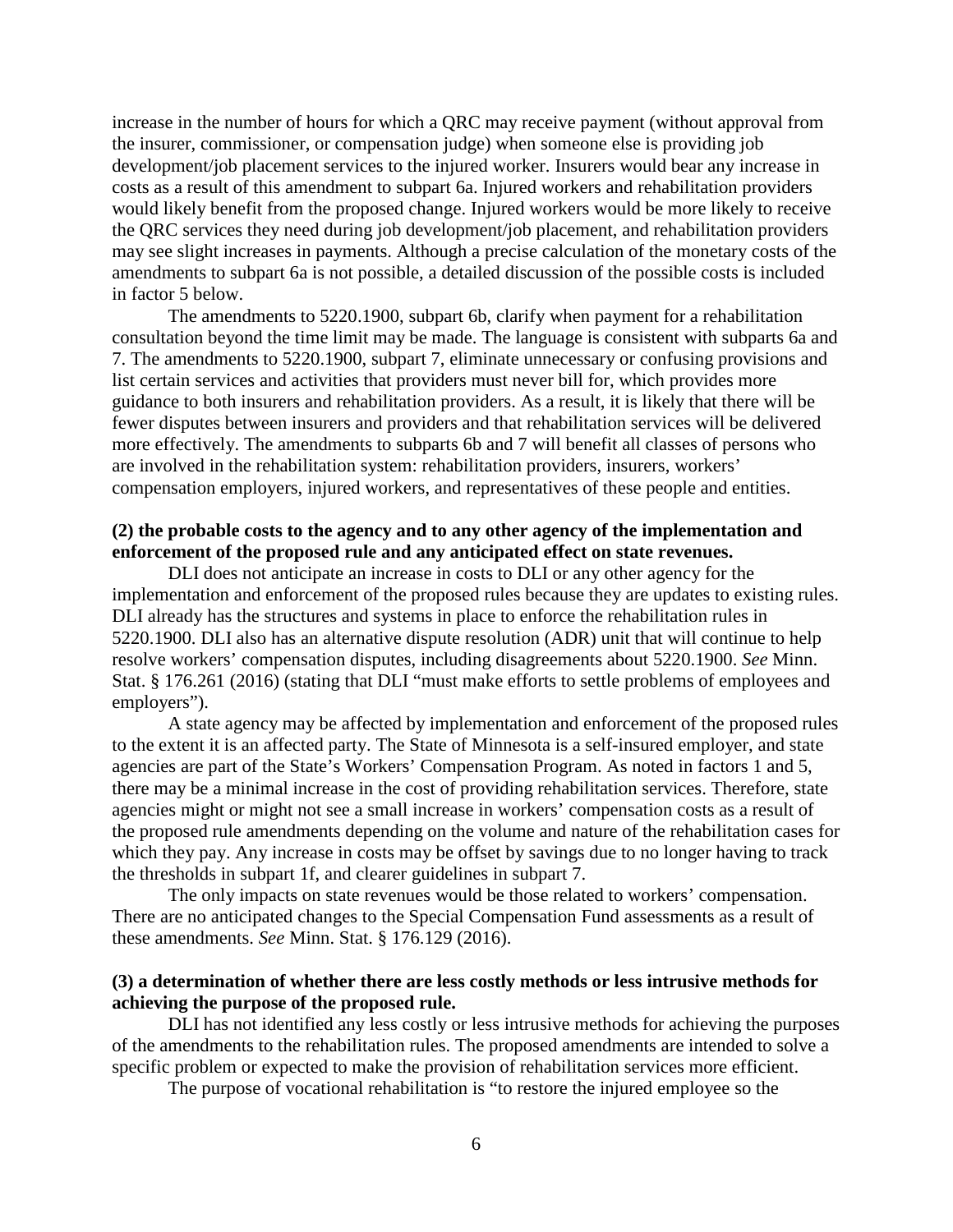employee may return to a job related to the employee's former employment or to a job in another work area which produces an economic status as close as possible to that the employee would have enjoyed without disability."<sup>[11](#page-6-0)</sup> The primary purpose of eliminating the fee reduction in subpart 1f is to ensure that injured workers receive the services that they need regardless of the length or cost of the rehabilitation plan. DLI proposes this amendment because there is no evidence that the fee reduction has resulted in more effective delivery of QRC services. In fact, most QRCs who submitted comments to DLI asserted that the current fee reduction discourages QRCs from providing rehabilitation services to injured workers with the most complex rehabilitation needs, such as those who live in rural areas, are of an advanced age, have less education, have limited skills, have a longer recovery time, or have more severe disabilities. With the elimination of the fee reduction, QRCs will no longer be paid at a reduced rate when providing rehabilitation services to injured workers who are the most difficult to place in employment due to barriers QRCs cannot control.

To keep total costs for QRC services neutral in light of the elimination of the fee reduction, subpart 1c is amended to reduce the maximum hourly rate for QRC services. DLI has not identified any less costly or less intrusive methods to maintain cost neutrality. In fact, eliminating the fee reduction actually makes the rehabilitation rules less intrusive because it removes a step in billing and paying for QRC services and ensures that each injured worker receives services based on her or his individual needs.

In a comment, one QRC firm suggested that, instead of the fee amendments, the rehabilitation rules should allow fees to be based on "the market." The QRC firm's proposal is not an option, though. Not only would the elimination of all fee limits result in more disputes about whether a charge for QRC services was reasonable, but Minn. Stat. § 176.102, subd. 2(a), *requires* the commissioner to "by rule establish a fee schedule or otherwise limit fees charged by qualified rehabilitation consultants and vendors."

Subpart 1g is amended to note that insurers may be penalized under the workers' compensation statute if they do not pay or deny a rehabilitation provider's bill within 30 days of receiving it. The purpose of the amendment is to remind stakeholders that DLI has statutory authority to assess penalties if insurers do not comply with the requirements in subpart 1g. Adding the sentence about penalties to subpart 1g is the least costly and least intrusive approach because it does not require any additional recordkeeping and because it does not actually alter any rights or responsibilities for insurers, rehabilitation providers, or DLI.

The purpose of the amendments to subpart 6a is to make sure that QRCs are compensated for providing reasonable and necessary services<sup>[12](#page-6-1)</sup> while another rehabilitation provider is working with the injured worker on job development/job placement. DLI proposes to increase the limit on payments for QRC services during job development/job placement to six hours per calendar month based on a review of all the comments submitted and an analysis of the cost of the proposal.<sup>[13](#page-6-2)</sup> Additionally, DLI considered the RRP's expertise. At its meeting on April 7, 2016, the RRP voted to recommend that DLI amend subpart 6a to increase the payment limit to six hours per month during job development/job placement because QRC services facilitate job

<span id="page-6-0"></span> $11$  Minn. Stat. § 176.102, subd. 1(b).

<span id="page-6-1"></span> $12$  QRC services include development of job goals, medical management, on-site job analysis, vocational counseling, development of on-the-job training programs, providing direction to placement providers, and attending employee meetings to enhance employment opportunities.

<span id="page-6-2"></span> $13$  The cost analysis is described in detail under regulatory factor (5).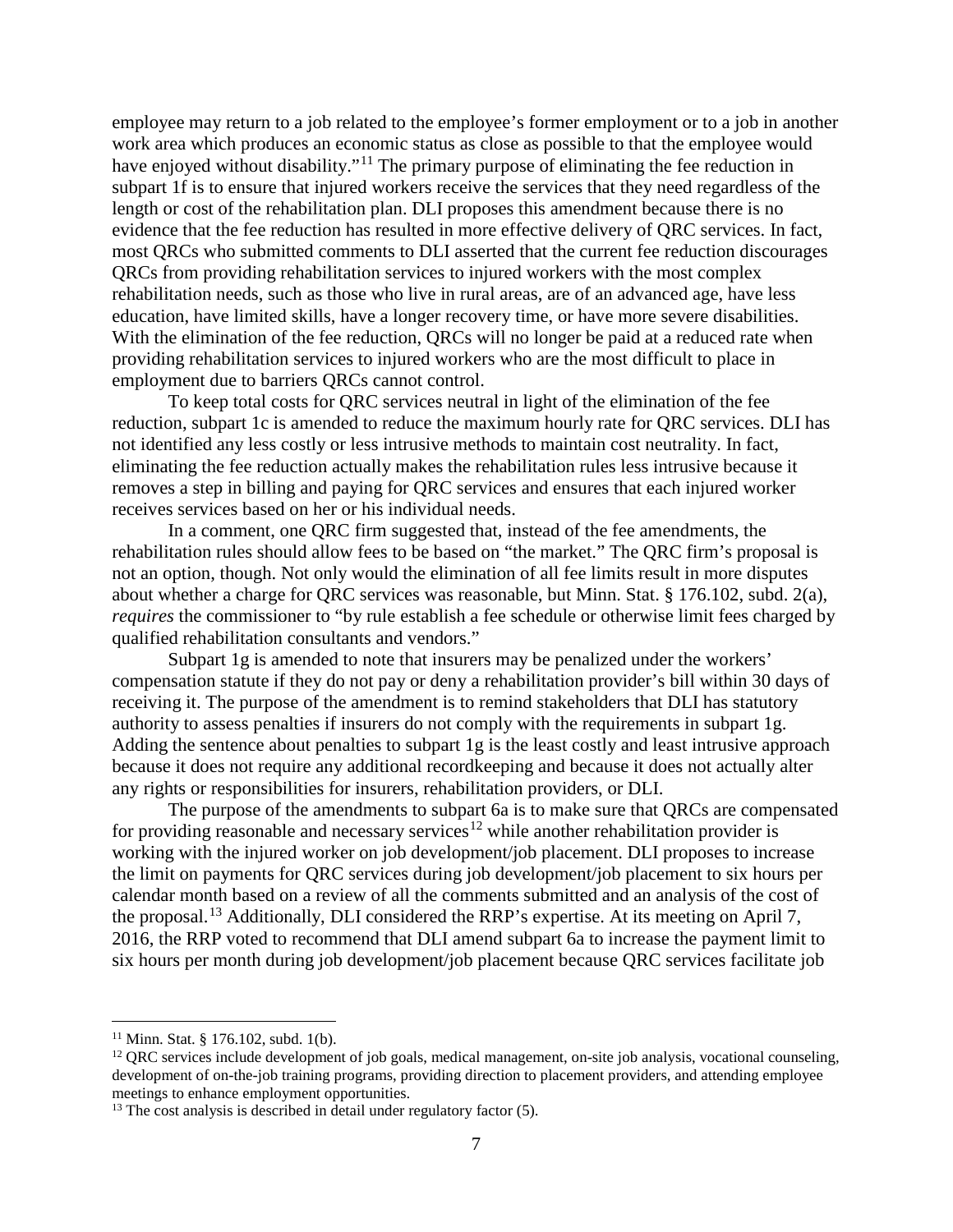placement/job development in some cases.<sup>[14](#page-7-0)</sup> DLI is not aware of any less costly or less intrusive methods for ensuring injured workers receive appropriate QRC services while another rehabilitation provider is providing job development/job placement. Amending subpart 6a is actually likely to decrease friction costs because QRCs will not as often have to seek approval from the insurer or a determination by the commissioner or compensation judge in order to get paid for their services during job development/job placement.<sup>[15](#page-7-1)</sup>

Finally, the purposes of the amendments to subpart 7 are to make the language of the rule clearer and to describe certain services and activities that rehabilitation providers can never bill for. The amendments to subpart 7 provide more concrete guidance to regulated parties, so costs may decrease due to less confusion and fewer disputes. DLI has determined that there are no less costly or less intrusive methods to communicate to stakeholders what services and activities rehabilitation providers cannot seek compensation for.

On October 12, 2017, the RRP voted to recommend that the commissioner adopt the proposed rules.

## **(4) a description of any alternative methods for achieving the purpose of the proposed rule that were seriously considered by the agency and the reasons why they were rejected in favor of the proposed rule.**

DLI seriously considered alternative methods for achieving the purposes of the proposed rule amendments to 5220.1900, subparts 1f and 6a.

The primary purpose of the amendments to subpart 1f is to ensure that injured workers receive the services that they need regardless of the length or cost of the rehabilitation plan. Eliminating the fee reduction in subpart 1f would mean that QRCs are no longer paid less when providing rehabilitation services to injured workers who are the most difficult to place in employment. DLI considered various approaches to address concerns with the fee reduction before deciding on the current proposal, though.

Under the current version of subpart 1f, the hourly billing rate for QRC services must be reduced by \$10 when the rehabilitation case exceeds 39 weeks or the costs of rehabilitation services exceed \$3,500. At the time subpart 1f was adopted in 1992, one of the stated goals of the fee reduction was to incentivize QRCs to resolve rehabilitation plans more quickly.<sup>[16](#page-7-2)</sup> At the RRP meeting on July 23, 2015, MARP suggested that the fee reduction be eliminated. MARP argued that the fee reduction does not cause QRCs to complete rehabilitation plans more quickly because QRCs have very little control over the length and cost of rehabilitation plans.<sup>[17](#page-7-3)</sup>

Members of the RRP had discussions about MARP's position at subsequent RRP meetings. Then, at the WCITF meeting on March 16, 2016, MARP presented its proposal regarding subpart 1f, which had changed slightly. At that time, MARP advocated that the fee reduction be eliminated or that the cost threshold that triggers the fee reduction be increased from \$3,500 to \$7,500 to account for inflation since the rule was initially adopted.

At the RRP meeting on April 7, 2016, a majority of RRP members voted to recommend that DLI amend subpart 1f so that the cost threshold be increased to \$7,541 and that this value be adjusted annually based on the statewide average weekly wage (SAWW). In the rule draft

<span id="page-7-0"></span><sup>&</sup>lt;sup>14</sup> See minutes from the RRP meeting on April 7, 2016.

<span id="page-7-1"></span><sup>&</sup>lt;sup>15</sup> Insurers are still entitled to deny payment for any rehabilitation service that the insurer has determined was not needed in light of the facts of the specific case.

<sup>16</sup> SONAR-02130, pg. 17 (Dec. 21, 1992).

<span id="page-7-3"></span><span id="page-7-2"></span><sup>&</sup>lt;sup>17</sup> For a more detailed treatment of this issue, see the discussion of subpart 1f in the rule-by-rule analysis below.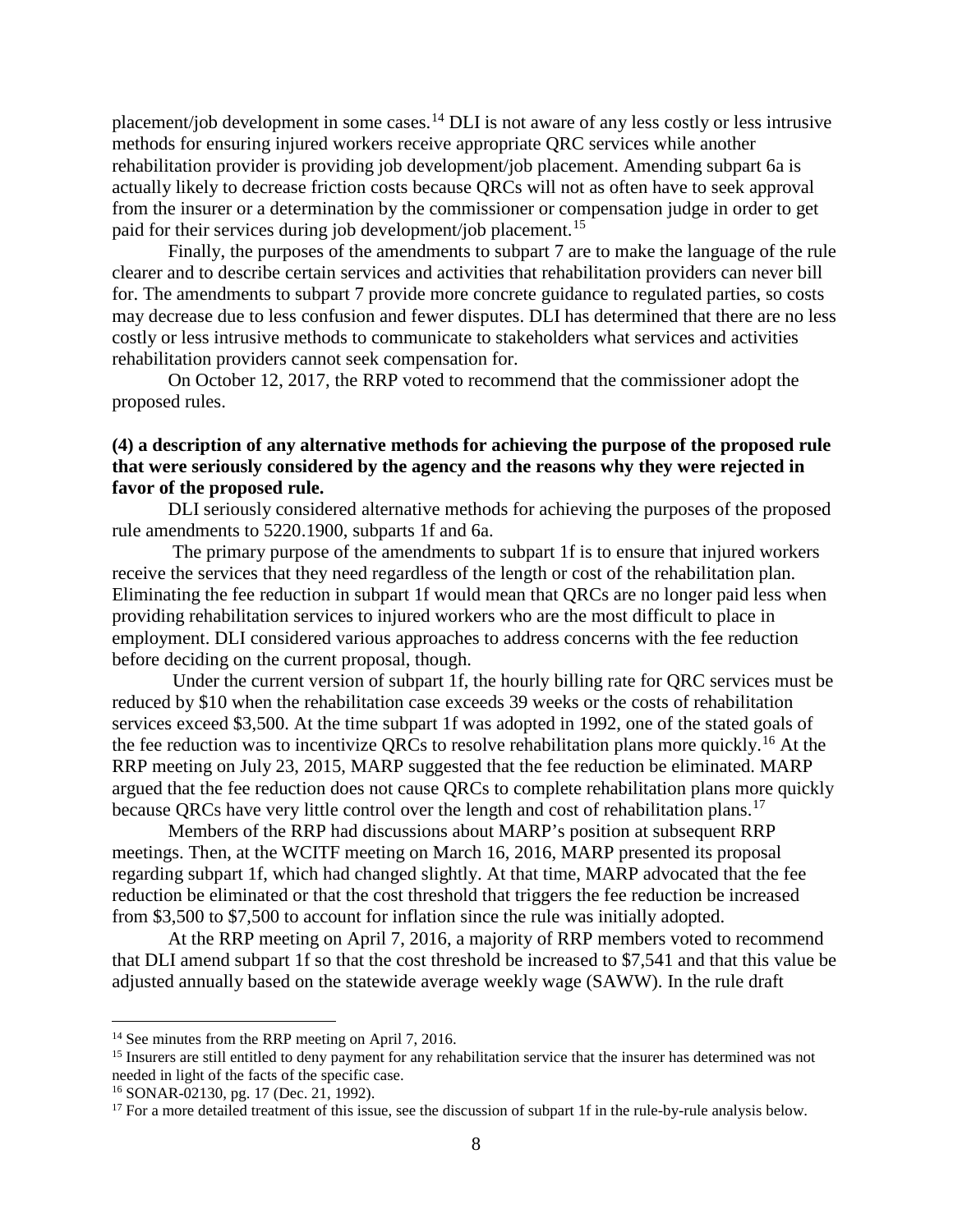released on December 22, 2016, DLI proposed an amendment that would increase the amount of billings that triggers the fee reduction to \$7,541, as recommended by the RRP. DLI also proposed to increase the amount of the fee reduction—from \$10 per hour to \$16.49 per hour based on the rationale that this value should be adjusted for inflation as well.

Two weeks later, on January 5, 2017, members of the RRP discussed the draft amendments to 5220.1900 at their meeting. Most of the comments were made by members who are QRCs. They disagreed with DLI's proposal to increase the fee reduction from \$10 to \$16.49 to account for inflation since the rule was originally adopted. MARP also expressed opposition to the proposed increase to the fee reduction. Steve Hollander spoke on behalf of MARP. He stated that MARP "believe[d] the best solution would be to eliminate the fee reduction altogether." Hollander also presented a second option. He asserted that "the next best solution" would be to eliminate the 39-week fee reduction trigger, leave the fee reduction at \$10 per hour, and adjust for inflation going forward. Additionally, multiple QRCs, at the RRP meeting or in written comments, again asked DLI to consider eliminating the fee reduction altogether. DLI did not receive any comments from insurers regarding the changes to subpart 1f proposed in the December 22, 2016, draft amendments. DLI continued to consider whether there were any other ways to address the concerns of QRCs but not significantly increase rehabilitation costs.

Having reviewed the available data, DLI acknowledged that it is difficult to determine whether subpart 1f accomplishes the goal of incentivizing QRCs to complete rehabilitation plans faster given that complicated barriers outside of QRCs' control affect re-employment. DLI therefore proposed an alternative option: eliminate subpart 1f and decrease the maximum hourly rate for QRC services in subpart 1c so that total QRC costs would be neutral as compared to the current rules. This approach does away with the fee reduction thresholds, which were difficult to administer by both insurers and QRCs, but does not measurably add to the costs borne by insurers. The proposed changes achieve the purpose of simplifying the rules governing rehabilitation while also ensuring that QRCs are fairly compensated and injured workers return to work as soon as possible according to their specific needs. DLI presented the revised draft of the rule amendments with the elimination of subpart 1f to the WCITF on May 17, 2017, and the RRP on July 13, 2017, and October 12, 2017. None of the members of these bodies made objections or recommended additional changes.[18](#page-8-0)

Next, the purpose of the proposed amendments to subpart 6a is to make sure that QRCs are compensated for the reasonable and necessary services they provide while another rehabilitation provider is working with the injured worker on job development/job placement. DLI considered different approaches to amending this subpart as well.

The impetus to amend subpart 6a came, in part, from MARP. At the RRP meeting on July 23, 2015, MARP suggested a change to the time limit on QRC services when job development/job placement is being provided by someone other than the QRC. MARP asserted that injured workers regularly need QRC services for more than two hours per month during job development/job placement. MARP asked that DLI increase the limit in subpart 6a to eight hours per month. A few months later, on April 7, 2016, the RRP passed a motion to recommend that DLI amend subpart 6a to increase the limit on QRC services during job development/job placement from two hours per month to six hours per month, excluding travel time.

In the December 22, 2016, draft of DLI's proposed amendments to 5220.1900, subpart 6a

<span id="page-8-0"></span><sup>&</sup>lt;sup>18</sup> One QRC firm suggested that, instead of the fee amendments, the rules should allow fees to be based on "the market." However, Minn. Stat. § 176.102, subd. 2(a), *requires* the commissioner to "by rule establish a fee schedule or otherwise limit fees charged by qualified rehabilitation consultants and vendors."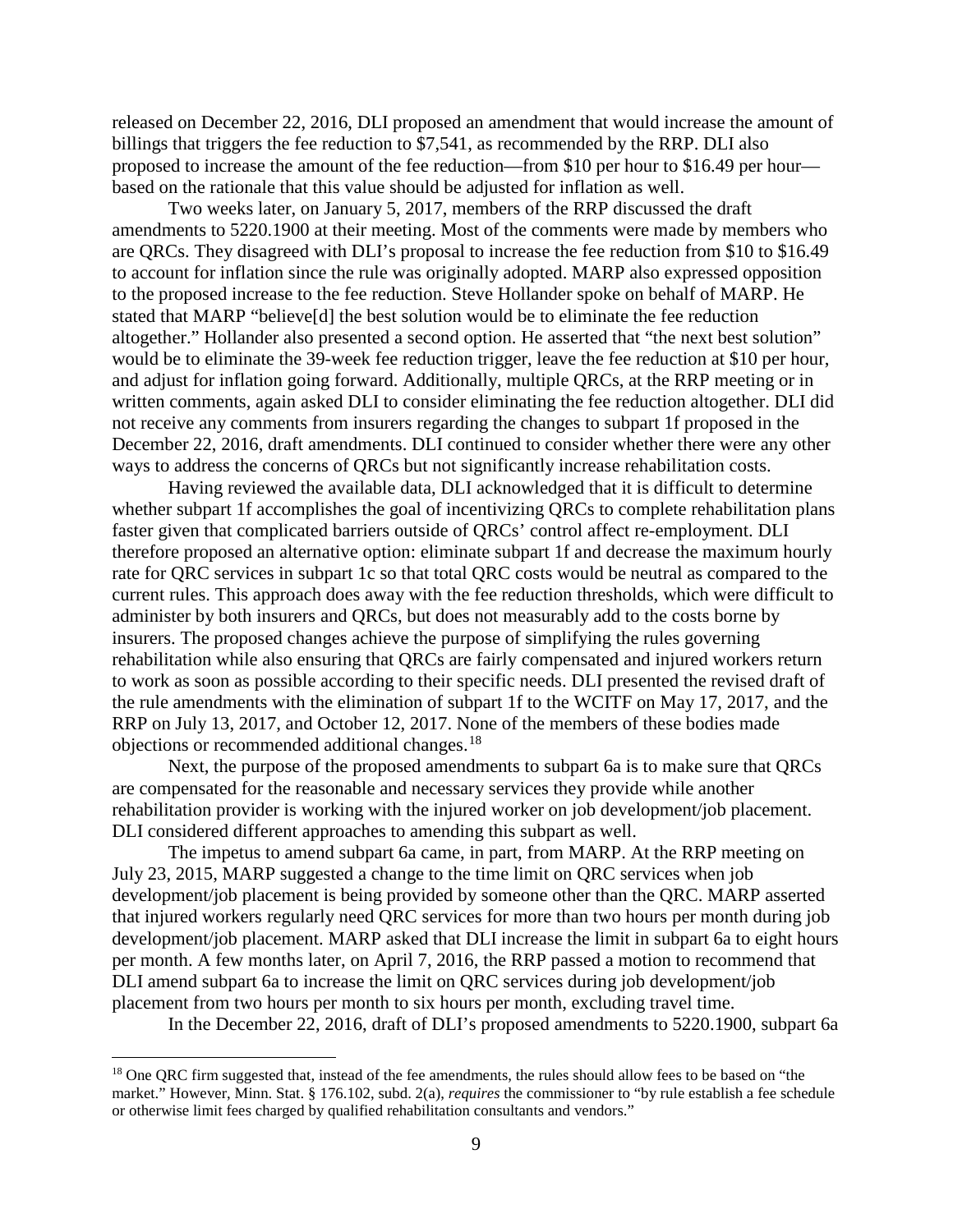was altered to increase the limit on payment to QRCs for their services during job development/job placement from two hours per month to six hours per month, but only for four 30-calendar-day periods. After the four 30-calendar-day periods, the limit on QRC services would go back to two hours per month.

DLI proposed increasing the limit to six hours per month during job development/job placement because QRCs are still responsible for providing time-consuming, ongoing rehabilitation services. Such services include medical management, review of transferrable and vocational test results, identification and adjustment of vocational goals, meeting with the employee and job search vendor, jobsite analysis, development of on-the-job training programs, etc. Based on discussions at RRP and WCITF meetings and written comments submitted by rehabilitation providers, DLI determined that a six-hour limit in each of four months would cover most reasonable and necessary QRC services during job development/job placement.

MARP and individual QRCs disagreed with the proposed change to subpart 6a that limited the increase to six hours of QRC services per month to four 30-calendar-day periods. At the RRP meeting on January 5, 2017, members of the RRP and other QRCs argued that it would be overly burdensome for both insurers and rehabilitation providers to keep track of the four 30 calendar-day periods. QRCs also predicted that there would be more disputes between rehabilitation providers and insurers due to the difficulty of determining when QRCs could be paid up to six hours per month rather than two hours per month during job development/job placement. DLI received written comments from rehabilitation providers that conveyed similar opinions to those expressed at the RRP meeting.

DLI considered the feedback it received regarding subpart 6a. DLI determined that decreasing the limit on QRC services from six hours per month to two hours per month after four months would be unnecessarily burdensome. Acknowledging that its original proposal may have been exceedingly complicated, DLI rejected it. DLI then altered the language in subpart 6a so that the six-hour-per-month payment limit during job development/job placement would not be restricted to a specific number of months. The RRP voted to recommend that the commissioner adopt the proposed rules, including subpart 6a, on October 12, 2017.

The proposed amendments to subpart 6a make it more likely that injured workers will receive necessary services from QRCs during job development/job placement without burdening stakeholders with additional, inefficient administrative tasks. It is also consistent with the RRP's recommendation to DLI at its meetings on April 7, 2016, and October 12, 2017. Finally, this rule does not establish a finite floor or ceiling. There is still a check on costs: the six-hour limit on QRC services specified in the rule does not preclude insurers from denying payment for any QRC service on the basis that the service provided during job development/job placement was not reasonable and necessary. And in especially complicated cases, QRCs can still request approval from the insurer, commissioner, or compensation judge for more than six hours per month.

With respect to the proposed amendments to the other subparts of 5220.1900, DLI did not seriously consider alternative methods. However, DLI carefully determined that all of the amendments are necessary and reasonable: DLI reviewed comments submitted, considered input from WCITF members and RRP members, and made countless revisions to language during the drafting process. The rule-by-rule analysis in this SONAR provides a detailed explanation of each rule amendment.

## **(5) the probable costs of complying with the proposed rule, including the portion of the total costs that will be borne by identifiable categories of affected parties, such as separate**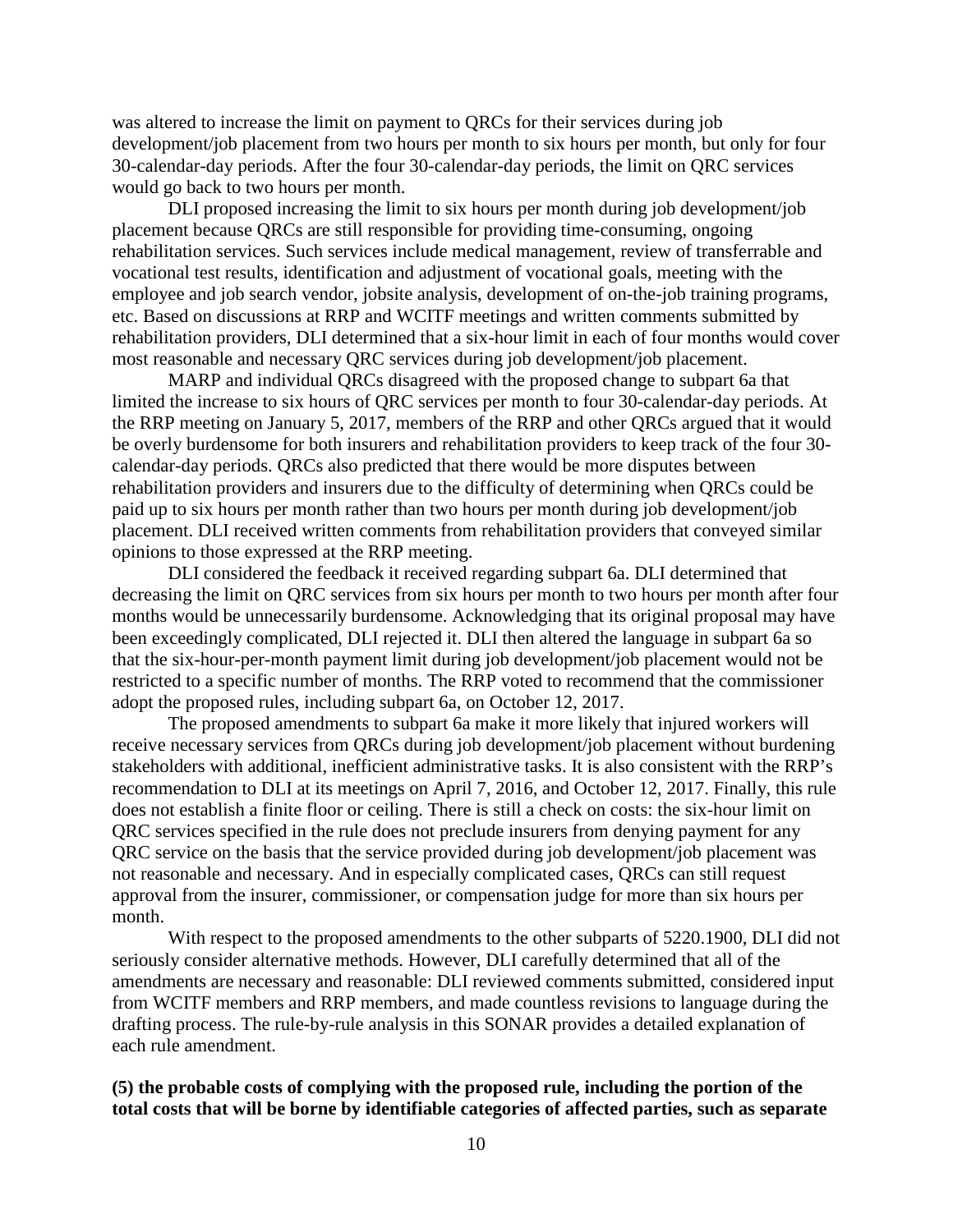#### **classes of governmental units, businesses, or individuals.**

It is possible that the amendments may result in increased costs for insurers and rehabilitation providers in some cases.<sup>[19](#page-10-0)</sup> Each of the substantive rule amendments is analyzed in turn.

First, DLI anticipates that, by decreasing the maximum hourly rate for QRC services in subpart 1c in conjunction with eliminating the fee reduction in subpart 1f, total QRC costs will remain roughly the same as under the current rules.<sup>[20](#page-10-1)</sup> (A detailed explanation of how the proposed maximum hourly rate was calculated is included in the rule-by-rule analysis below.) Rehabilitation providers, including individual QRCs and QRC firms, that take on a variety of cases in terms of complexity are unlikely to see a significant change in revenue. Similarly, insurers who pay for a variety of rehabilitation plans in terms of complexity are unlikely to see a significant change in costs. Such a result is consistent with one of the purposes of the elimination of subpart 1f—that QRCs are paid at the same rate regardless of the length or cost of the rehabilitation plan.<sup>[21](#page-10-2)</sup> The cost of individual rehabilitation plans is likely to change, though. QRCs will receive slightly less in payment for lower-cost plans and slightly more for higher-cost plans; insurers will pay slightly less for lower-cost plans and slightly more for higher-cost plans. $^{22}$  $^{22}$  $^{22}$ 

Next, subpart 1g does not impose compliance costs because the amendment simply provides information about existing statutory penalties. Insurers are already required to pay or deny rehabilitation bills within 30 days under the current rule. DLI proposes adding a sentence about penalties to subpart 1g because multiple QRCs submitted comments to DLI stating that insurers do not always timely pay or deny bills. The proposed amendment to subpart 1g emphasizes to insurers that failure to do what is required by subpart 1g could lead to penalties. Any costs would be borne by insurers that do not timely pay for rehabilitation services, but that risk already exists. This amendment simply reminds parties that workers' compensation law authorizes DLI to impose penalties.

The amendments to subpart 6a proposed by DLI might increase costs to insurers, but a precise calculation of costs is not possible. Under the proposed amendments, the limit on payment for QRC services when another rehabilitation provider is providing job development and/or job placement services would increase from two hours per month to six hours per month.<sup>[23](#page-10-4)</sup> Under the adjusted maximum hourly rate for QRC services of \$103.10, the maximum increase in QRC costs would initially be \$412.40 (\$103.10 x 4 hours) per rehabilitation plan for each month that an injured worker receives job development/job placement services from a rehabilitation provider other than the QRC.

DLI also attempted to determine what the total increase in QRC costs would be to the system as a result of the amendments to subpart 6a. However, DLI could not estimate the cost

<span id="page-10-1"></span><span id="page-10-0"></span><sup>&</sup>lt;sup>19</sup> The issue of costs was first discussed briefly under regulatory factor (1).<br><sup>20</sup> *See* attachment 1, which shows how the new maximum rate for QRC services was calculated to off-set the elimination of the fee reduction.<br><sup>21</sup> *See* the analysis of regulatory factors (3) and (4).

<span id="page-10-2"></span>

<span id="page-10-3"></span><sup>&</sup>lt;sup>22</sup> It is impossible to develop an algorithm that would project exact cost increases or cost savings for specific insurers and QRCs because there are a multitude of parties and factors involved. There are hundreds of workers' compensation insurers and approximately 300 QRCs in Minnesota. Additionally, over 5,000 injured workers living across the state receive rehabilitation services annually, and these injured workers have different education levels and skill sets.

<span id="page-10-4"></span><sup>&</sup>lt;sup>23</sup> As a reminder, the limit on ORC services in subpart 6a does not apply when the assigned ORC is providing job development and/or job placement services.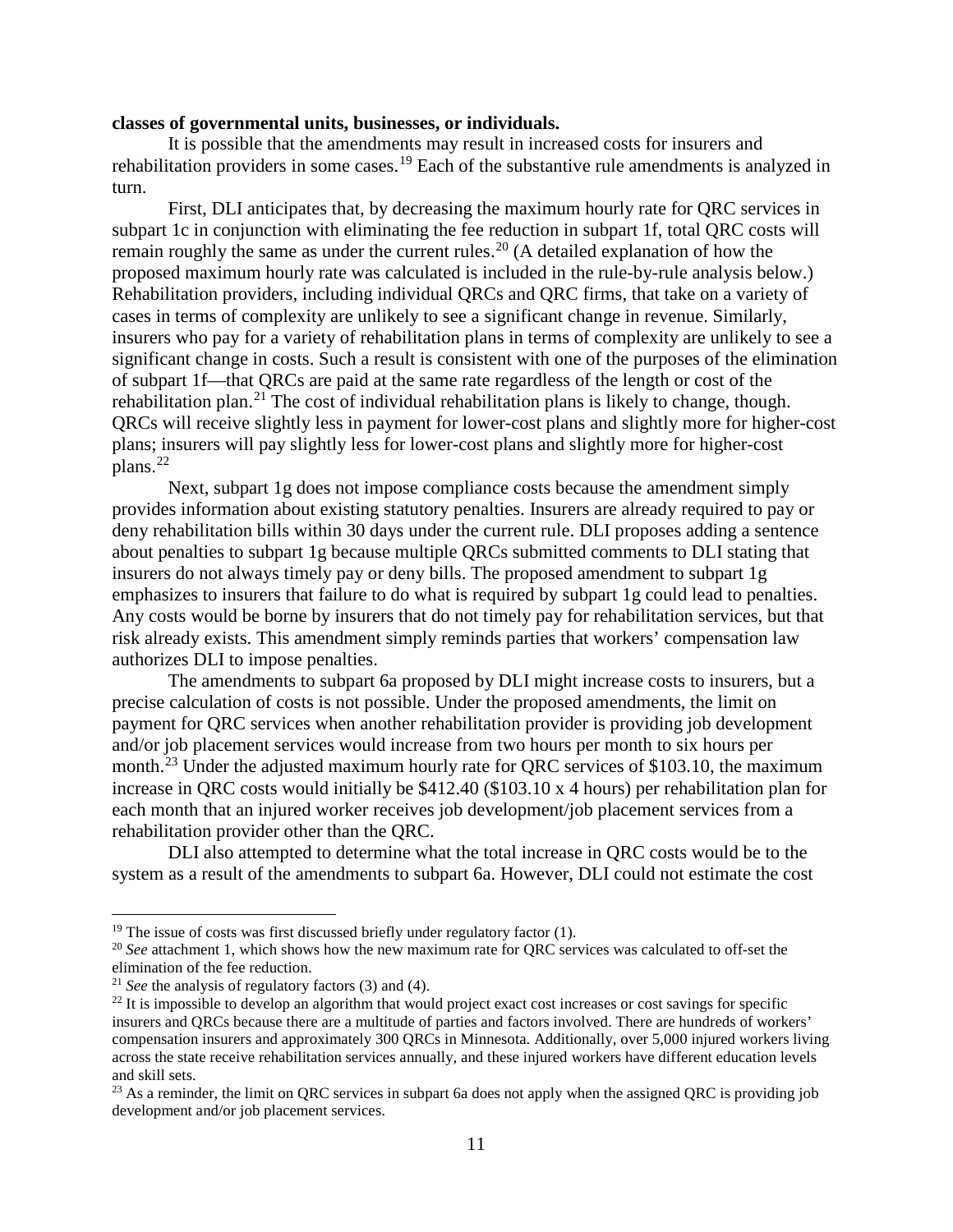impact of certain factors unique to specific QRCs, injured workers, and insurers. First, according to some QRCs and insurers, in some instances insurers will already agree to reimburse QRCs for more than two hours of services per month during job development/job placement. Relatedly, QRCs are not likely to reach the new six-hour-per-month limit for every month of every plan if the proposed rule amendments are adopted. Next, DLI could not account for settlement of rehabilitation files, nor could it predict possible changes in the job market in future years, which could affect how many injured workers receive job development/job placement services and for how long.<sup>[24](#page-11-0)</sup> Finally, DLI does not know the average length of time that an injured worker receives job development/job placement.[25](#page-11-1)

Because limited data was available, DLI had to rely on various assumptions when making calculations to estimate the possible increase in total QRC costs.[26](#page-11-2) For example, DLI assumed that all QRCs bill at the maximum hourly rate, all QRCs are currently paid for only two hours per month during job development/job placement and will receive payment for six hours per month during job development/job placement after subpart 6a is amended, and injured workers receive 20 hours of job development/job placement services per month.<sup>[27](#page-11-3)</sup>

Doing its best with the data it had and based on the assumptions stated above, DLI calculated that total QRC costs could increase by \$637,158 in the year after the amendments to subpart 6a are adopted. DLI emphasizes that this value is just one possible estimate of costs and that it cannot be characterized as precise because of the assumptions that were necessary to do the cost analysis.

Lastly, DLI asked a wide variety of people and entities to provide information on the probable costs of the proposed rule amendments and on the other regulatory factors analyzed in this SONAR. In August 2017, DLI requested feedback on costs in an email sent to members of the WCITF and the RRP and persons on the adjusters' and rehabilitation providers' lists. DLI also sought information on costs and the other regulatory factors at the RRP meeting on October 12, 2017. DLI received no specific information about costs in response to these requests.

## **(6) the probable costs or consequences of not adopting the proposed rule, including those costs or consequences borne by identifiable categories of affected parties, such as separate classes of government units, businesses, or individuals.**

There would be two negative consequences of not adopting the proposed amendments to subparts 1c and 1f. First, rehabilitation providers that take on high-cost or lengthy cases would continue to be paid at a reduced rate. As discussed in detail in the rule-by-rule analysis, there is no evidence that the fee reduction pushes QRCs to complete rehabilitation plans more quickly, and in fact, the current rules could result in QRCs limiting services for more complex cases or refusing to take them at all. Also, there are multiple factors outside of QRCs' control that affect

<span id="page-11-0"></span><sup>&</sup>lt;sup>24</sup> For example, the duration of employees' rehabilitation plans was longer between 2008 and 2013, suggesting an effect of the Great Recession. *See* Minnesota Workers' Compensation System Report, 2015, pg. 28, available at [http://www.dli.mn.gov/rs/Pdf/wcfact15.pdf.](http://www.dli.mn.gov/rs/Pdf/wcfact15.pdf)

<span id="page-11-1"></span><sup>&</sup>lt;sup>25</sup> During fiscal year 2017, an injured worker receiving rehabilitation services through DLI's Vocational Rehabilitation unit was in job development/job placement an average of 97 days. DLI does not have the data to know how this compares to other QRC firms.

<span id="page-11-2"></span> $^{26}$  DLI's Research and Statistics unit conducted the cost analysis. Its calculations were based on the 5,674 plan closures from October 1, 2015, to September 30, 2016. Of the 5,674 plan closures, 605 had charges for job development and/or job placement services.

<span id="page-11-3"></span> $27$  This last assumption comes from the 20-hour-per-month limit on job development services under Minnesota Statutes § 176.102, subdivision 5(b) (2016).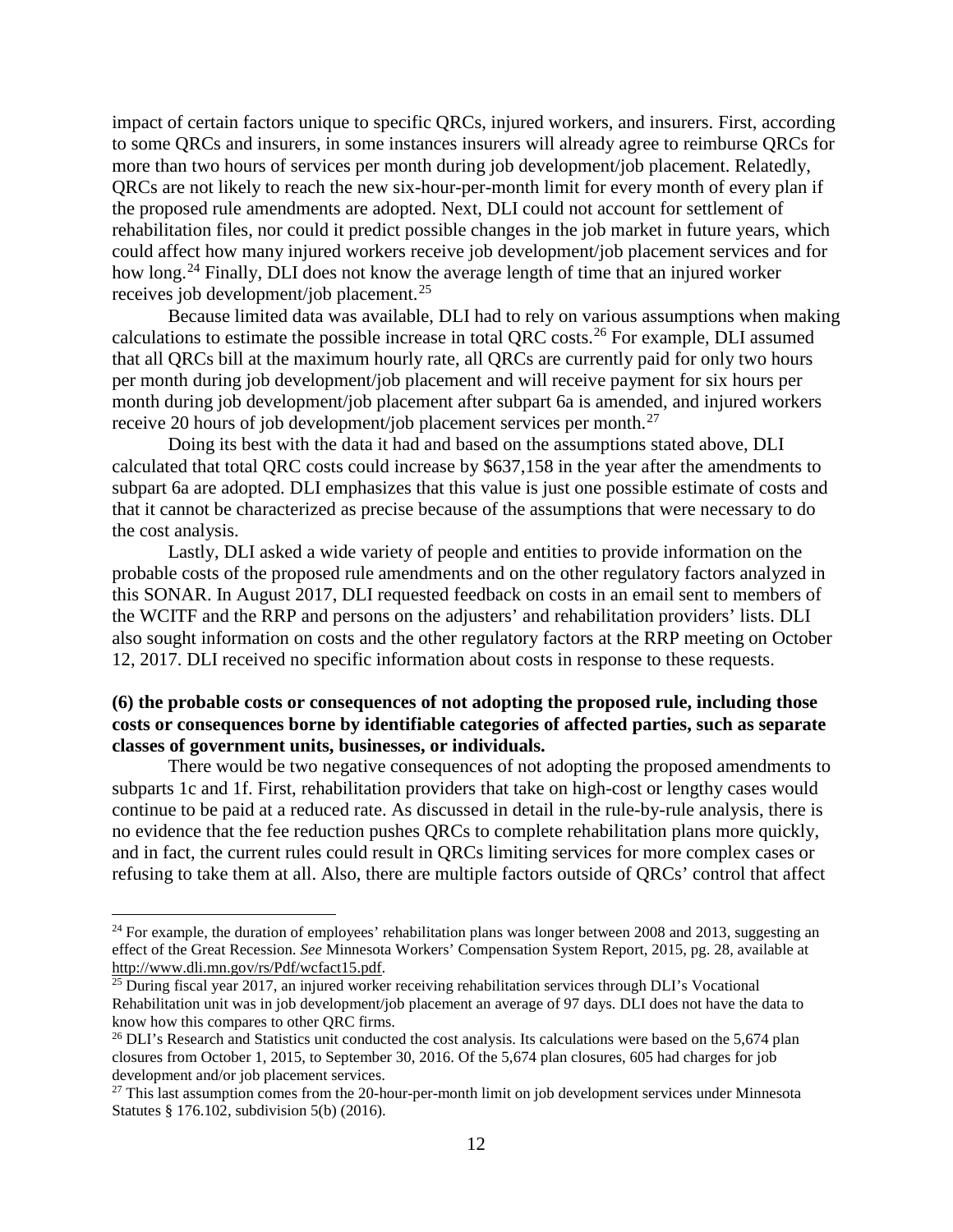plan length including benefit status, severity of injury, necessary medical treatment, the injured worker's age, education, and skill level, and where the injured worker lives.

The other problem with not adopting the proposed amendments to subparts 1c and 1f is that rehabilitation providers and insurers would have to continue to unnecessarily monitor and change the hourly fee partway through lengthy, costly rehabilitation plans. If the proposed amendments are adopted, billing, payment, and recordkeeping may be more administratively efficient. DLI's aim is to simplify the processes for delivering rehabilitation services so long as doing so does not undermine the overarching purpose of the rehabilitation rules: helping injured workers return to work as soon as possible.

DLI's purpose in amending subpart 1g is to emphasize that insurers could face penalties for not paying or denying rehabilitation bills on time. The intent is that the amendment to subpart 1g will facilitate prompt payment for rehabilitation services and decrease billing disputes. These benefits are less likely to be realized if the proposed reference to penalties is not added to subpart 1g.

The likely consequence of not adopting the proposed amendments to subpart 6a is that injured workers would be less likely to receive the QRC services they need during job development/job placement. QRCs provide a wide range of case management services during job development/job placement that help the injured worker return to work in a safe and timely manner. Such services include monitoring the job placement vendor, medical management, review of transferrable and vocational test results, identification and adjustment of vocational goals, meeting with the employee and job search vendor, jobsite analysis, and development of on-the-job training programs. Job placement vendors have a more specialized, narrow role under the rehabilitation plan. Their focus is to assist the injured worker in conducting an efficient job search. It is important that QRCs continue to coordinate all services under a rehabilitation plan during the job search effort so that injured workers return to suitable employment as soon as possible.

As noted in the analysis of regulatory factor 4, various commenters stated that QRCs often need to provide more than two hours of services per month during job development/job placement. QRCs cannot be expected to provide more than two hours of services per month if they are not going to get paid for the additional hours. QRCs who do provide more than two hours of reasonable and necessary services during job development/job placement even if they are not going to receive payment would experience monetary costs if the proposed amendments to subpart 6a are not adopted.

The consequence of not adopting the amendments to 6b is that the language in subpart 6b would be different from the corresponding language in subparts 6a and 7.

Lastly, if the amendments to subpart 7 are not adopted, all classes of persons who are involved in the rehabilitation system will have less guidance about what services and activities require approval or must not be billed for. The current version of subpart 7 contains provisions that are unnecessary, confusing, or outdated; the proposed amendments are designed to clarify this subpart. Therefore, the prevalence of disputes between insurers and providers would probably not decrease if the proposed version of subpart 7 is not adopted.

### **(7) an assessment of any differences between the proposed rule and existing federal regulations and a specific analysis of the need for and reasonableness of each difference.**

There are no known federal regulations that govern rehabilitation services provided in Minnesota's workers' compensation program.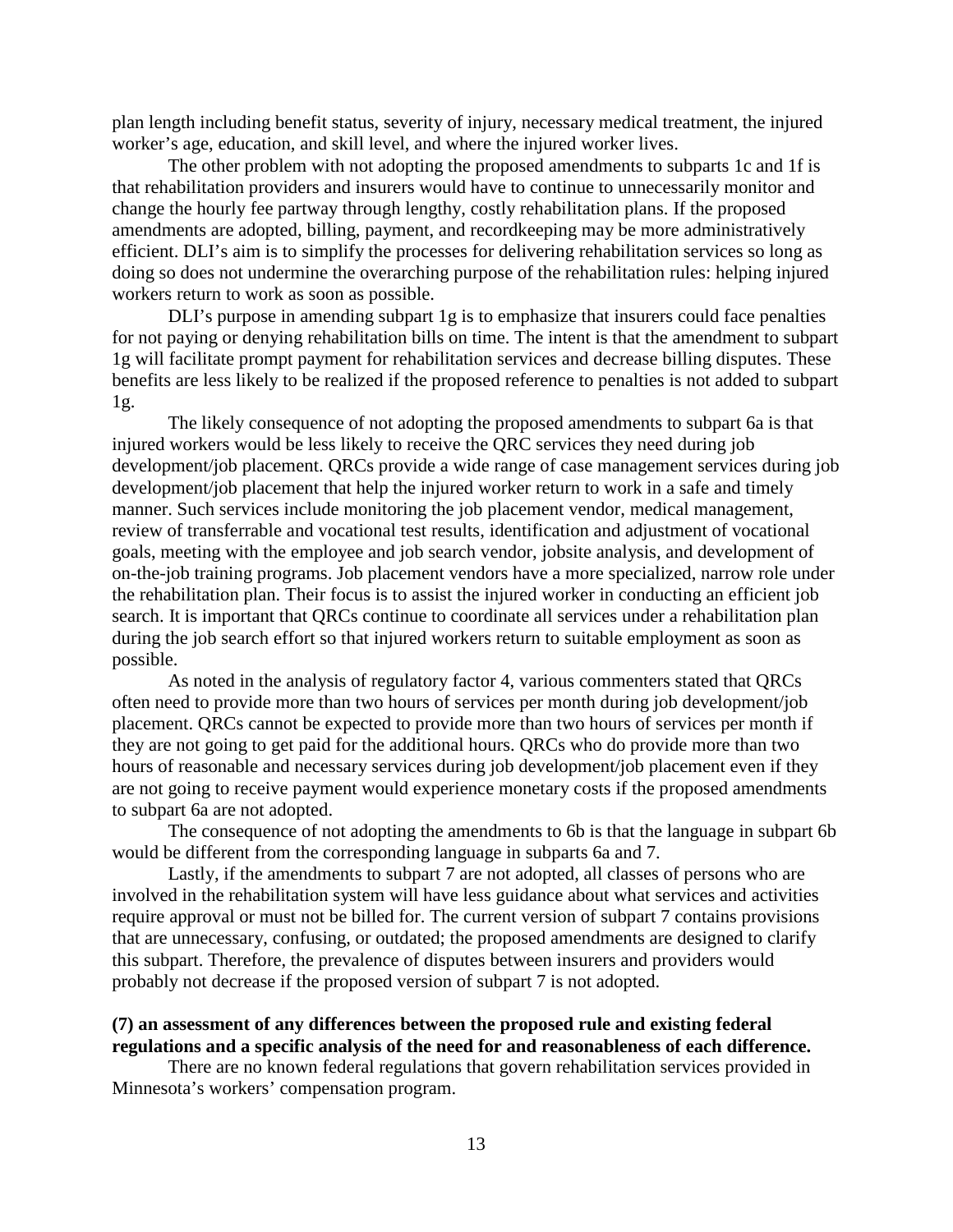**(8) an assessment of the cumulative effect of the rule with other federal and state regulations related to the specific purpose of the rule. . . '[C]umulative effect' means the impact that results from incremental impact of the proposed rule in addition to other rules, regardless of what state or federal agency has adopted the other rules. Cumulative effects can result from individually minor but collectively significant rules adopted over a period of time.**

There are no cumulative effects of the rule with other federal or state regulations as there are no federal or state regulations related to the specific purpose of 5220.1900.

#### **PERFORMANCE-BASED RULES**

Minn. Stat. §§ 14.002 and 14.131 (2016), require the SONAR to describe how the agency, in developing rules, considered and implemented performance-based standards that emphasize superior achievement in meeting the agency's regulatory objectives and maximum flexibility for the regulated party and the agency in meeting those goals.

Broadly speaking, DLI's regulatory objective in promulgating rules governing vocational rehabilitation is to "implement and administer" the provision of rehabilitation services to injured workers in the workers' compensation system. *See* Minn. Stat. § 176.83, subds. 1 & 2. The commissioner of DLI is required to "monitor and supervise rehabilitation services" and "limit fees charged by" rehabilitation providers. *See* Minn. Stat. § 176.102, subd. 2(a). Minn. R. 5220.1900 structures the fee system for rehabilitation services. DLI's objectives in proposing amendments to 5220.1900 are to make the processes for billing and payment for rehabilitation services as clear as possible, address stakeholders' concerns with fees for rehabilitation services, and control rehabilitation costs while ensuring that injured workers receive the rehabilitation services they need.

Some of the proposed rule amendments specifically increase flexibility for the regulated parties, which will enhance the return-to-work process for injured employees. DLI proposes the elimination of subpart 1f to ensure that injured workers receive the rehabilitation services they need based on factors unique to each injured worker and to increase administrative efficiencies. If the proposed rules are adopted, rehabilitation providers and insurers will no longer have to track the fee reduction thresholds or change the QRC billing rate in the middle of the rehabilitation plan. Billing and payment processes will be simpler and smoother and injured workers will continue to receive appropriate rehabilitation services without a significant change in costs to the system. Because insurers, the commissioner, or compensation judge can still deny payment for services that are not reasonable and necessary, elimination of the fee reduction results in a performance-based rule.

The increase in the limit on QRC services from two to six hours per month during job development/job placement in subpart 6a is also expected to cut down on transaction costs and disputes, while promoting performance-based service based on the unique needs of the injured worker. It is less likely that rehabilitation services will be delayed because QRCs will not as often have to seek approval from insurers, the commissioner, or compensation judge before providing reasonable and necessary services. Because the insurer retains the right to deny payment for services it deems to be unnecessary, and QRCs retain the right to request payment for more than six hours a month, the proposed change to subpart 6a is a performance-based standard.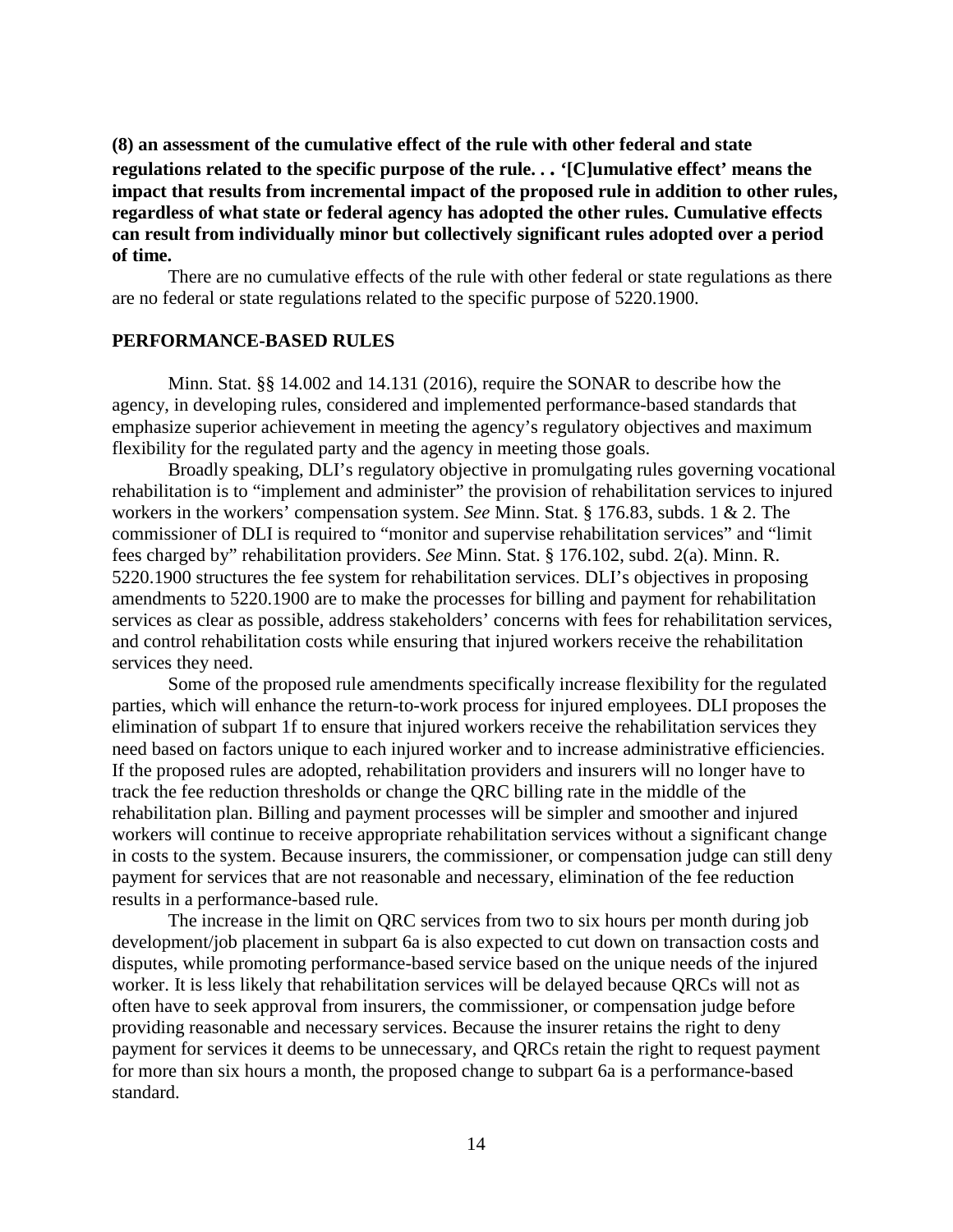As the proposed rule amendments were drafted, DLI considered input from the public to be essential. People and entities submitted written comments to DLI. The RRP discussed possible rule amendments on July 23, 2015, January 7, 2016, April 7, 2016, January 5, 2017, April 6, 2017, July 6, 2017, and October 12, 2017. The WCITF considered rule amendments on March 16, 2016, March 31, 2017, and May 17, 2017. Additionally, in August 2017, DLI specifically requested feedback on whether the rules "emphasize[] superior achievement in meeting DLI's regulatory objectives and maximum flexibility for regulated parties" in an email sent to members of the WCITF and the RRP and persons on the adjusters' and rehabilitation providers' lists.

Comments from stakeholders provided the best information for determining how to create maximum flexibility for the regulated parties. DLI seriously considered all the comments it received. In fact, as laid out in the eight regulatory factors and the rule-by-rule analysis, the proposed rules were modified as a result of comments from QRCs and members of the RRP and the WCITF. Neither DLI nor stakeholders have identified a more flexible way to regulate payment for rehabilitation services, which DLI is required to do by Minn. Stat. § 176.102, subd.  $2(a)$ .

## **ADDITIONAL NOTICE**

Minn. Stat. §§ 14.131, 14.23 (2016) require that the SONAR describe DLI's efforts to provide additional notification to persons or classes of persons who may be affected by the proposed rule or explain why these efforts were not made. DLI's additional notice plan, described below, was reviewed and approved by Administrative Law Judge Eric L. Lipman per an Order dated April 9, 2018.

DLI has identified persons and classes of persons that represent those most likely to be affected by or interested in the rule amendments. The Dual Notice: Notice of Intent to Adopt Rules Without a Public Hearing Unless 25 or More Persons Request a Hearing, and Notice of Hearing if 25 or More Requests for Hearing Are Received will be mailed or emailed to all of the following:

- 1. Members of the RRP, which consists of representatives of labor, employers, insurers, rehabilitation providers, and health care providers, and persons who have requested to receive notice of RRP meetings;  $28$
- 2. The members of the Workers' Compensation Advisory Council (WCAC), which consists of labor, employer, and legislative representatives, and persons who have requested to receive notice of WCAC meetings;<sup>[29](#page-14-1)</sup>
- 3. Members of the WCITF, which consists of representatives of workers' compensation insurers, self-insured employers, and third-party administrators, and persons who have requested to receive notice of WCITF meetings;  $30$
- 4. The following professional associations: the Minnesota Association of Rehabilitation Providers (MARP), the Minnesota Rehabilitation Association (MRA), and the Minnesota Association of Service Providers in Private Rehabilitation (MASPPR);
- 5. All currently registered QRCs, QRC firms, and rehabilitation vendors;  $31$

<span id="page-14-0"></span> <sup>28</sup> There are 48 persons in this group as of March 19, 2018.

<span id="page-14-1"></span> $29$  There are 120 persons in this group as of March 19, 2018.

<span id="page-14-2"></span><sup>&</sup>lt;sup>30</sup> There are 51 persons in this group as of March 19, 2018.

<span id="page-14-3"></span><sup>&</sup>lt;sup>31</sup> There are 336 persons in this group as of March 19, 2018.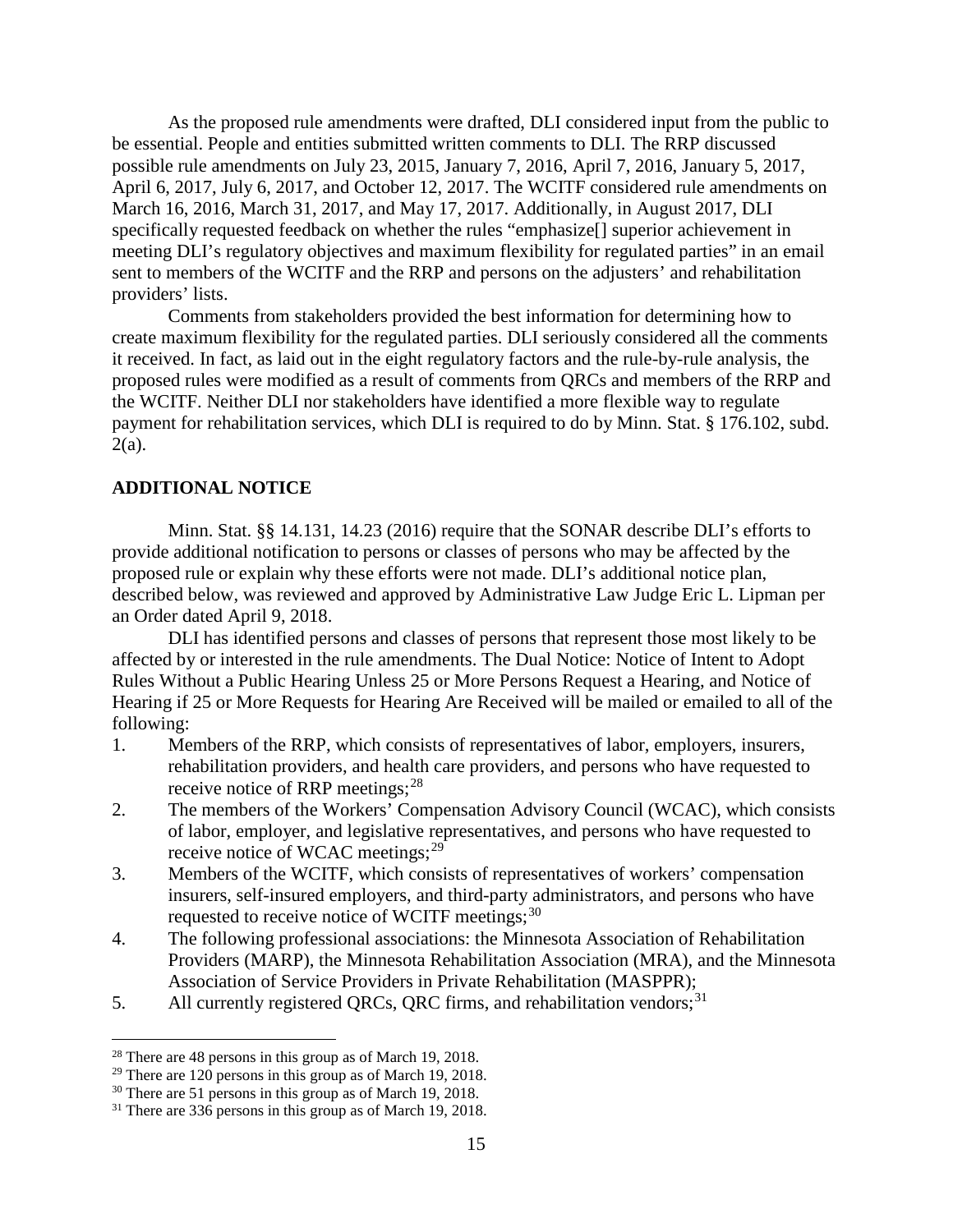- 6. People and entities who have signed up for the DLI updates lists for workers' compensation adjusters and rehabilitation providers;<sup>[32](#page-15-0)</sup>
- 7. People and entities who have requested to be on the email list for *COMPACT*, DLI's quarterly workers' compensation publication;<sup>[33](#page-15-1)</sup>
- 8. Attorneys on DLI's email list for workers' compensation attorneys;<sup>[34](#page-15-2)</sup>
- 9. The following organizations: the Union Construction Workers' Compensation Program; the Minnesota Employers Workers' Compensation Alliance; and the Insurance Federation of Minnesota;
- 10. The three workers' compensation certified managed care plans; and
- 11. Those who have commented on the draft amendments since the Request for Comments was published on October 3, 2016.

In addition, DLI will place the Dual Notice, the proposed rule amendments, and the SONAR on DLI's rulemaking docket page: [http://www.dli.mn.gov/PDF/docket/5220docket.pdf.](http://www.dli.mn.gov/PDF/docket/5220docket.pdf)

DLI will also give notice to everyone who has registered to be on DLI's rulemaking mailing under Minn. Stat. § 14.14, subd. 1a (2016), and to the Legislature as required by Minn. Stat. § 14.116 (2016).

## **CONSULT WITH MMB ON LOCAL GOVERNMENT IMPACT**

As required by Minn. Stat. § 14.131, DLI has consulted with the Commissioner of Minnesota Management and Budget to help evaluate the fiscal impact and benefits of proposed rules on local governments. DLI sent a letter to the Executive Budget Officer (EBO) dated January 16, 2018, asking for assistance in evaluating the fiscal impact and fiscal benefits of the proposed rule amendments on units of local government. DLI followed up with the EBO on March 20, 2018, about a change to the draft of the SONAR. In a letter dated April 2, 2018, the EBO stated that the proposed rule amendments could have a minimal fiscal impact on local units of government, but that the cost to each local unit of government is not likely to be significant.

## **DETERMINATION ABOUT RULES REQUIRING LOCAL IMPLEMENTATION**

Under Minn. Stat. § 14.128 (2016), agencies must determine if a town, county, or home rule charter or statutory city will be required to adopt or amend an ordinance or other regulation to comply with a proposed agency rule. DLI has determined that no local government will be required to adopt or amend an ordinance or other regulation to comply with the proposed amendments to 5220.1900. Local governments are already required to comply with the workers compensation law, Minn. Stat. ch. 176, under Minn. Stat. § 176.021, subd. 1 (2016). And the commissioner of DLI has the authority to amend the rules governing workers compensation, including rehabilitation rules adopted under Minn. Stat. §§ 176.102, subd. 2(a); 176.83, subds. 1 & 2. Accordingly, the implementation of these rule amendments does not require action by local governments.

## **COST OF COMPLYING FOR SMALL BUSINESS OR CITY**

<span id="page-15-0"></span> $32$  There are 1,775 persons on the adjusters list and 1,365 persons on the rehabilitation providers list as of March 19, 2018.

<span id="page-15-1"></span><sup>&</sup>lt;sup>33</sup> There are 1,942 persons on this list as of March 19, 2018.

<span id="page-15-2"></span><sup>&</sup>lt;sup>34</sup> There are 1,038 persons on this list as of March 19, 2018.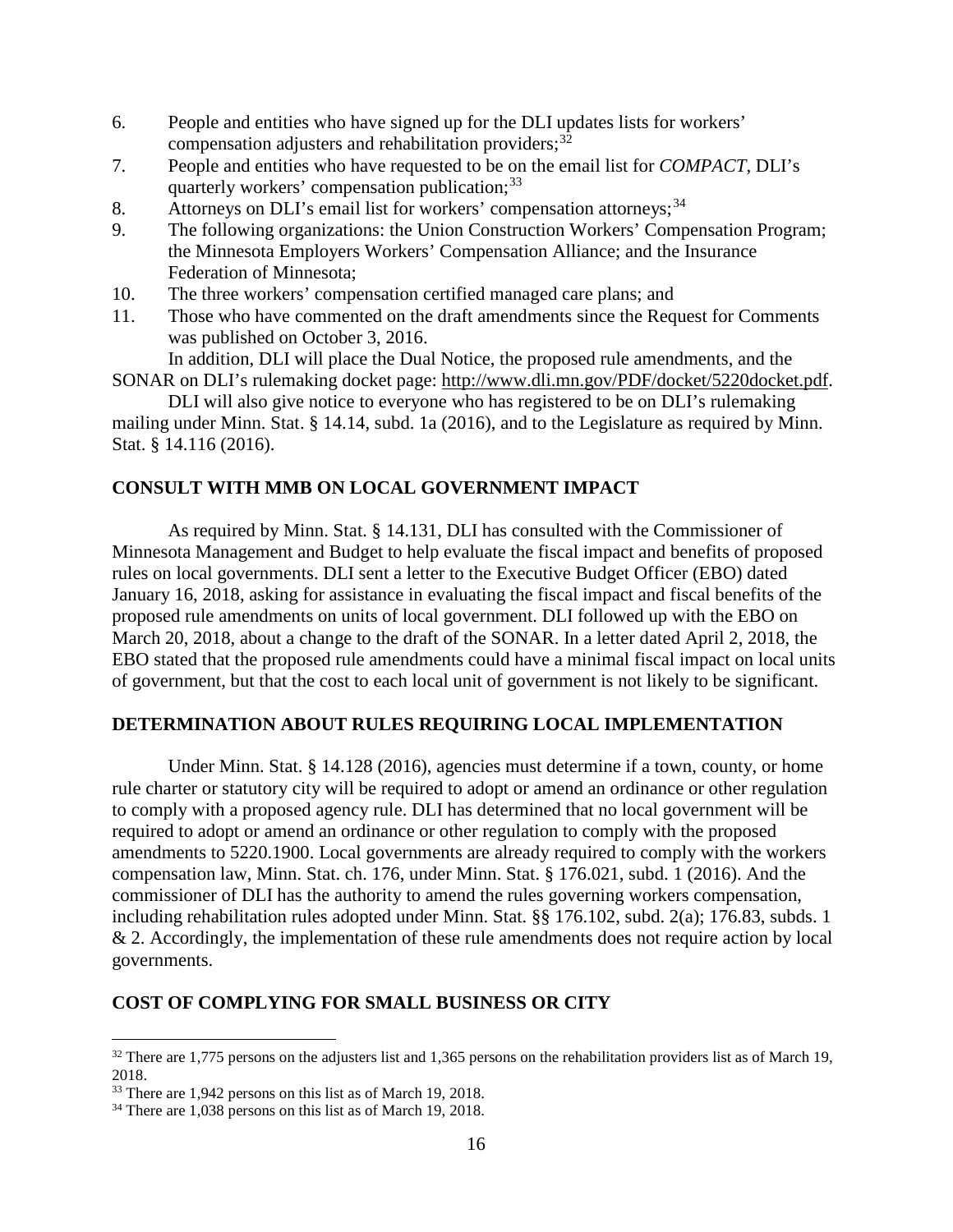As prescribed by Minn. Stat. § 14.127 (2016), DLI has considered whether the cost of complying with the proposed rule amendments to 5220.1900 in the first year after they take effect will exceed \$25,000 for any business that has fewer than 50 full-time employees (small business) or any city that has less than ten full-time employees (small city). DLI does not anticipate that the cost of complying with the proposed rules in the first year after the rules take effect will exceed \$25,000 for any small business or small city.

A majority of QRC firms and rehabilitation vendors are businesses that have fewer than 50 full-time employees. As stated in the regulatory analysis part of this SONAR, it is possible that some of the proposed amendments to 5220.1900 will have minimal economic effects on QRC firms. However, the amendments are not likely to result in an increase in costs exceeding \$25,000 for any small QRC firms.

With the elimination of subpart 1f, small QRC firms will not have to track the fee reduction thresholds or a change in the billing rate partway through a rehabilitation plan, which will reduce costs. Additionally, the amendment to subpart 1f removes what some QRCs view as a financial penalty for taking on complex rehabilitation cases. Finally, total QRC costs are expected to be neutral as compared to the current rule, because, along with the elimination of subpart 1f, the maximum fee for QRC services in subpart 1c is reduced. So, although payment for services on individual rehabilitation plans is likely to change, QRC firms that take on a variety of cases in terms of complexity are unlikely to see a significant change in revenue.<sup>[35](#page-16-0)</sup> There is no evidence that any QRC firm will face an increase in costs that exceeds \$25,000 as a result of the elimination of subpart 1f and adjustment to the maximum fee for QRC services.

The amendments to subpart 6a raise the number of hours QRCs can provide rehabilitation services, without approval, while another person is providing job development/job placement services. This means that small QRC firms might provide more necessary rehabilitation services to injured workers and receive more payment than they do under the current version of subpart 6a.[36](#page-16-1) Moreover, one goal of the rule amendments is to decrease the cost of compliance for all stakeholders, including small QRC firms, through a reduction in tracking and billing requirements. A result of amending subpart 6a is that QRCs will not have to spend as much time asking insurers for approval before providing necessary rehabilitation services during job development/job placement.

Next, the amendments to subpart 7 are intended to provide clarity to all parties about when QRCs can bill for certain services and activities. The expectation is that costs for all parties, including small QRC firms, will decrease because there will be less conflict over the issues addressed in subpart 7.

The changes to the other subparts are not likely to have a meaningful effect on costs. The alterations are minor wording changes that do not substantively alter the rights and responsibilities of stakeholders, including small QRC firms.

DLI acknowledges that small QRC firms may face nominal costs as they adjust their billing practices in order to comply with the rule amendments. However, there is no evidence

<span id="page-16-0"></span> <sup>35</sup> *See* the analysis of regulatory factor (5). Also, it is impossible to develop an algorithm that would project exact cost savings or cost increases for specific QRC firms because there are a multitude of parties and factors involved. There are hundreds of workers' compensation insurers and approximately 300 QRCs in Minnesota. Additionally, over 5,000 injured workers living across the state receive rehabilitation services annually, and these injured workers have different education levels and skill sets.

<span id="page-16-1"></span><sup>36</sup> *See* the analysis of regulatory factor (5).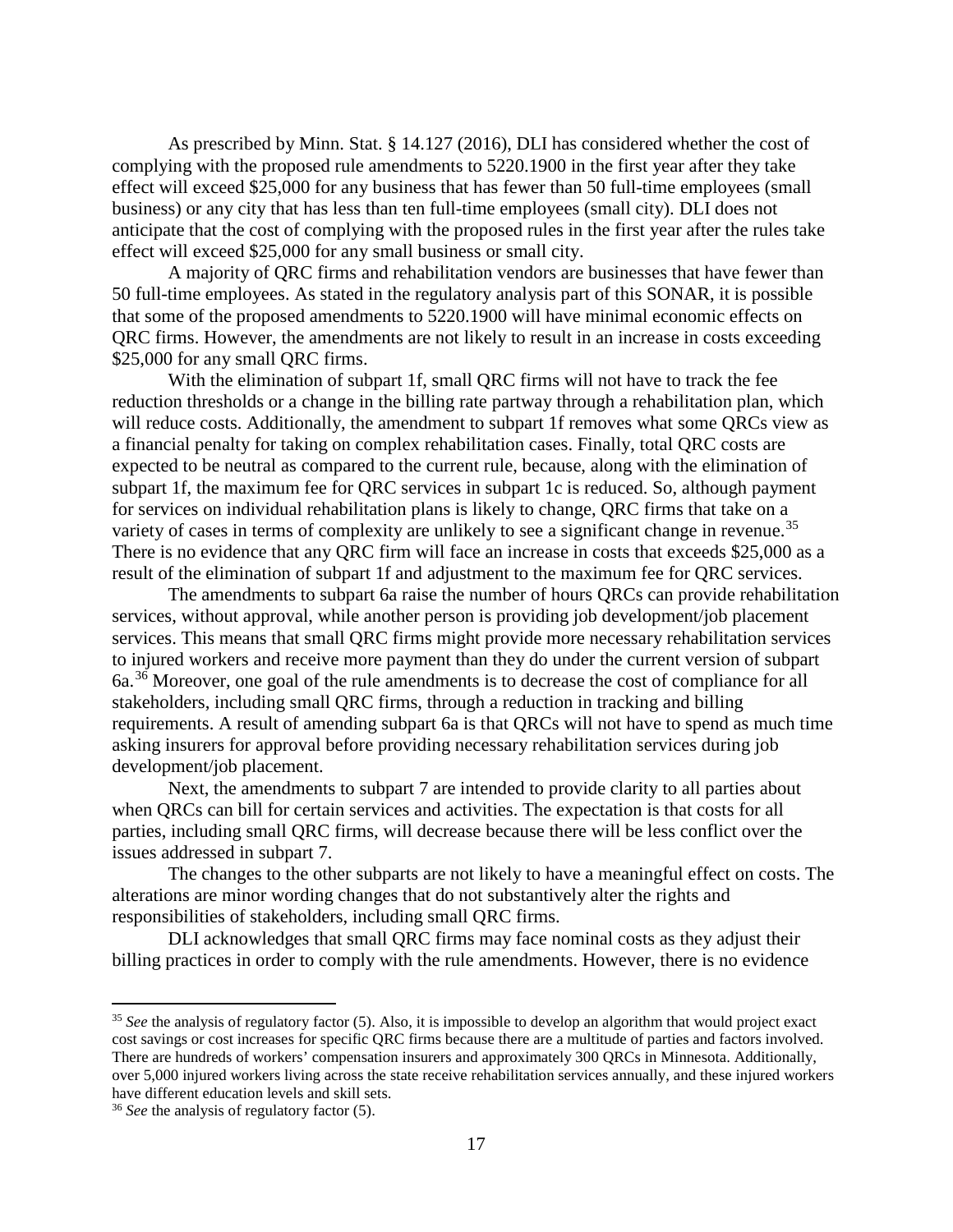that QRC firms will have to spend \$25,000 to update software or paperwork processes in order to ensure that they are correctly billing for QRC services.

Finally, DLI asked a wide variety of people and entities to provide information on the probable costs of the proposed rule amendments and on the other regulatory factors analyzed in this SONAR. DLI requested feedback on costs in an email sent to members of the WCITF and the RRP and persons on the adjusters' and rehabilitation providers' lists in August 2017. DLI also sought information on costs and the other regulatory factors at the RRP meeting on October 12, 2017. DLI received no specific information about costs in response to these requests, and DLI has not received any objection to the proposed rules from an insurer or QRC firm with fewer than 50 employees. In sum, the Department does not anticipate that it will cost any small business more than \$25,000 to comply with the rules.

The cost of complying with the proposed rule amendments to 5220.1900 in the first year after they take effect will not exceed \$25,000 for any small city either. Small cities employ workers who may receive rehabilitation services if they get injured. Whether or not a small city is self-insured or pays insurance premiums every month, it is not likely that any small city will spend more than \$25,000 to comply with the rule amendments. The cost of rehabilitation services is not expected to increase very much as a result of the 5220.1900 rule amendments. Only the amendments to subpart 6a are likely to raise costs. The maximum increase in the first year would be \$412.40 (\$103.10 x 4 hours) per rehabilitation plan for each month that an injured worker receives job development/job placement services from a rehabilitation provider other than the QRC. DLI calculated that total QRC costs could increase by \$6[37](#page-17-0),158 in the first year,<sup>37</sup> which would be less than  $0.035\%$  for the entire workers' compensation system in Minnesota. Therefore, DLI expects that any increase in workers' compensation insurance for small cities will be minimal.

## **LIST OF WITNESSES**

Minn. R. 1400.2070, subp. 1(C), states that, if a hearing is scheduled, the SONAR must include a list of any nonagency witnesses the agency anticipates asking to testify and a summary or description of their testimony. DLI only plans to have Department staff testify as witnesses if these rule amendments go to a public hearing.

#### **RULE-BY-RULE ANALYSIS**

This section discusses the proposed amendments to the rules. It also sets forth the circumstances that created the needs for the changes and why the proposed changes are reasonable solutions for meeting the needs.

#### **5220.1900 REHABILITATION SERVICE FEES AND COSTS.**

#### **Subpart 1b. Fees.**

The proposed amendments to subpart 1b are as follows: Hourly fees for rehabilitation services shall not exceed the maximum rates in subparts 1c,

<span id="page-17-0"></span><sup>&</sup>lt;sup>37</sup> DLI emphasizes that this value is just one possible estimate of costs and that it cannot be characterized as precise because of the assumptions that were necessary to do the cost analysis. For more details, see the analysis of regulatory factor (5) above.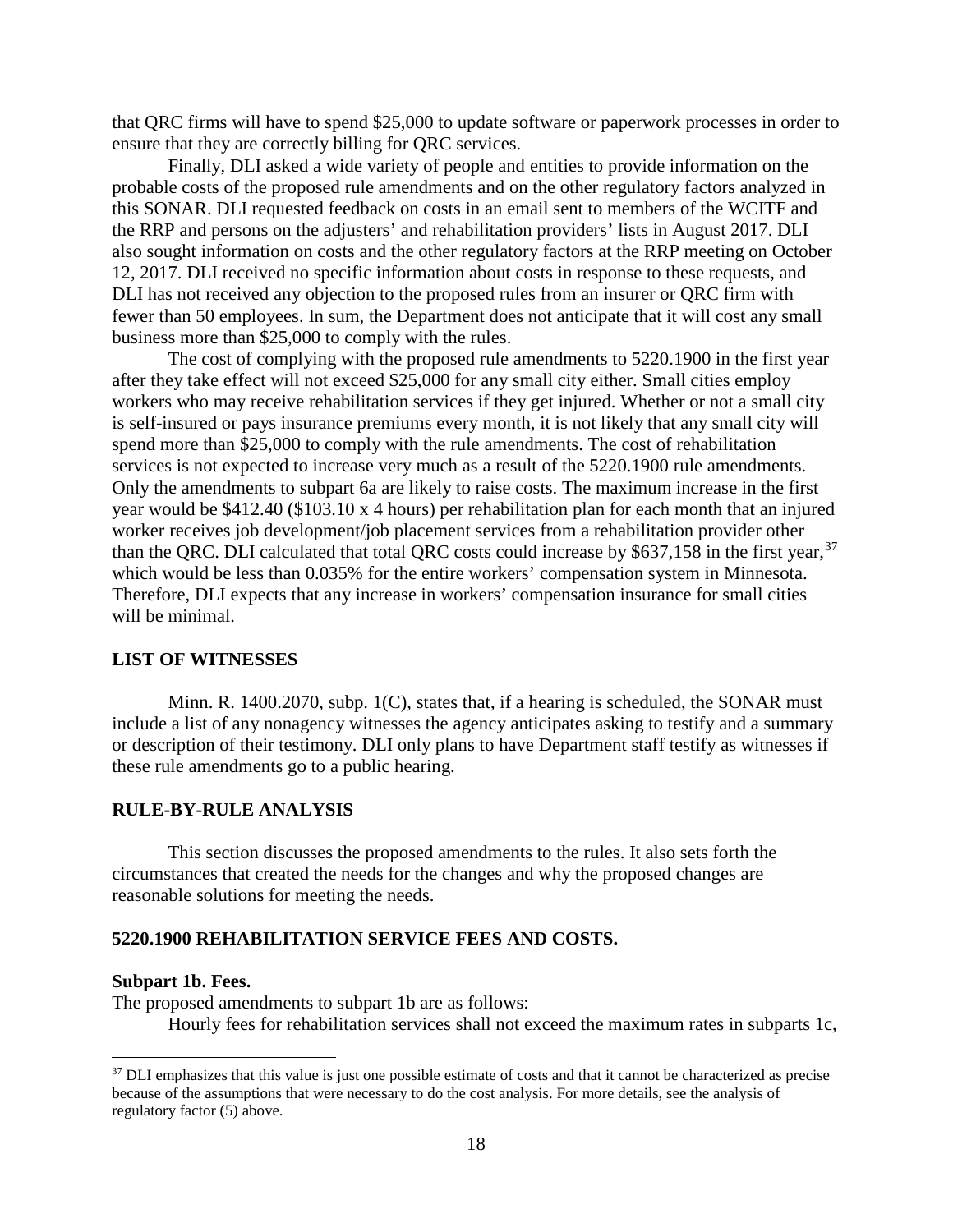1d, and 1e, and 1f, except that the maximum rates may be increased adjusted annually according to Minnesota Statutes, section 176.102, subdivision 2, paragraph (a), beginning October 1, 1993, but 2018. Any annual increase is limited by the annual adjustment for injured employees under Minnesota Statutes, section [176.645.](https://www.revisor.mn.gov/statutes/?id=176.645)

The first amendment in subpart 1b reflects the elimination of the fee reduction in subpart 1f, which is discussed under that subpart.

The second amendment to subpart 1b substitutes the word "adjusted" instead of "increased" and cross-references the applicable statute. This change is made to reflect the statutory language, which states that "[t]he commissioner shall annually review the fees and give notice of any *adjustment* in the State Register." Minn. Stat. § 176.102, subd. 2(a). (Emphasis added. $)^{38}$  $)^{38}$  $)^{38}$ 

This subpart also states that the maximum rate may be adjusted annually beginning October 1, 2018. The year is updated to 2018 because that will be the first adjustment after the effective date of the fee amendments.

Lastly, the phrase "for injured employees" is added to the last sentence of this subpart because Minn. Stat. § 176.645 (2016) governs annual adjustment of injured workers' wage loss benefits.

#### **Subp. 1c. Consultants.**

The proposed amendments to subpart 1c are as follows:

When billing on an hourly basis for the services of qualified rehabilitation consultants, a qualified rehabilitation consultant or qualified rehabilitation consultant firm shall bill at an hourly rate not to exceed \$65 \$103.10 per hour as adjusted under subpart 1b. A rehabilitation provider shall bill one-half of the hourly rate for wait time, and threefourths of the hourly rate for travel time. Travel time shall be prorated as outlined in part [5220.1805,](https://www.revisor.mn.gov/rules/?id=5220.1805) item E.

Subpart 1c is amended to adjust the maximum hourly rate for QRC services. The maximum hourly rate, as adjusted on October 1, 2017, is \$108.78.<sup>[39](#page-18-1)</sup> The maximum hourly rate is adjusted to \$103.10 to account for the elimination of the fee reduction in subpart 1f. Stated differently, the maximum QRC rate is amended to keep the total QRC costs the same as compared to what they would have been if the fee reduction in subpart 1f were still in place.

DLI calculated the revised maximum hourly rate in subpart 1c based on data reported to DLI by QRCs. The total amount of QRC costs reported to DLI for plans closed between October 1, 2015, and September 30, 2016, was \$37,926,971. DLI then removed the \$10 fee reduction for plans that met the 39-week or \$3,500 threshold. The result is an estimate of what the total QRC costs would have been if there were no fee reduction: \$40,015,168. Finally, the maximum hourly QRC rate in effect between October 1, 2015, and September 30, 2016, which applied to the

<span id="page-18-0"></span><sup>&</sup>lt;sup>38</sup> When the rehabilitation rules were initially adopted in the 1990s, it was assumed that the fees would always be increased because adjustments to injured workers' wage loss benefits under Minn. Stat. § 176.645 (2016) increased every year. However, in 2010, due to the recession, the statewide average weekly wage decreased. In response to the recession, Minn. Stat. § 176.645 was amended in 2013. One of the amendments added the sentence "No adjustment under this section shall be less than zero percent." The rule is therefore amended to reflect the statutory language. This rule amendment will not have any financial effect on future rehabilitation fee adjustments because the rule already ties the fee adjustment to Minn. Stat. § 176.645.

<span id="page-18-1"></span><sup>39</sup> *See* 42 S.R. 343 (Sept. 11, 2017).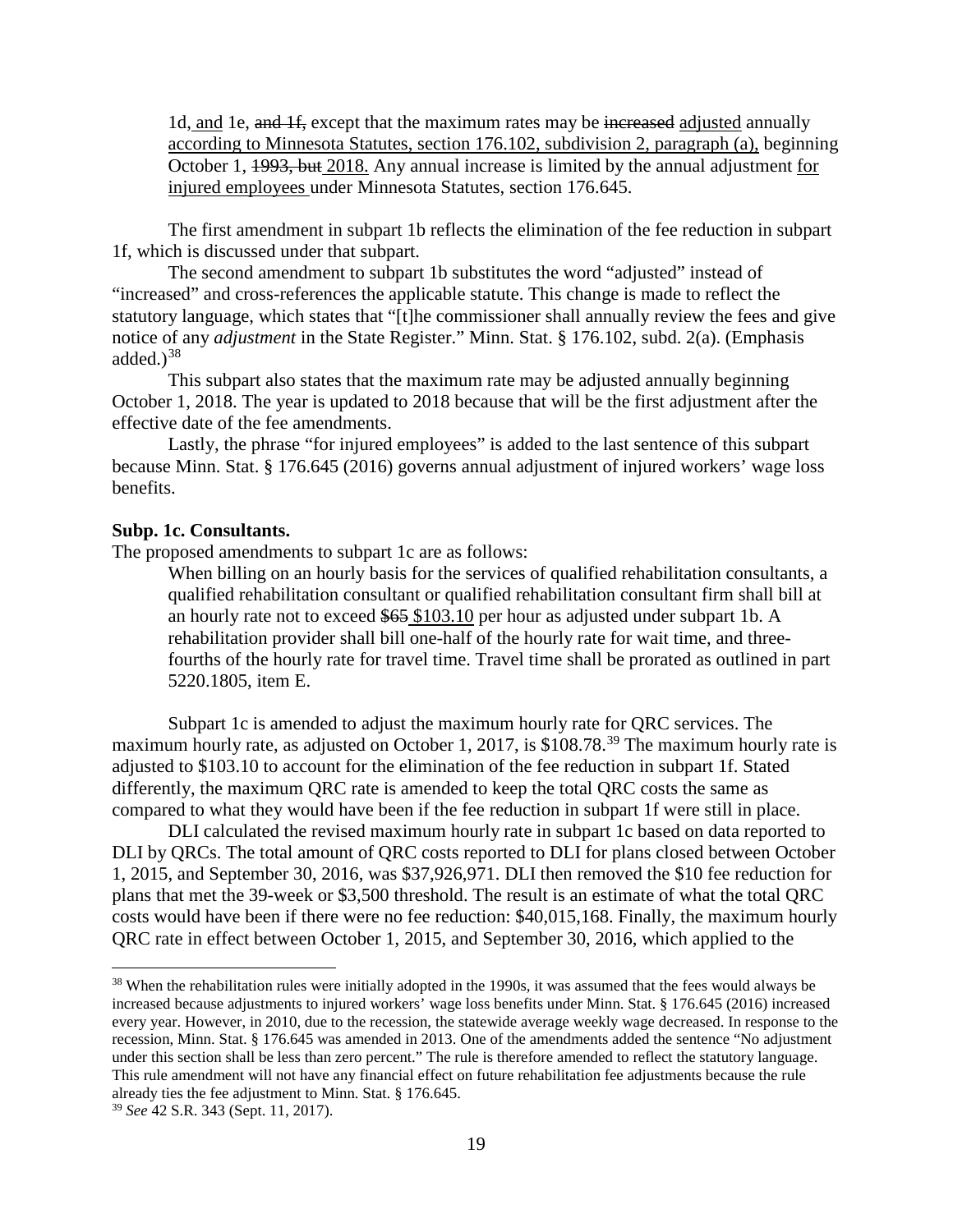plans, was multiplied by the ratio of total QRC costs with the fee reduction to total estimated QRC costs without the fee reduction. The result is the hourly rate—\$103.10—that would offset the elimination of the fee reduction to produce the same total QRC costs that there would be if the fee reduction were still in place.<sup>[40](#page-19-0)</sup>

#### **Subp. 1e. Job development and placement services.**

The proposed amendments to subpart 1e are as follows:

Whether provided by registered rehabilitation vendors or qualified rehabilitation consultant firms, job development and job placement services, when billed on an hourly basis, shall be billed at an hourly rate not to exceed \$50 \$82.58 per hour as adjusted under subpart 1b.

Subpart 1e is amended to reflect the maximum hourly rate for job development and job placement services as of October 1, 2017: \$82.58.<sup>[41](#page-19-1)</sup> The proposed rule amendment does not actually change the maximum hourly rate for job development and job placement services, as that value has been adjusted in accordance with subpart 1b multiple times since subpart 1e was last amended. The current maximum fee of \$82.58 for job development and job placement services is subject to annual adjustment, beginning October 1, 2018, as provided in subpart 1b.

#### **Subp. 1f. Fee reduction.**

This subpart is proposed to be repealed.

Billing for services by the qualified rehabilitation consultant or qualified rehabilitation consultant intern based upon an hourly rate shall be reduced by \$10 per hour when:

- A. the duration of the rehabilitation case exceeds 39 weeks from the date of the first inperson visit between an assigned qualified rehabilitation consultant and the employee;  $\Theta$ r
- B. costs of rehabilitation services billed by the qualified rehabilitation consultant have exceeded \$3,500, whichever comes first. Payment exceeding that permitted by this rule is prohibited.

Currently, subpart 1f reduces the payment to QRCs for lengthy or high-cost rehabilitation plans. At the time subpart 1f was adopted in 1992, one of the stated purposes was to incentivize QRCs to complete rehabilitation plans as quickly as possible.[42](#page-19-2) However, MARP, members of the RRP, and other QRCs have argued that the existence of the fee reduction has not affected how long it takes to complete a rehabilitation plan. They asserted—at RRP and WCITF meetings and in written comments submitted to DLI—that QRCs have very little control over the length and cost of rehabilitation plans. The skills, education, work history, geographic location, age, and recovery time of the injured worker, the type of injury sustained by the worker, and legal challenges related to the workers' compensation claim can be barriers that significantly affect how long it takes a worker to return to work. The QRCs argued that they cannot control such factors, and that the current rule creates a financial penalty for QRCs who take on injured workers who have complex rehabilitation needs. DLI did not receive any comments from QRCs

<span id="page-19-0"></span> <sup>40</sup> *See* attachment 1, which shows how the new maximum rate for QRC services was calculated to off-set the elimination of the fee reduction.

<span id="page-19-1"></span><sup>41</sup> *See* 42 S.R. 343 (Sept. 11, 2017).

<span id="page-19-2"></span><sup>42</sup> SONAR-02130, pg. 17 (Dec. 21, 1992).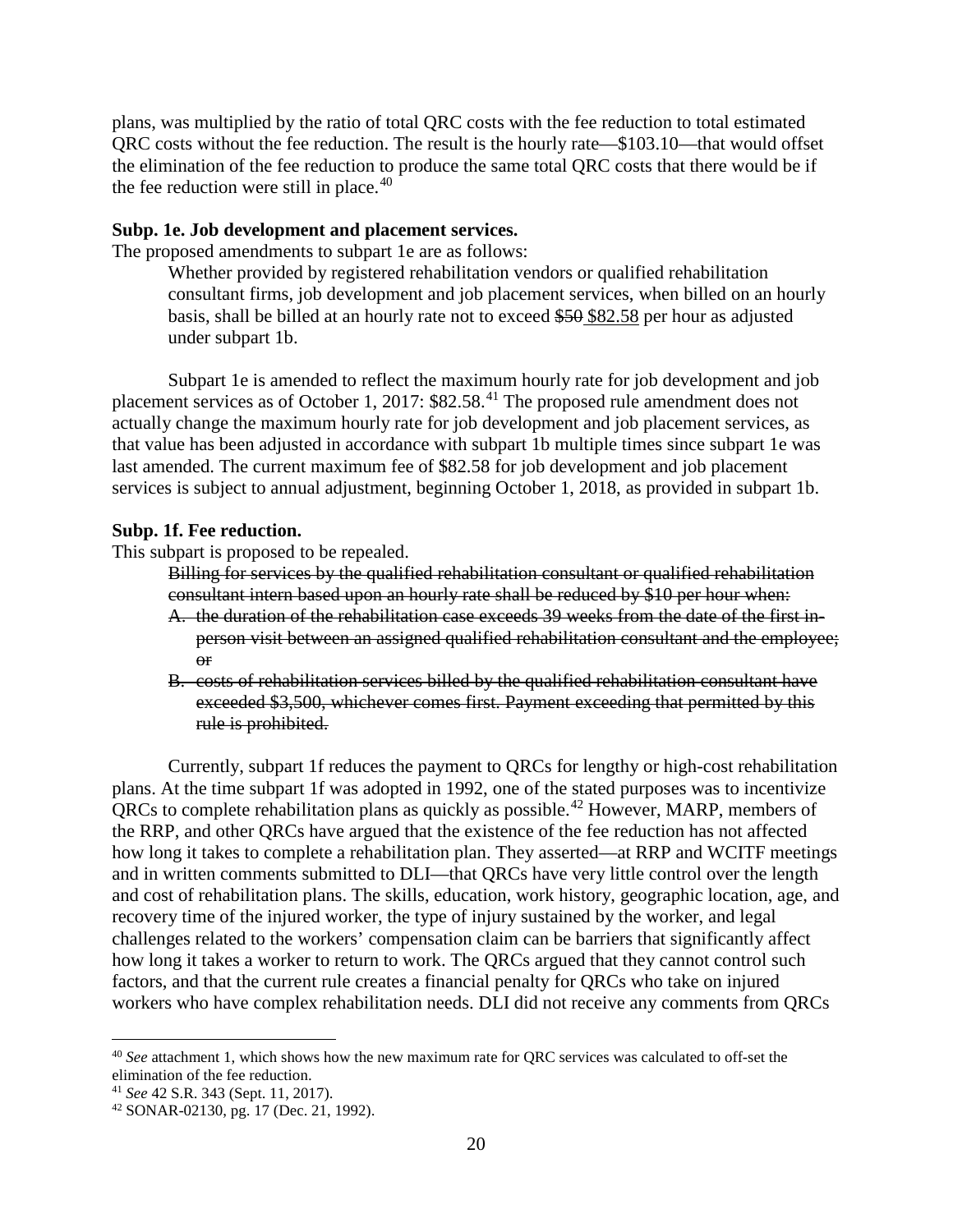or insurers disputing these assertions.

The data on the duration of rehabilitation plans that is currently available to DLI is consistent with the QRCs' claim.[43](#page-20-0) For example, the permanent partial disability (PPD) percentage rating for injured workers, which is an attempt to capture the severity of an injury, is directly correlated with the duration of rehabilitation plans. Because there are many barriers that can influence an injured worker's ability to return to work, DLI does not have a way to measure what effect, if any, the fee reduction has had on how effectively QRCs provide rehabilitation services. Subpart 1f is proposed to be repealed in order to ensure that injured workers receive the services that they need regardless of the length or cost of the rehabilitation plan.

The elimination of subpart 1f is also likely to increase administrative efficiencies. Under subpart 1f, rehabilitation providers and insurers have to track the fee reduction thresholds. Then, if one of the thresholds is triggered, QRCs have to change the QRC billing rate in the middle of the rehabilitation plan, and insurers have to track that the charges properly reflect the \$10 fee reduction. With the elimination of subpart 1f, the billing rate for QRC services will be consistent over the course of the plan, which is likely to lead to smoother billing and payment processes and recordkeeping.

The decision to eliminate the fee reduction in subpart 1f required that DLI address a related issue: the maximum rate for QRC services in subpart 1c. Subpart 1f was originally implemented not only to encourage QRCs to complete rehabilitation plans more quickly, but also to lower costs.<sup>[44](#page-20-1)</sup> Although there is not data to show whether the fee reduction incentivized QRCs to complete rehabilitation plans more quickly, by its very nature, the fee reduction in the current subpart 1f does decrease QRC costs when the rehabilitation plan exceeds one of the thresholds. Eliminating the fee reduction without making any other changes to QRC fees would result in an increase in total costs for QRC services. While there are good reasons for repealing subpart 1f, as explained in this section and in the regulatory analysis above, there is not a basis for increasing overall costs to insurers for QRC services.

To achieve cost neutrality for QRC services after the elimination of the fee reduction, it is proposed that the maximum hourly rate for rehabilitation services in subpart 1c be lowered from \$108.78 to \$103.10. The explanation for how the adjusted maximum hourly rate in subpart 1c was calculated is noted in the analysis of that subpart above. The anticipated result of amending subpart 1c in conjunction with repealing subpart 1f is that total QRC costs will remain roughly the same.

#### **Subp. 1g. Payment.**

The proposed amendment to subpart 1g is as follows:

As soon as reasonably possible, and no later than 30 calendar days after receiving the rehabilitation provider's bill for rehabilitation services, the employer or insurer shall pay the charge or any portion of the charge that is not denied, deny all or a part of the charge stating the specific service charge and the reason it is excessive or unreasonable, or specify the additional data needed, with written notification to the rehabilitation provider. An employer or insurer is subject to penalties pursuant to Minnesota Statutes, chapter 176, for failure to pay or deny the payment as required by this chapter and Minnesota Statutes, section 176.102.

<span id="page-20-0"></span> <sup>43</sup> *See* attachment 2.

<span id="page-20-1"></span><sup>44</sup> SONAR-02130, pg. 17 (Dec. 21, 1992).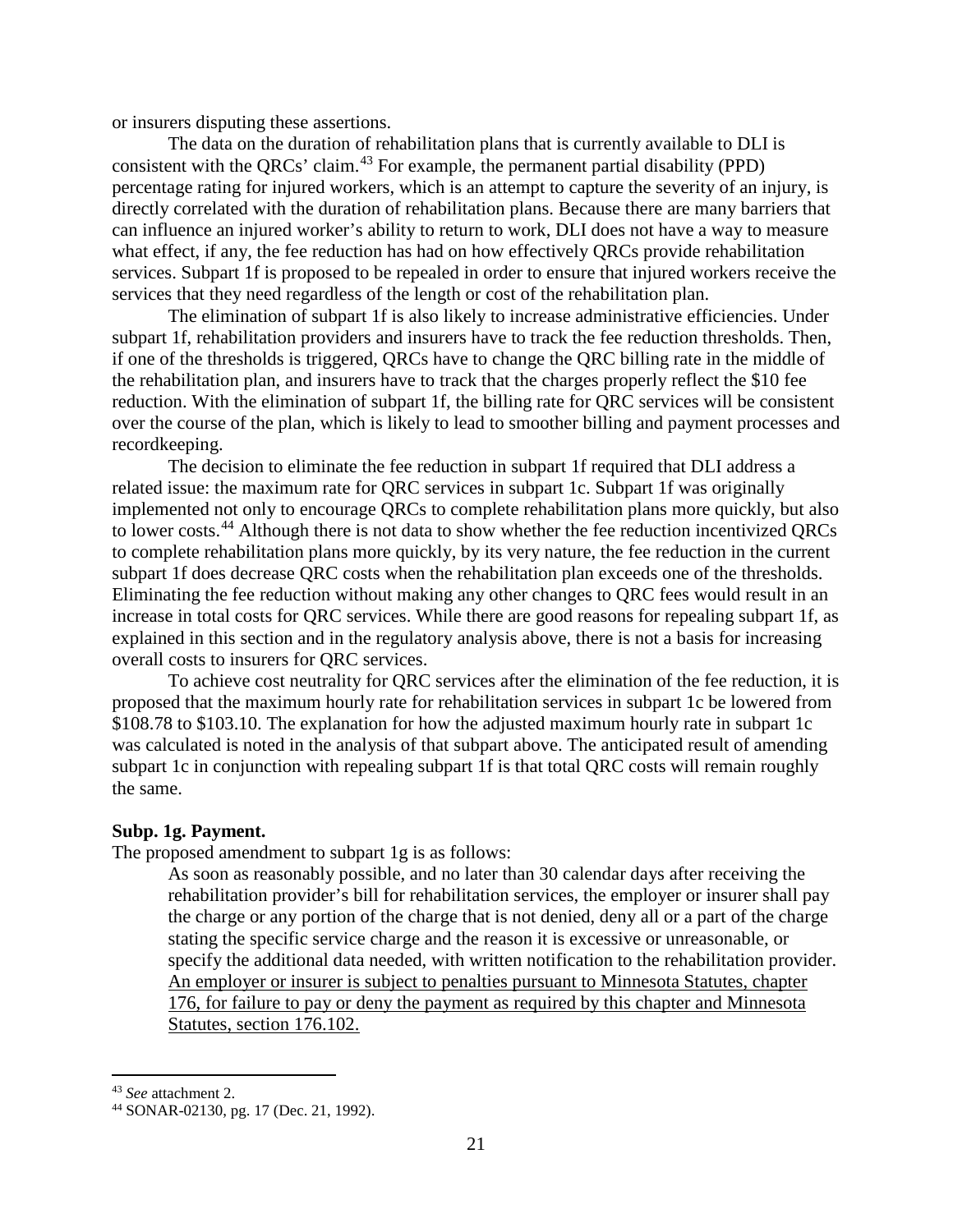The sentence added to subpart 1g states that employers and insurers are subject to penalties under the workers' compensation law, Minn. Stat. ch. 176, if they fail to pay or deny a rehabilitation provider's bill. Insurers do not always timely pay or deny a bill, which leads to avoidable administrative conferences that take up the parties' time and add to costs. Including a reference to penalties in the rule is necessary because insurers and QRCs are not always aware that a penalty is possible. This gives QRCs, who are generally more familiar with the rehabilitation rules than chapter 176, a tool to remind insurers of the 30-day time frame to pay or deny charges, which in turn increases the likelihood that insurers will comply with this rule. The imposition of penalties for failure to timely pay rehabilitation charges is specifically permitted under Minn. Stat. § 176.221, subds. 3a and 6a (2016).<sup>[45](#page-21-0)</sup> Because penalty authority may change in the future, the proposed amendment refers generally to penalties under chapter 176.

#### **Subp. 2. Reasonable and necessary services.**

The Revisor's Office plans to make the following non-substantive amendments to subpart 2: A rehabilitation provider shall bill for only those necessary and reasonable services which that are rendered in accordance with according to Minnesota Statutes, section 176.102, and the rules adopted to administer that section. A dispute about reasonable and necessary services and costs shall be determined by the commissioner or a compensation judge. The commissioner's or a compensation judge's review must include all the following factors: . . . .

## **Subp. 6a. Billing Payment limits on qualified rehabilitation consultant services.**

The proposed amendments to subpart 6a provide as follows:

When a rehabilitation provider other than a qualified rehabilitation consultant is providing and billing for job development or job placement services pursuant to an approved rehabilitation plan, the qualified rehabilitation consultant shall limit the qualified rehabilitation consultant's billing to no payment for more than two six hours in any 30-calendar-day period of qualified rehabilitation consultant services per calendar month requires specific approval by the insurer or a determination by the commissioner or a compensation judge that the services were reasonable and necessary under subpart 2. Billing beyond this limit will require specific approval of the parties or a determination by the department or a compensation judge. Travel time and wait time are not included in the six-hour limit.

Subpart 6a addresses payment limits for QRC services when a rehabilitation provider

<span id="page-21-0"></span><sup>&</sup>lt;sup>45</sup> Minn. Stat. § 176.221, subd. 3a, states that "the commissioner may assess a penalty of up to \$2,000 payable to the commissioner for deposit in the assigned risk safety account for each instance in which an employer or insurer does not pay benefits . . . within the time limits prescribed under this section." Minn. Stat. § 176.221, subd. 6a, states that "the penalties provided by this section apply in cases where payment for treatment under section 176.135, rehabilitation expenses under section 176.102, subdivisions 9 and 11, or permanent partial compensation are not made in a timely manner as required by law or by rule adopted by the commissioner." Statutory provisions that authorize penalties payable to the employee are in Minn. Stat. § 176.225, subds. 1 and 5, which apply, for example, when an insurer neglects or refuses to pay compensation, or is guilty of inexcusable delay in making payments.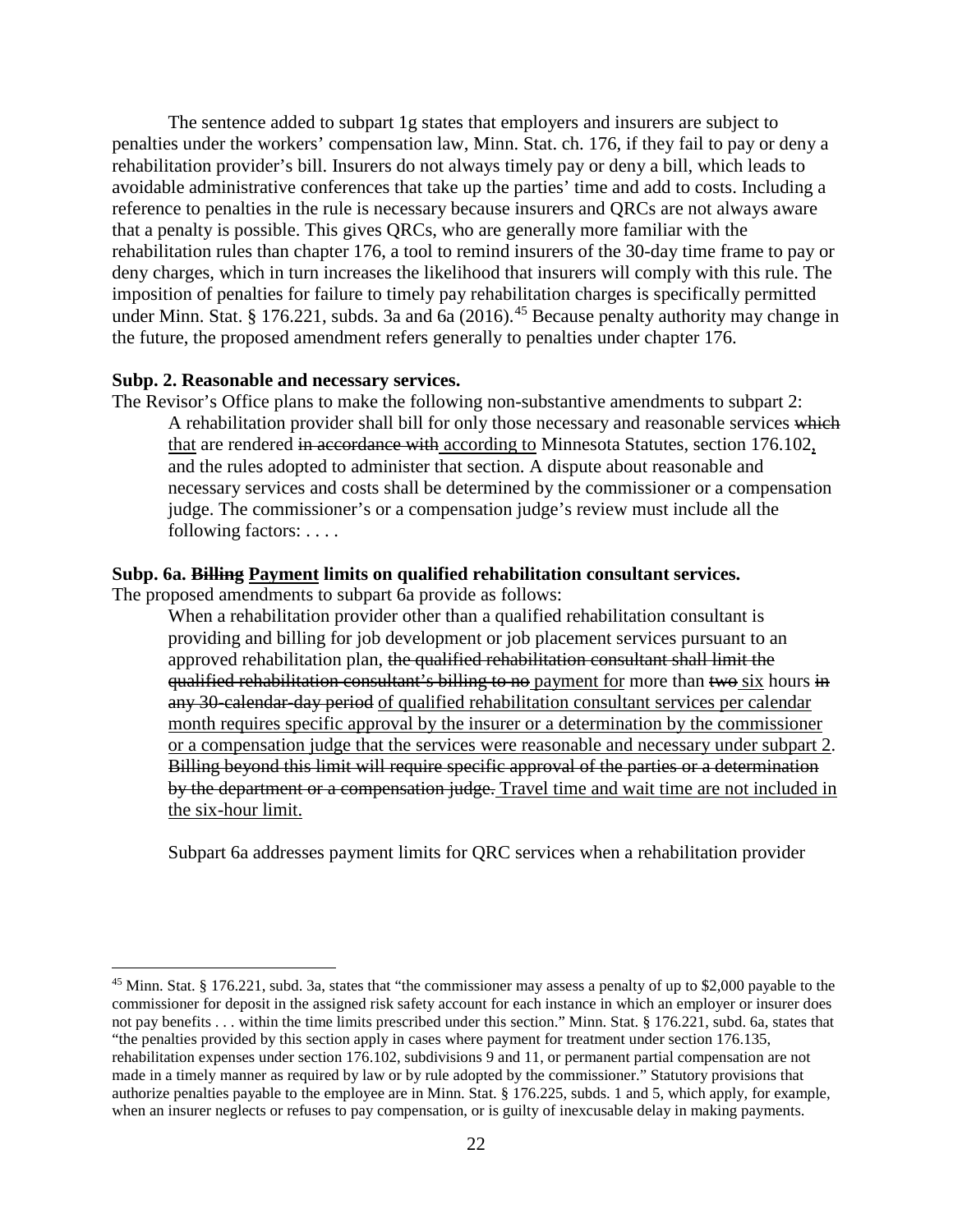other than a ORC is providing job development<sup>[46](#page-22-0)</sup> or job placement<sup>[47](#page-22-1)</sup> services to the injured worker. The proposed amendment to this subpart would increase the number of hours per month for which a QRC may receive payment (without approval from the insurer, commissioner, or compensation judge) when someone else is providing job development/job placement services.<sup>[48](#page-22-2)</sup> The limit on QRC services would increase from two hours per month to six hours per month.

At RRP and WCITF meetings and in written comments submitted to DLI, QRCs stated that it is sometimes necessary for them to provide services for more than two hours per month when the injured worker is receiving job development/job placement services from another provider. QRCs also contended that some insurers routinely deny payment for more than two hours per month. DLI did not receive any comments from insurers disputing these assertions. Under the current rule, during job development/job placement, some QRCs have had to choose between not providing necessary services and providing services for more than two hours per month despite a substantial risk that they would not get paid for the additional work. Therefore, QRCs must either provide the services without payment or file a rehabilitation request with the commissioner to seek approval for the services.

During job development/job placement, QRCs are still responsible for ongoing rehabilitation services including medical management, review of transferrable and vocational test results, identification and adjustment of vocational goals, meeting with the employee and job search vendor, jobsite analysis, and development of on-the-job training programs. Based on discussions at RRP and WCITF meetings and written comments submitted by rehabilitation providers, DLI determined that a six-hour limit will cover most reasonable and necessary QRC services during job development/job placement.

Although the amendments to subpart 6a allow for QRCs to receive payment without prior approval for more time than previously allowed, subpart 2 still allows the insurer to deny payment for services before the six-hour limit if the insurer determines that the services were not reasonable and necessary. The rule amendment strikes an appropriate balance: it ensures that the employee is provided with reasonable QRC services to facilitate job development/job placement while preserving the insurers' ability to challenge the services as unnecessary.

As noted in the analysis of regulatory factor 5, the increase in QRC costs as a result of the proposed rule change could initially be \$412.40 (\$103.10 x 4 hours) per rehabilitation plan for each month that an injured worker receives job development/job placement services from a rehabilitation provider other than the QRC. Since a number of insurers already approve QRC services above two hours a month during job development/job placement, this estimate is a

<span id="page-22-0"></span> $46$  Job development is defined in Minn. R. 5220.0100, subp. 16, but that definition was superseded by an amendment to the rehabilitation statute, which contains a slightly different definition. Minn. Stat. § 176.102, subd. 5(b), states that "job development means systematic contact with prospective employers resulting in opportunities for interviews and employment that might not otherwise have existed, and includes identification of job leads and arranging for job interviews. Job development facilitates a prospective employer's consideration of a qualified employee for employment."<br><sup>47</sup> Minn. R. 5220.0100, subp. 18, defines job placement as "activities that support a qualified employee's search for

<span id="page-22-1"></span>work, including the identification of job leads, arranging for job interviews, the preparation of a client to conduct an effective job search, and communication of information about, but not limited to, the labor market, programs or laws offering employment incentives, and the qualified employee's physical limitations and capabilities as permitted by data privacy laws."

<span id="page-22-2"></span><sup>48</sup> Subpart 6a places a *limitation on QRC services* only when a rehabilitation provider other than a QRC is providing job development or job placement services. This is not to be confused with the *limitation on job development services* prescribed by Minn. Stat. § 176.102, subd. 5(b).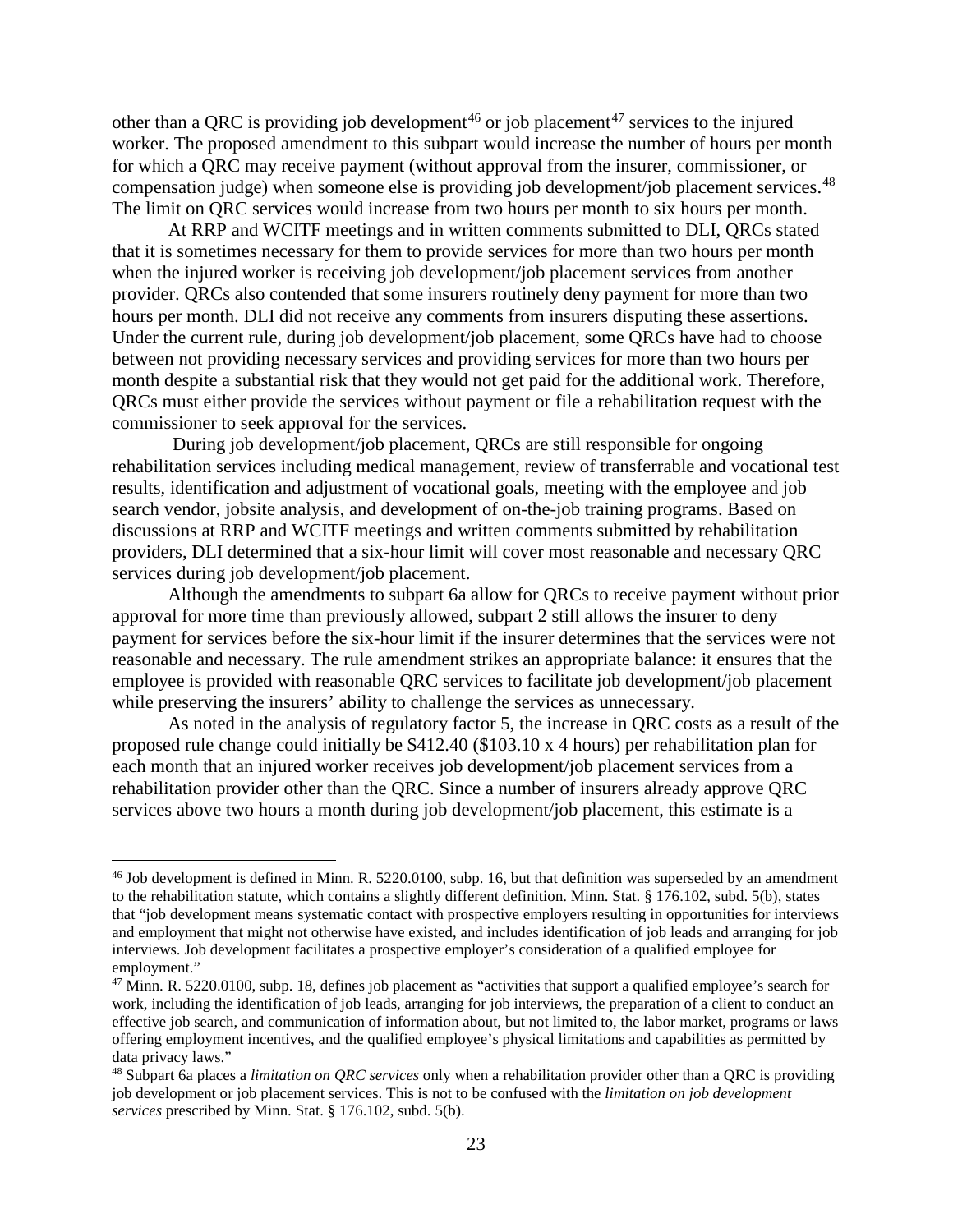maximum increase.[49](#page-23-0)

Finally, the proposed rule provides that a QRC's travel and wait time are not included in the six-hour limit. This amendment is reasonable because including travel and wait time in the limit would mean that some injured workers would receive fewer hours of QRC services. Injured workers who live in rural areas should not receive fewer hours of QRC services as a result of the QRC having to travel longer to attend a medical appointment with the injured worker or meet with the injured worker. Injured workers should not receive fewer hours of QRC services because of wait time, either, because QRCs do not control how long the wait time is to meet with the injured worker's health care provider or to meet to discuss the injured worker's work ability or other vocational rehabilitation issues.

## **Subp. 6b. Plans; exceptions.**

The proposed amendments to subpart 6b are as follows:

The qualified rehabilitation consultant shall bill no more than eight hours for a rehabilitation consultation as described in Minnesota Statutes, section [176.102,](https://www.revisor.mn.gov/statutes/?id=176.102) subdivision 4, and part [5220.0100,](https://www.revisor.mn.gov/rules/?id=5220.0100) subpart 26, and the development, preparation, and filing of a rehabilitation plan as described in Minnesota Statutes, section [176.102,](https://www.revisor.mn.gov/statutes/?id=176.102) subdivision 4, and part [5220.0410.](https://www.revisor.mn.gov/rules/?id=5220.0410) If conditions exist that necessitate traveling over 50 miles to visit the employee, employer, or health care provider, or an unusually difficult medical situation is documentable, billing payment beyond this limit is allowed upon the express consent of the parties specific approval by the insurer or a determination by the department commissioner or a compensation judge that the services were reasonable and necessary under subpart 2.

The minor changes DLI proposes to subpart 6b are meant to clarify when QRCs may receive payment for rehabilitation consultation or the development, preparation, and filing of a rehabilitation plan beyond the eight-hour billing limit. The insurer can agree to pay for more than eight hours of service, or the commissioner or a compensation judge can decide that services beyond the limit were reasonable and necessary as provided in subpart 2. The amended language is consistent with the proposed changes to subparts 6a and 7.

Changing the reference from "department" to "commissioner" reflects the terminology used in Minn. Stat. §§ 176.102 and 176.106.

## **Subp. 7. Case activities requiring insurer consent for payment that require approval or are not billable.**

The amendments to subpart 7 are as follows:

The rehabilitation provider must obtain the consent of the insurer before billing for the following case activities, however, the presence or absence of consent shall not preclude the commissioner or a compensation judge from determining the reasonable value or necessity of these case activities:

The services and activities described in items A and B either require approval or are not billable by the rehabilitation provider.

A. The following services and activities are not compensable unless the rehabilitation plan specifies them, the insurer approves them, or the commissioner or a compensation judge determines that they were reasonable and necessary under

<span id="page-23-0"></span> $49$  For a more detailed discussion on possible costs, see the analysis of regulatory factor (5).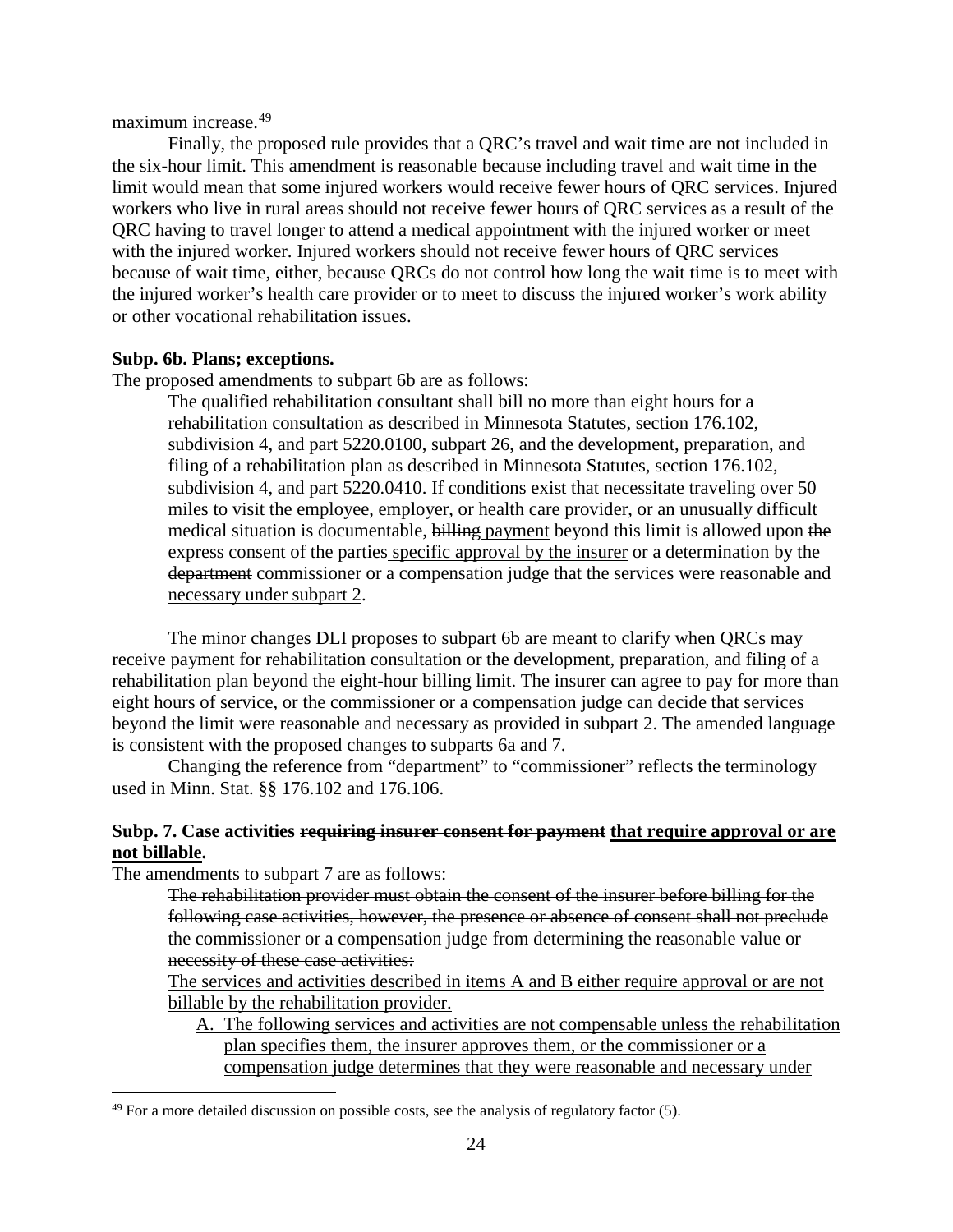subpart 2:

- $A(1)$  when not directed by the plan, phone calls, or visits to health care providers and accompanying the employee to appointments or examinations; or
- B. follow-up activity with employers during job placement services to verify employee applications or applications not arranged by the rehabilitation provider;
- C. phone calls to the department regarding general procedures or questions on rehabilitation direction not related to a specific rehabilitation plan;
- D. unanswered attempted phone calls;
- E. time spent for report writing not required by rules or requested by a party;
- F. assigned qualified rehabilitation consultant service during vendor activity periods beyond required reporting or specific problem solving activity;
- G. time for attendance at an administrative conference by the supervisor of the qualified rehabilitation consultant intern who is providing services to the employee;
- H. before a determination of eligibility, services rendered when a rehabilitation waiver has been requested and was not denied or when the insurer disputes the employee's eligibility for rehabilitation services;
- I. time spent reviewing the file and initial contact to establish rapport with interested parties by an assigned qualified rehabilitation consultant or registered rehabilitation vendor when a case has been transferred from another qualified rehabilitation consultant or vendor within the same rehabilitation firm;
- $\frac{J(2)}{l(2)}$  time spent by a supervisor, <u>or</u> another qualified rehabilitation consultant, or support staff in addition to consulting with or advising the assigned qualified rehabilitation consultant;.
- K. job placement activities beyond 90 days from the start of the job placement effort without a formal plan review or case planning meeting with the employee and insurer;
- L. wait time for a visit without a prearranged meeting or early arrival for a prearranged appointment;
- M. services that duplicate services already provided;
- N. charges beyond the hourly fee for testimony at a judicial hearing when the qualified rehabilitation consultant or registered rehabilitation vendor has provided rehabilitation services under the plan;
- O. travel costs beyond those needed to develop or complete a plan; or
- P. services after a request to suspend or terminate the rehabilitation plan has been filed.
- B. Rehabilitation providers shall not bill for the following services and activities:
	- (1) phone calls to the department regarding general procedures or questions about rehabilitation not related to a specific rehabilitation plan;
	- (2) unanswered attempted phone calls where the rehabilitation provider does not leave a message;
	- (3) time for attendance at an administrative conference by the supervisor of the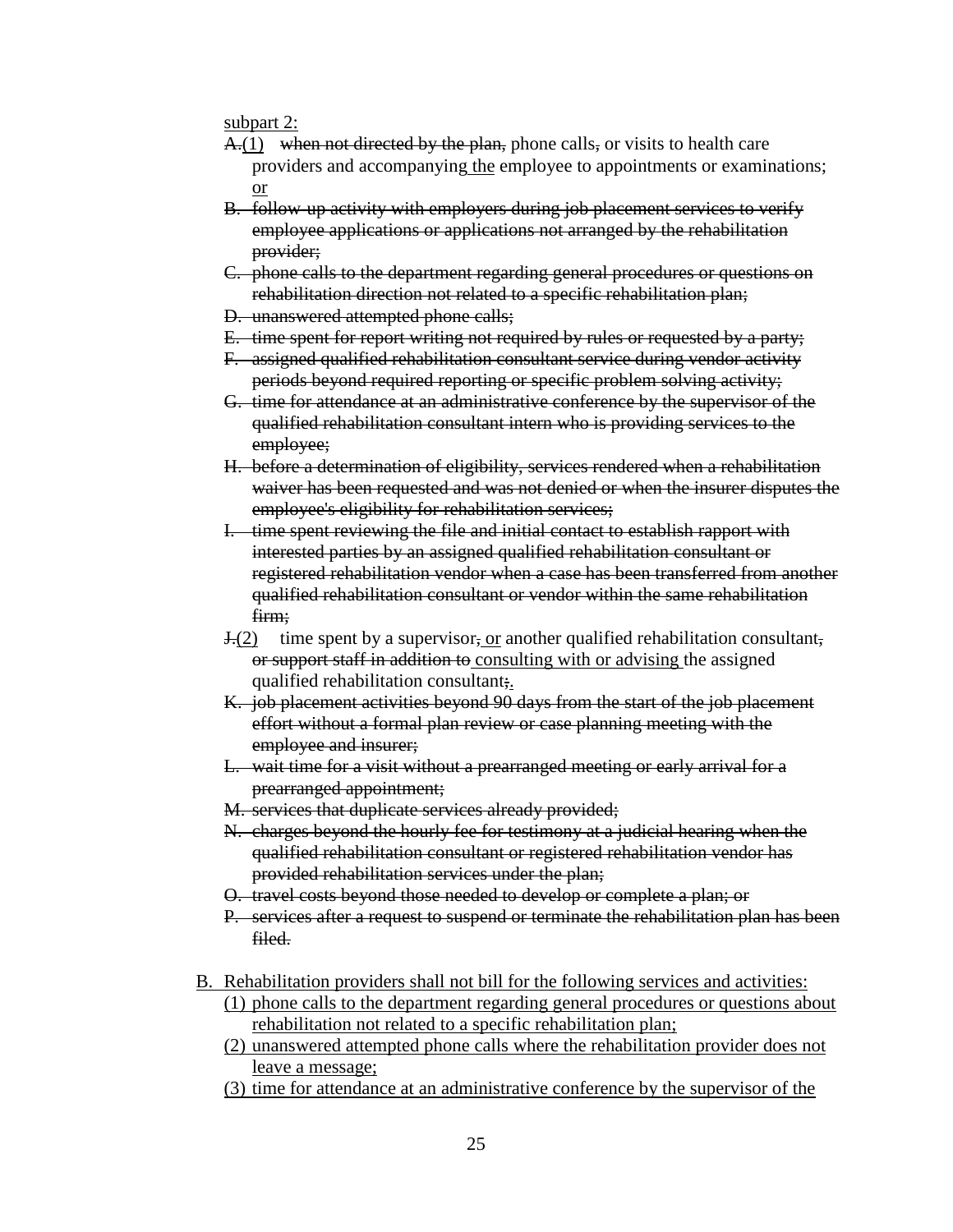qualified rehabilitation consultant intern who is providing services to the employee;

- (4) time spent reviewing the file by an assigned qualified rehabilitation consultant or registered rehabilitation vendor when a case has been transferred from another qualified rehabilitation consultant or registered rehabilitation vendor within the same rehabilitation firm; or
- (5) wait time exceeding 15 minutes for early arrival for a prearranged meeting or appointment.

The amendments to subpart 7 divide certain services and activities into two categories. Item A lists services and activities that are compensable if "they are specified in the rehabilitation plan or approved by the insurer, commissioner, or a compensation judge." The amended subpart makes clear that services and activities "specified in the rehabilitation plan" are compensable because an insurer consents to paying for a type of service by approving a rehabilitation plan that lists such a service. Also, a reference to approval by the commissioner or a compensation judge is added to this subpart because those parties resolve disputes about rehabilitation. As a result, the commissioner or a compensation judge might prescribe compensation for services and activities to which the insurer did not give consent. *See* Minn. Stat. § 176.106; Minn. R. 5220.1900, subp. 2; and 5220.0950.

Item  $A(1)$  (currently item  $(A)$ ). There is no substantive change to this provision. The language is amended to eliminate "when not directed by the plan" because that phrase is redundant—the phrase before the colon in item A now provides that the services and activities in item A (1) are compensable if they are specified in the rehabilitation plan.

Item  $A(2)$  (currently item  $(J)$ ). The reference to "support staff" is deleted because support staff do not consult with or advise the assigned QRC on the rehabilitation plan or related activities. The other amendments to the language clarify the type of activity at issue: "consulting with or advising" the assigned QRC.

Finally, the remaining items in the current rule are either eliminated altogether or moved to the new item B.

Current item B. This provision is eliminated because "follow-up activity with employers during job placement services to verify employee applications or applications not arranged by the rehabilitation provider" is considered investigative and therefore not ever permissible under 5220.1801.

Current item C. This item is moved to the new item B.

Current item D. This item is moved to the new item B.

Current item E. The provision "time spent for report writing not required by rules or requested by a party" is eliminated because it is covered by 5220.1801, subpart 8B. Under 5220.1801, subpart 8B, a rehabilitation provider cannot "act as an advocate for or advise any party about a claims or entitlement issue." This prohibition encompasses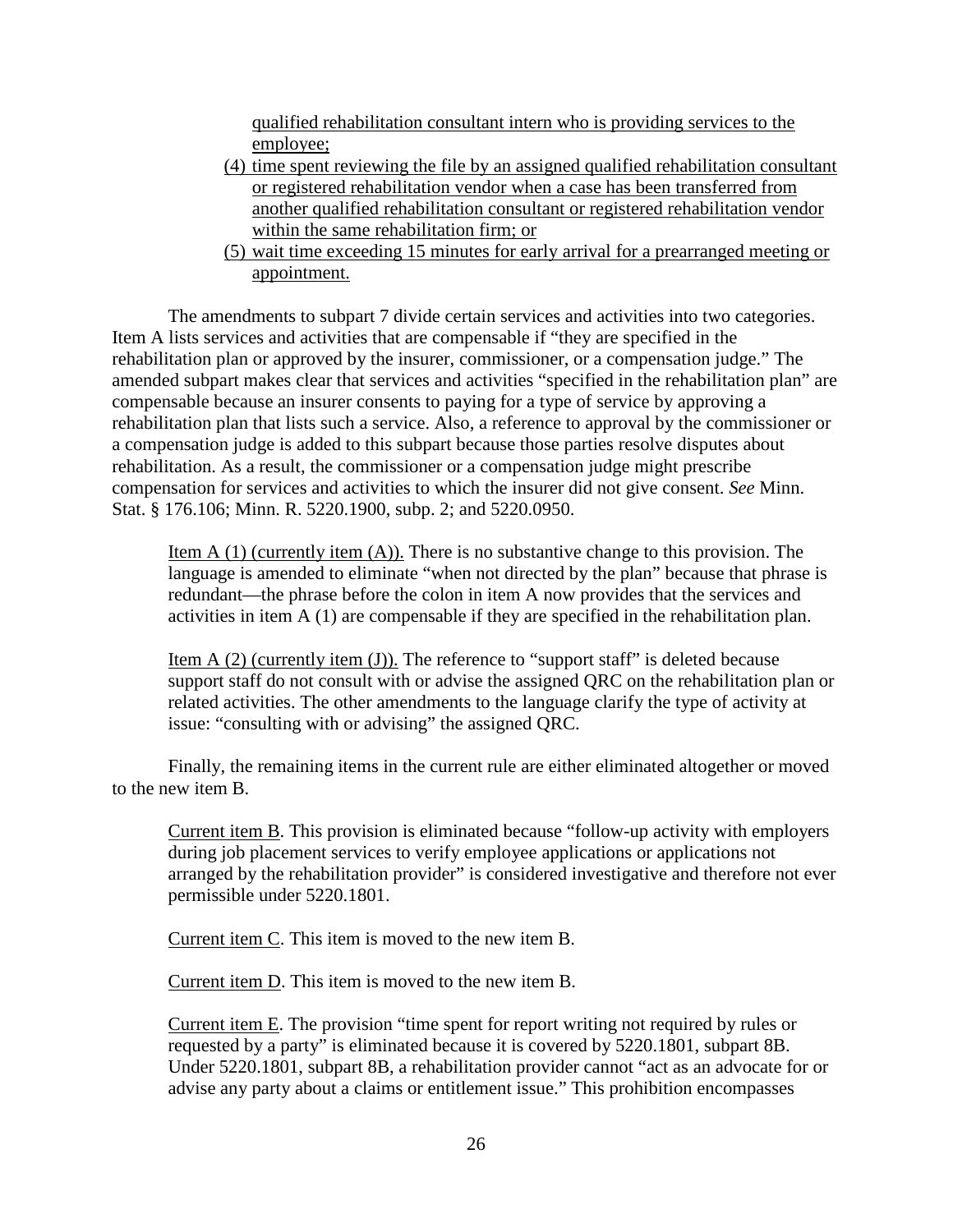report writing about subjects outside of the rehabilitation plan.

Current item F. The provision "assigned qualified rehabilitation consultant service during vendor activity periods beyond required reporting or specific problem solving activity" is eliminated because it is too vague to be helpful to the parties. Services and activities that may have fallen under the category in subpart 7, item F, will be addressed under the "reasonable and necessary" standard in 5220.1900, subpart 2.

Current item G. This item is moved to the new item B.

Current item H. The provision "before a determination of eligibility, services rendered when a rehabilitation waiver has been requested and was not denied or when the insurer disputes the employee's eligibility for rehabilitation services" is eliminated because the language is confusing and because 5220.0120 and 5220.0950 give sufficient guidance for disputes about rehabilitation waivers and entitlement to rehabilitation services. Additionally, Minn. Stat. § 176.104 (2016) states that DLI's Vocational Rehabilitation Unit shall "provide rehabilitation consultation if appropriate" when there is a dispute about liability for workers' compensation benefits.

Current item I. This item is moved to the new item B.

Current item J. This item is renumbered as item A (2) and is discussed above.

Current item K. This provision is eliminated because "job placement activities beyond 90 days from the start of the job placement effort without a formal plan review or case planning meeting with the employee and insurer" have not been occurring. The parties are kept informed about services by progress reports and plan amendments. Disagreements are usually addressed via telephone or email. If necessary, disputes may be resolved through an administrative conference.

Current item L. This item is moved to the new item B.

Current item M. This provision is eliminated because "services that duplicate services already provided" are explicitly addressed by 5220.1900, subpart 2C.

Current item N. The provision "charges beyond the hourly fee for testimony at a judicial hearing when the qualified rehabilitation consultant or registered rehabilitation vendor has provided rehabilitation services under the plan" is eliminated because it is somewhat confusing. Any disputes about reimbursement for work surrounding a legal proceeding will be addressed under the "reasonable and necessary" standard in 5220.1900, subpart 2.

Current item O. The provision "travel costs beyond those needed to develop or complete a plan" is eliminated because billing for "travel time" is addressed in 5220.1900, subparts 1c and 6b. Any other disputes about reimbursement for travel time can be addressed under the "reasonable and necessary" standard in 5220.1900, subpart 2.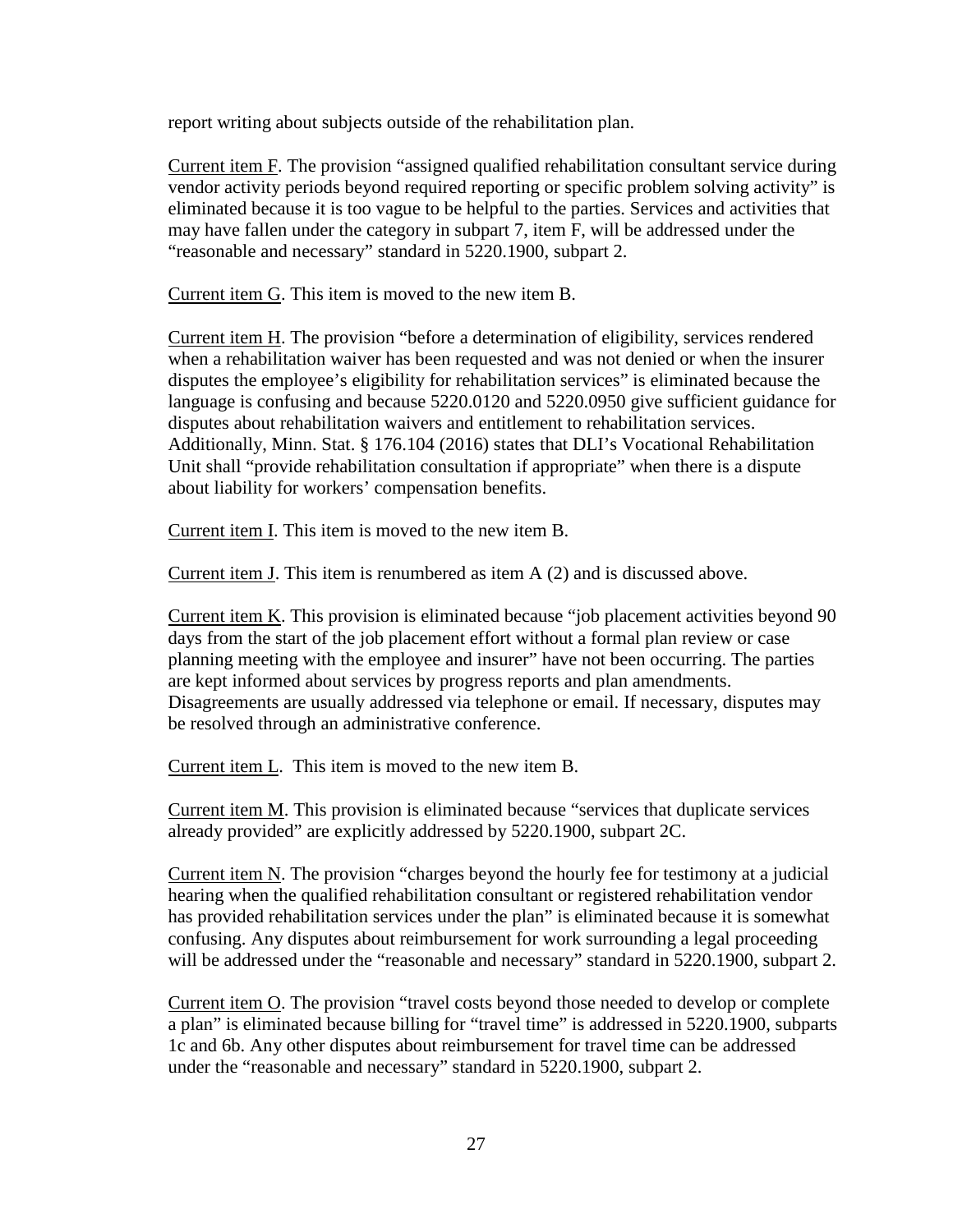Current item P. The provision "services after a request to suspend or terminate the rehabilitation plan has been filed" is eliminated because the issue is addressed in a different rule. 5220.0950, subpart 1C, states that "the assigned qualified rehabilitation consultant shall file with the commissioner and serve on all parties a rehabilitation request for assistance to determine the direction of an approved rehabilitation plan if no party has done so and the qualified rehabilitation consultant is unable to plan or implement rehabilitation services."

The new item B lists activities for which rehabilitation providers are not allowed to bill. In other words, rehabilitation providers should never be compensated for the activities listed in item B.

Item B (1). This is moved from the current item C, which is deleted. Rehabilitation providers should never bill for "phone calls to the department regarding general procedures or questions about rehabilitation not related to a specific rehabilitation plan" because this activity does not further an agreed-upon rehabilitation plan. General questions of the department are not specific to an employee, and therefore cannot be billed to the insurer for that employee's claim.

Item B (2). This is moved from the current item D, which is deleted. Rehabilitation providers should never bill for "unanswered attempted phone calls where the rehabilitation provider does not leave a message" because time spent to make such a phone call is negligible and provides no value to the rehabilitation plan.

Item B (3). This is moved from the current item G, which is deleted. Rehabilitation providers should never bill for "time for attendance at an administrative conference by the supervisor of the qualified rehabilitation consultant intern who is providing services to the employee" because this activity is a management task that is supervisory in nature. It is related to training the intern to work as a regular QRC rather than providing services to an injured worker, and is required of the supervisor as part of the intern's learning process. *See* Minn. R. 5220.1400.

Item B (4). This is moved from the current item I, which is deleted. Rehabilitation providers should never bill for "time spent reviewing the file by an assigned qualified rehabilitation consultant or registered rehabilitation vendor when a case has been transferred from another qualified rehabilitation consultant or vendor within the same rehabilitation firm." This cost should be borne by the rehabilitation firm rather than the insurer so that the rule is consistent with 5220.1802, subpart 4a, which states that a rehabilitation firm "may not charge a party for the transfer of information to the new qualified rehabilitation consultant or qualified rehabilitation firm."

Item B (5). This is similar to the current item L, which is deleted. Rehabilitation providers should never bill for wait time exceeding 15 minutes for early arrival for a prearranged meeting or appointment. Current item L provided that no wait time was compensable. However, DLI determined that it is reasonable to compensate rehabilitation providers for some wait time because it is appropriate for QRCs to aim to arrive a few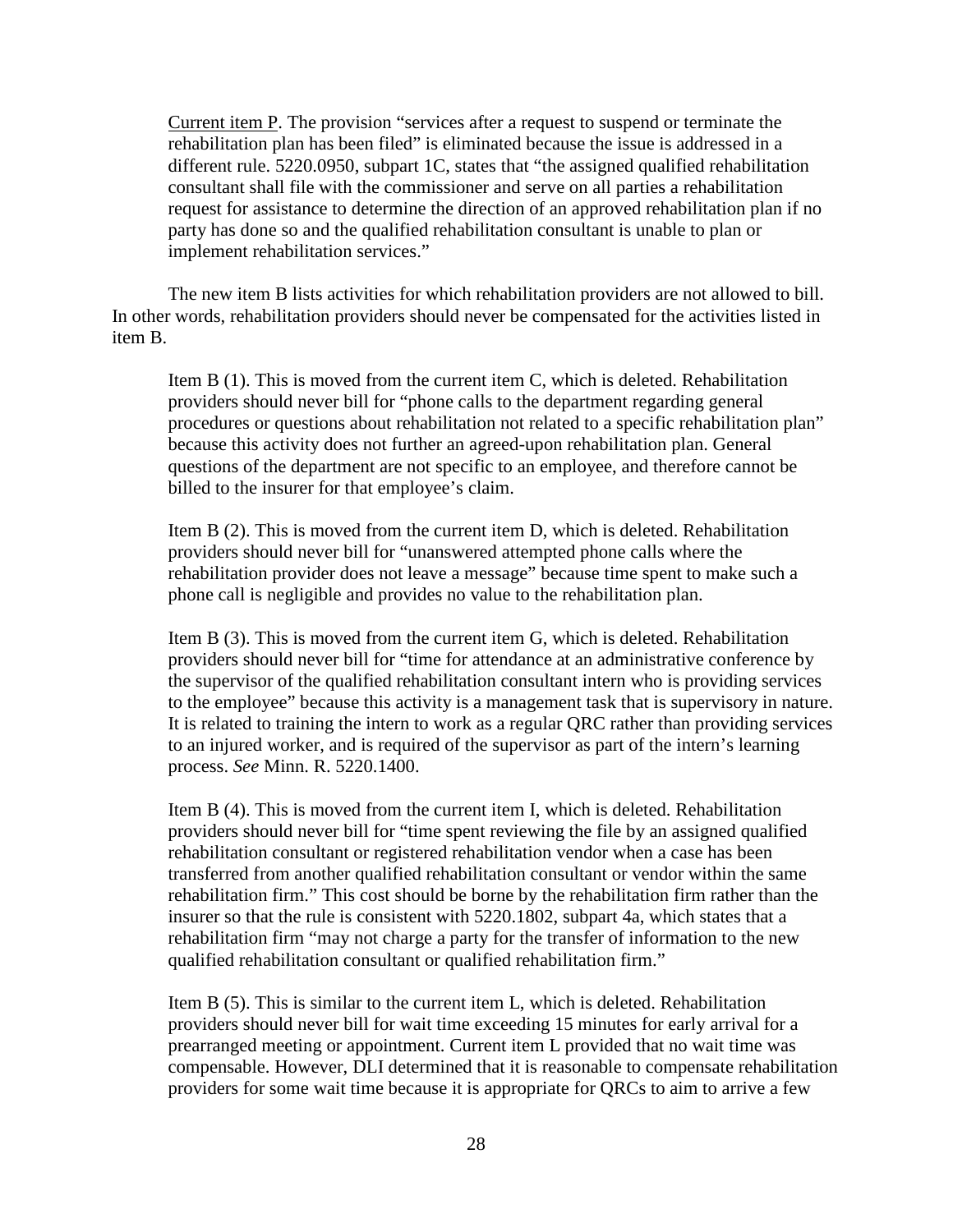minutes early to prearranged meetings and appointments to ensure that they are not late due to traffic or other unforeseen circumstances.

**CONCLUSION: Based on the preceding information and analyses, the proposed rules are both needed and reasonable.**

**\_\_\_\_\_\_\_\_\_\_\_\_\_\_\_\_\_\_\_\_\_\_\_\_\_\_\_\_\_\_\_\_\_\_\_\_\_\_\_\_\_\_** 

\_\_\_\_\_4-19-2018\_\_\_\_\_\_ \_\_\_\_\_\_\_\_\_\_\_\_\_\_\_\_\_\_\_\_\_\_\_\_\_\_\_\_\_

Date Ken B. Peterson, Commissioner

Department of Labor and Industry

This Statement of Need and Reasonableness was made available for public review on April 20, 2018.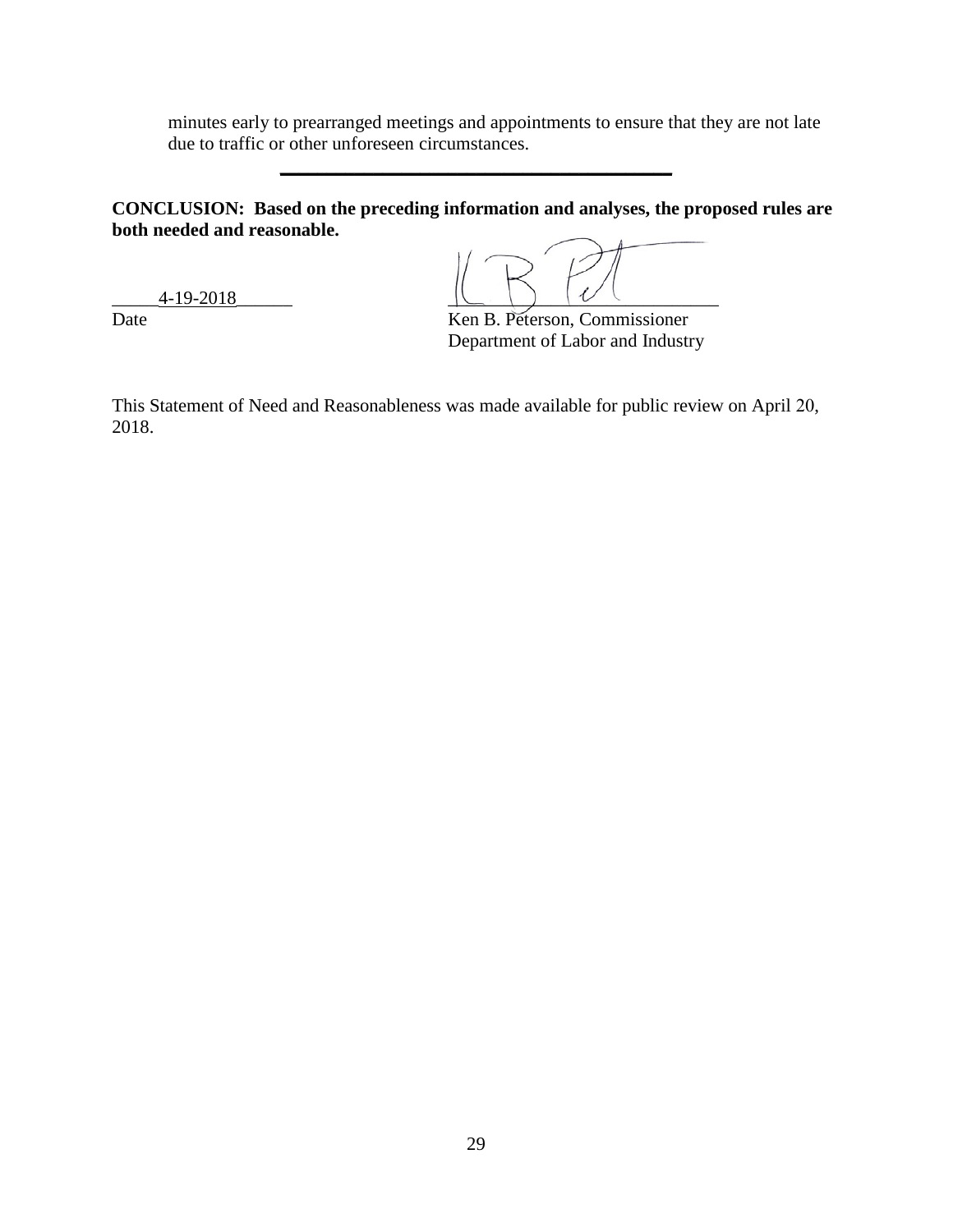|                            | А              | B                       |                      |
|----------------------------|----------------|-------------------------|----------------------|
|                            | Current rules: | Estimated increase in   | Proposed rules: no   |
|                            | \$10/hour fee  | QRC plan costs if       | fee reduction,       |
|                            | reduction,     | \$10/hour fee reduction | maximum QRC rate     |
|                            | thresholds at  | were eliminated with no | adjusted to maintain |
|                            | \$3,500 and 39 | change to the maximum   | total QRC plan costs |
|                            | weeks          | QRC rate [3]            | neutrality [4], [5]  |
| Maximum hourly QRC rate as |                |                         |                      |
| of 10/1/17                 | \$108.78       | \$108.78                | \$103.10             |
| Mean QRC plan cost         | \$6,684        | \$7,052                 | \$6,684              |
| Total QRC plan costs [2]   | \$37,926,971   | \$40,015,168            | \$37,927,159         |

# **Estimated economic effects of changes to Minn. R. 5220.1900, subps. 1c & 1f on QRC plan costs [1]**

#### **Notes**

1. Estimates are based on the 5,674 plan closures from Oct. 1, 2015, to Sept. 30, 2016 in the Department's workers' compensation claims database.

2. The total QRC plan costs in column A was calculated by taking the sum of costs reported on Plan Closure (R8) forms for plans closed from Oct. 1, 2015, to Sept. 30, 2016, and then adjusting the sum to reflect the maximum hourly QRC rate of \$108.78 effective Oct. 1, 2017. The total QRC plan costs only includes current QRC costs; it does not include costs for prior QRCs, vendors, or other services.

3. The total QRC plan costs in column B--\$40,015.168--was calculated by adding back in the \$10 fee reduction to the \$37,926,971 value.

4. The adjusted maximum hourly QRC rate in the proposed rules was calculated by multiplying the ratio of total QRC plan costs with and without hourly fee reductions by the maximum hourly QRC rate for Oct. 1, 2017. The equation is (37,926,971/40,015,168)\*108.78=103.10. The new maximum QRC rate will produce approximately the same total QRC costs as under the current rules.

5. The difference between the total QRC plan costs in column C as compared to column A is due to rounding the adjusted maximum hourly QRC rate--\$103.10--to the nearest cent.

#### **Assumptions**

1. The estimates cannot account for any future change in billing or payment practices or provision of services under a rehabilitation plan.

2. The estimates in this table are based on the Plan Closure (R8) forms, which reflect what QRCs billed rather than what they were paid.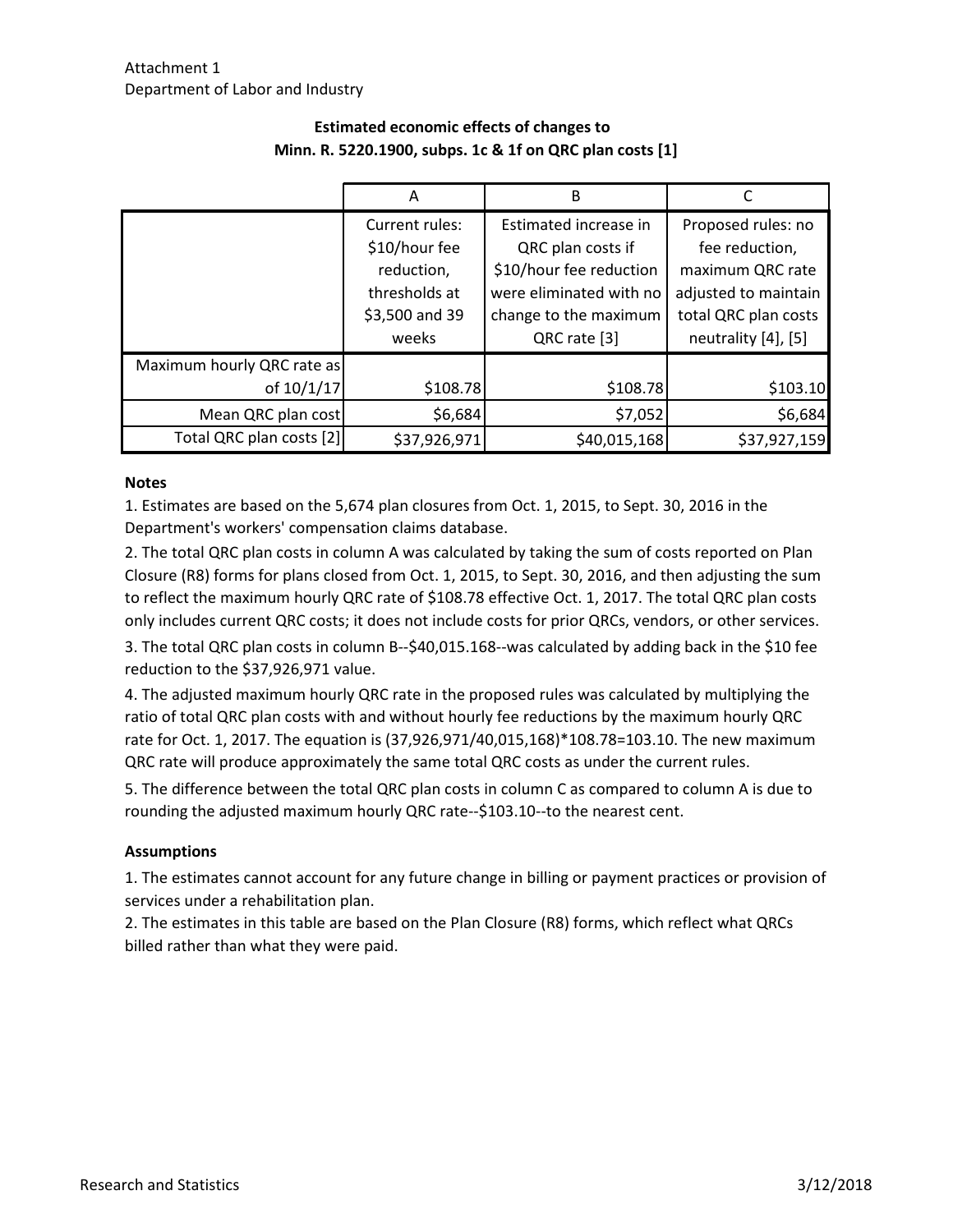#### Attachment 2

Minnesota Department of Labor and Industry Research and Statistics March 8, 2018

Statistics based on 5,487 plans closed in 2016 for injuries from 2010 through 2016. Source: Minnesota workers' compensation claims database.

**Average duration of current vocational rehabilitation plan, in days** Average duration for all cases: 362 days





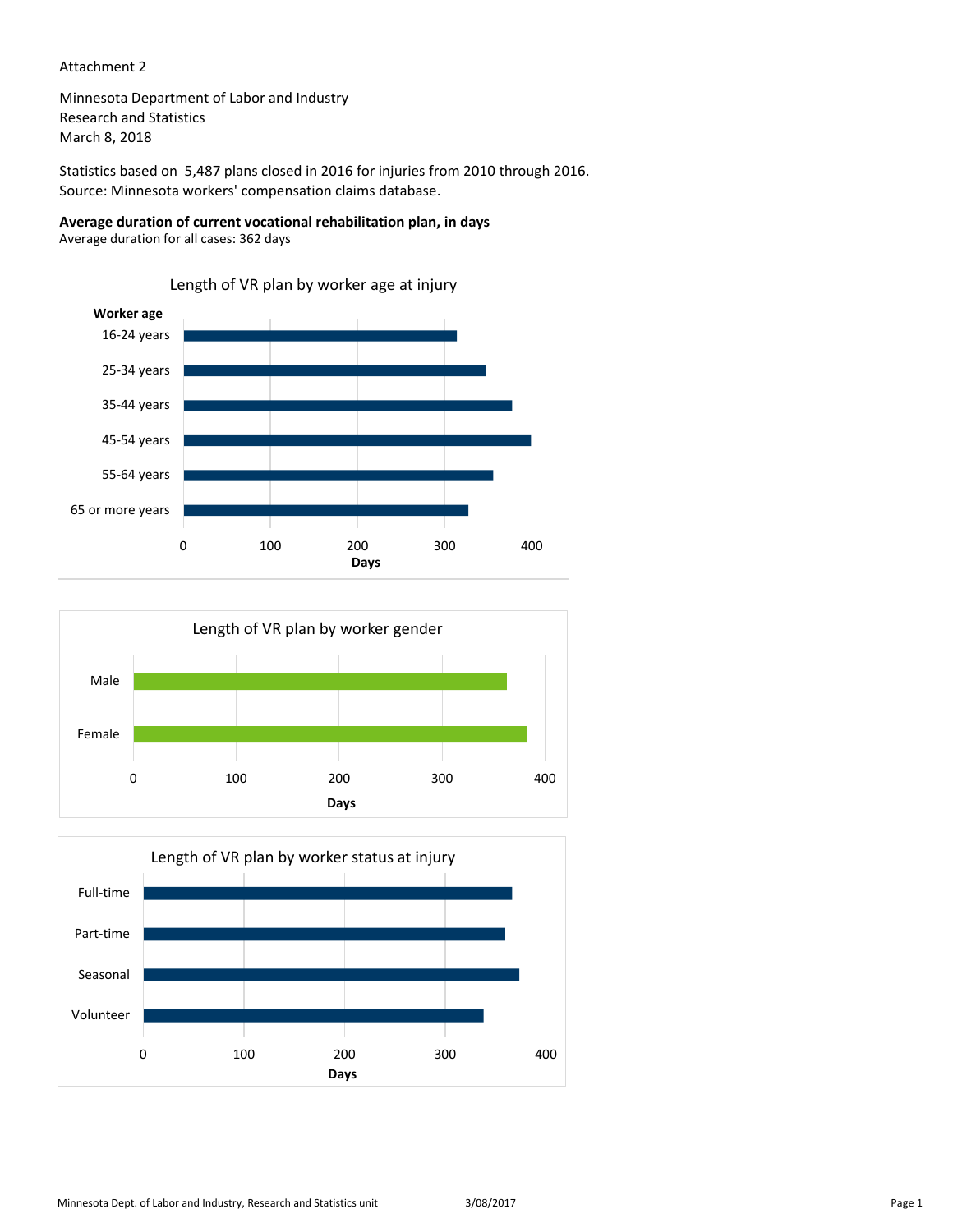

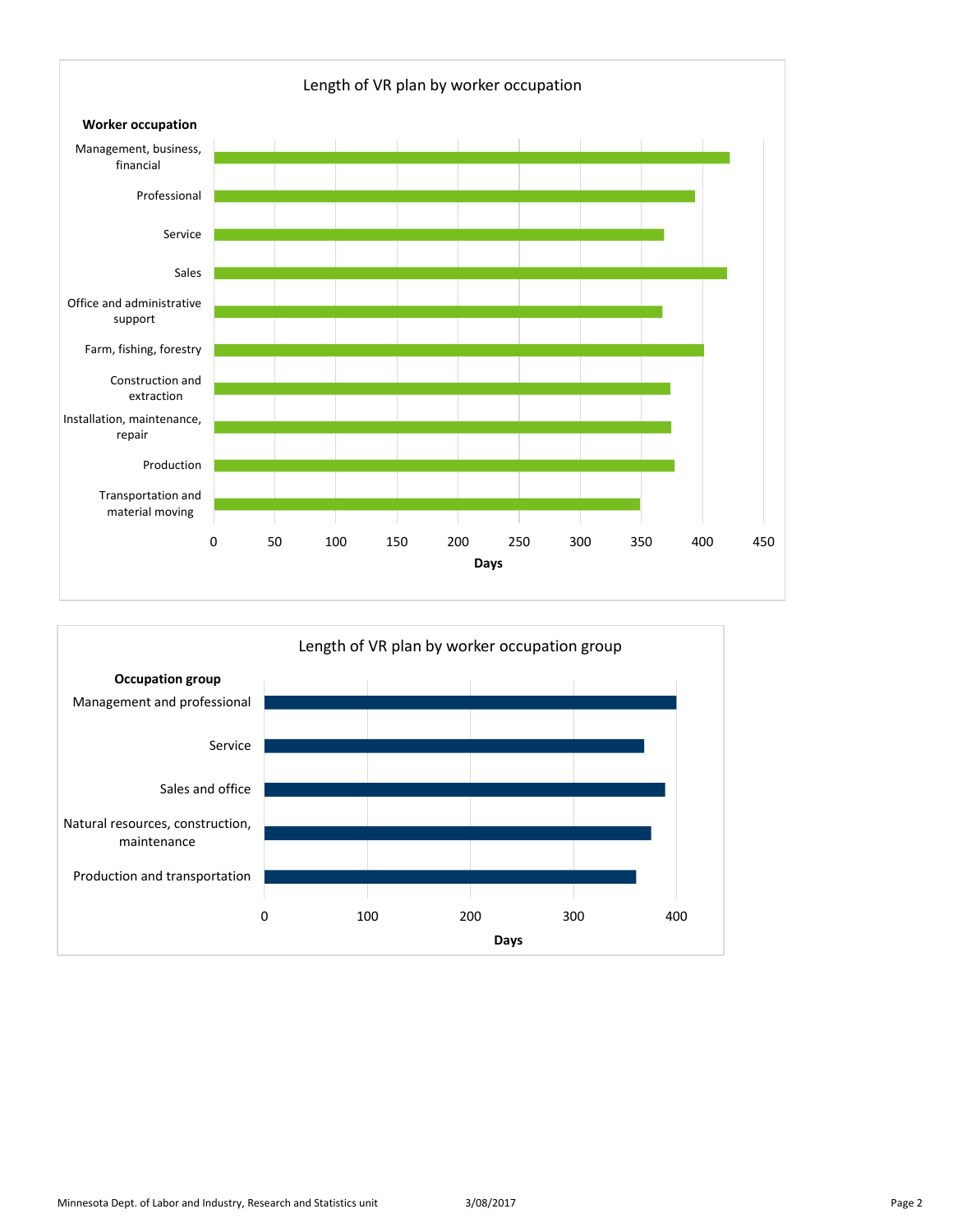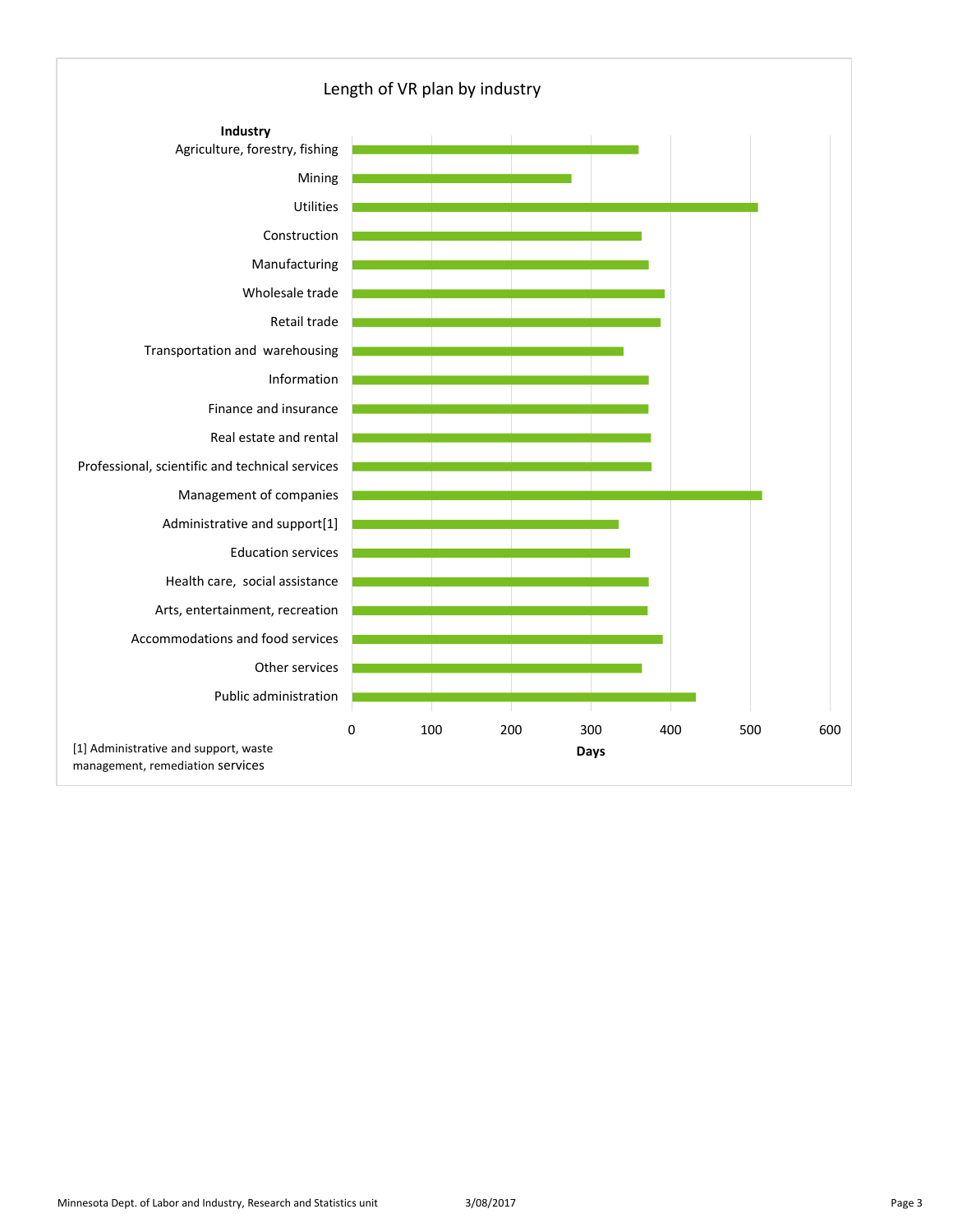

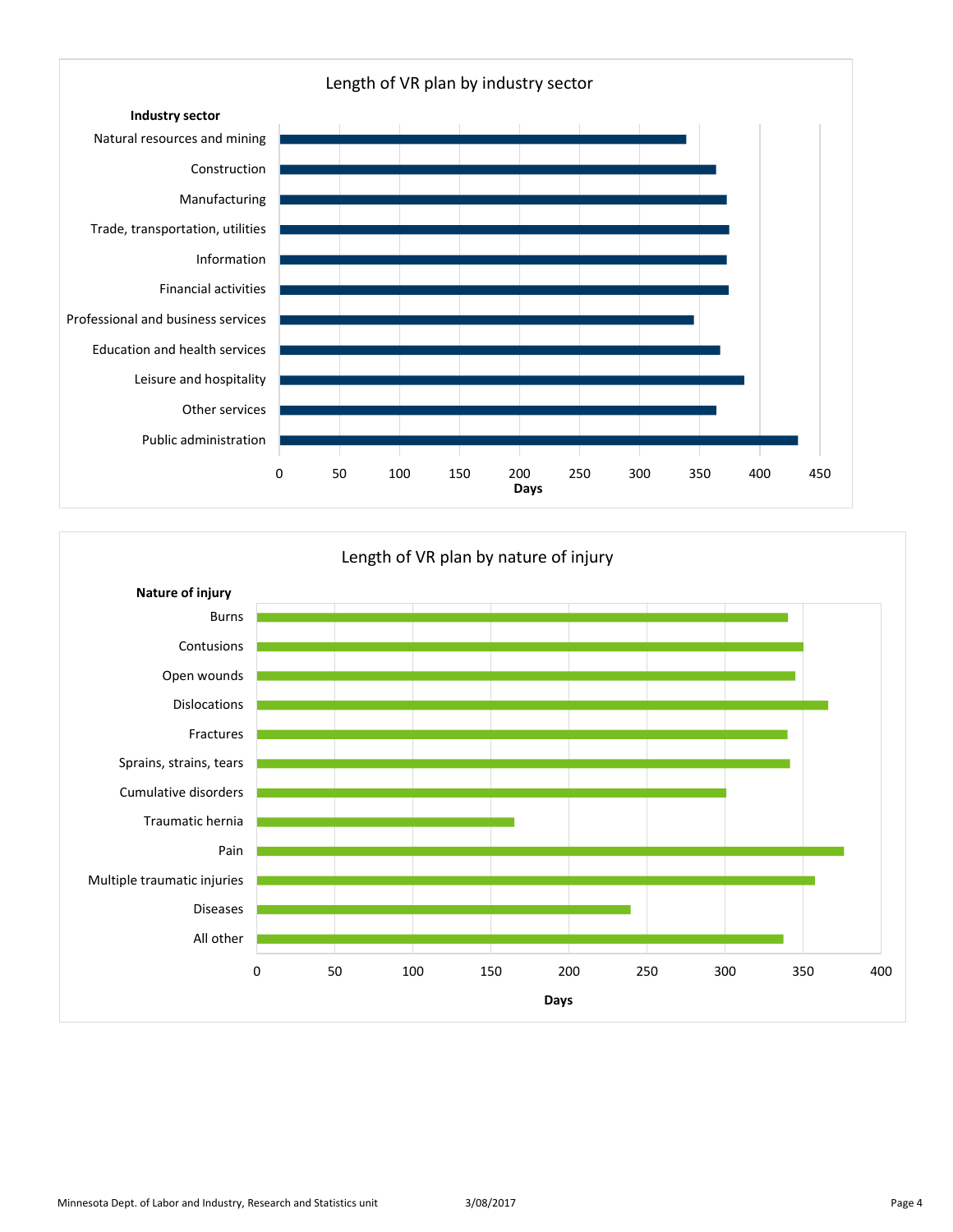





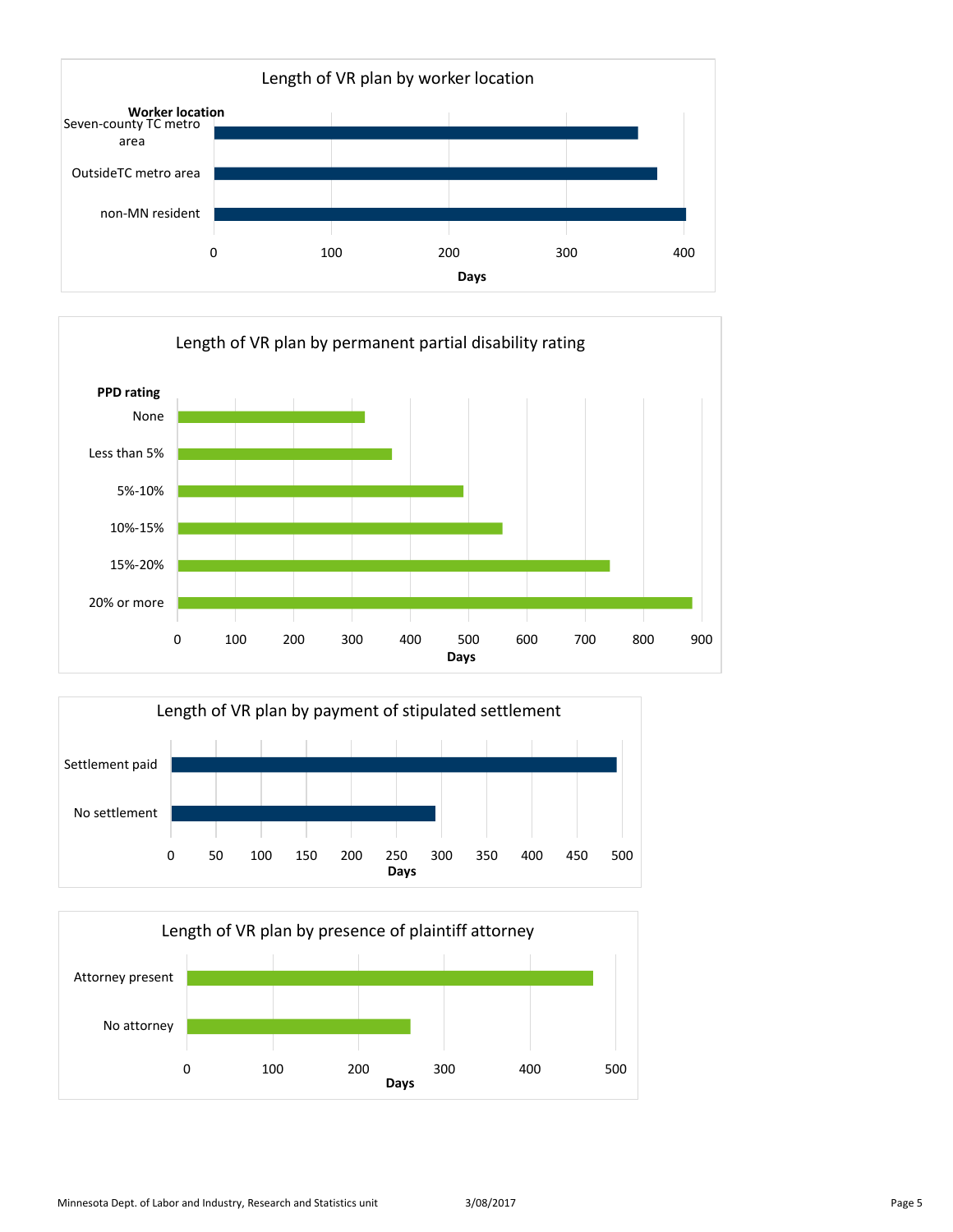

### **Average QRC charges for current vocational rehabilitation plan, not inflation-adjusted** Average QRC charges for all cases: \$6,170



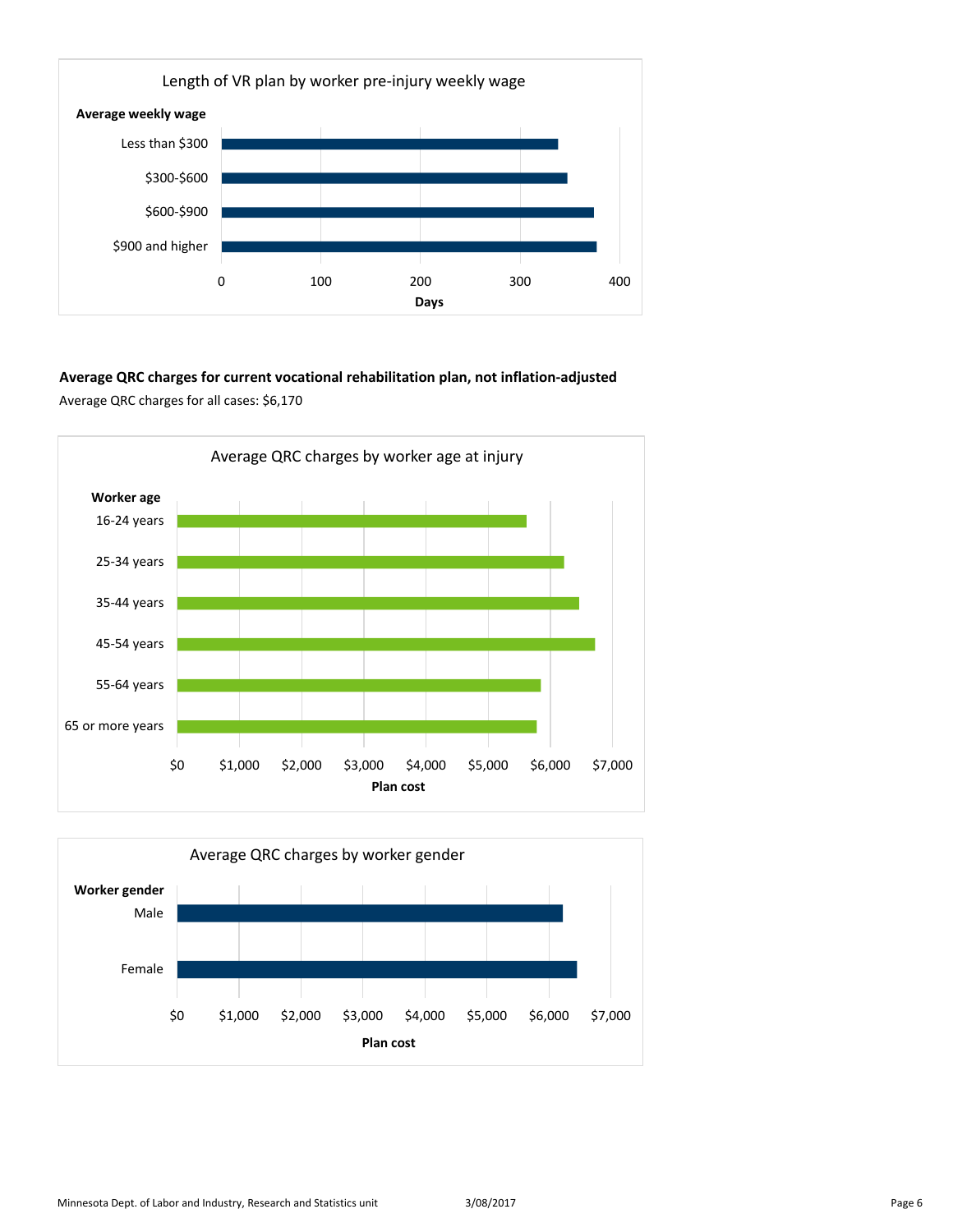



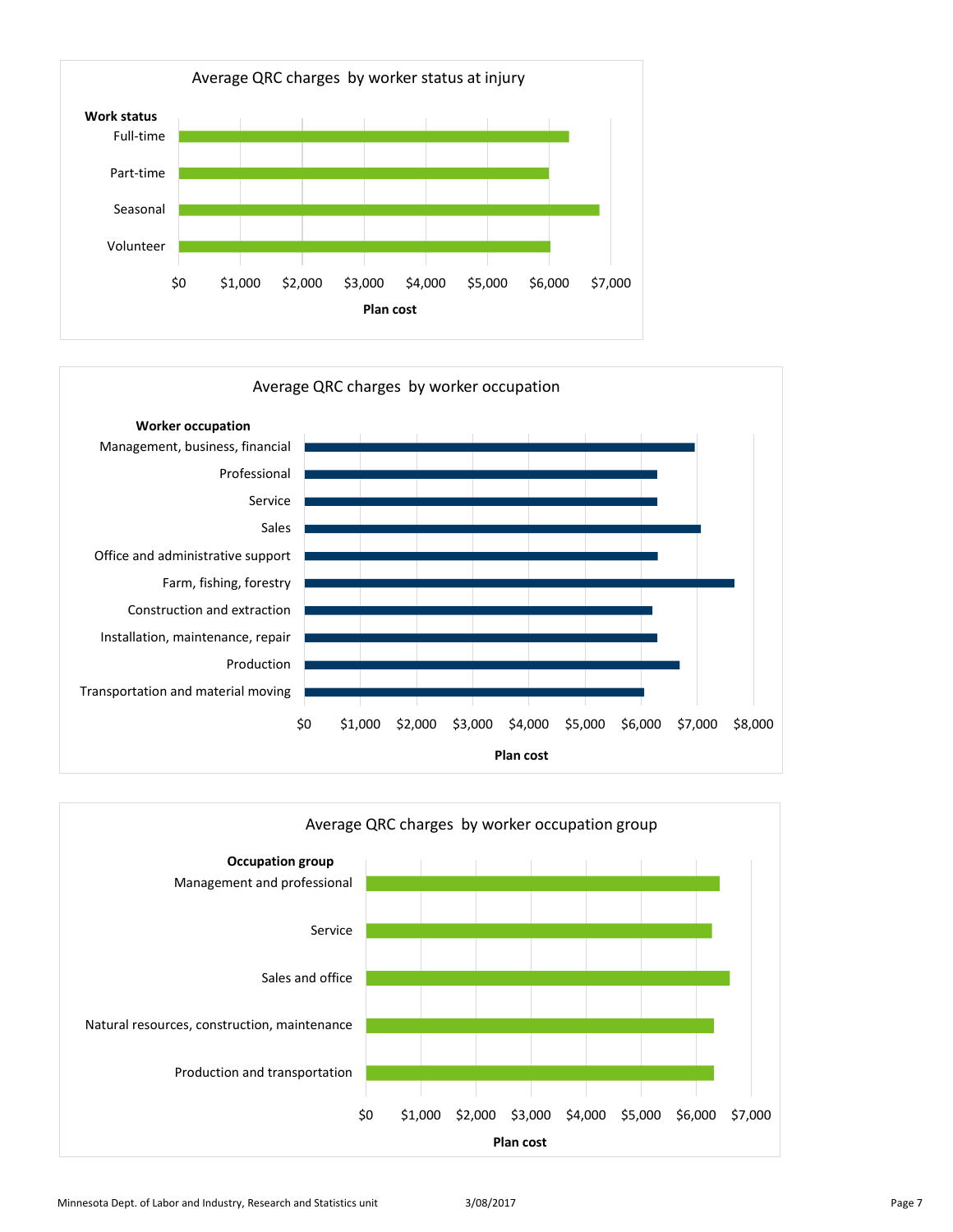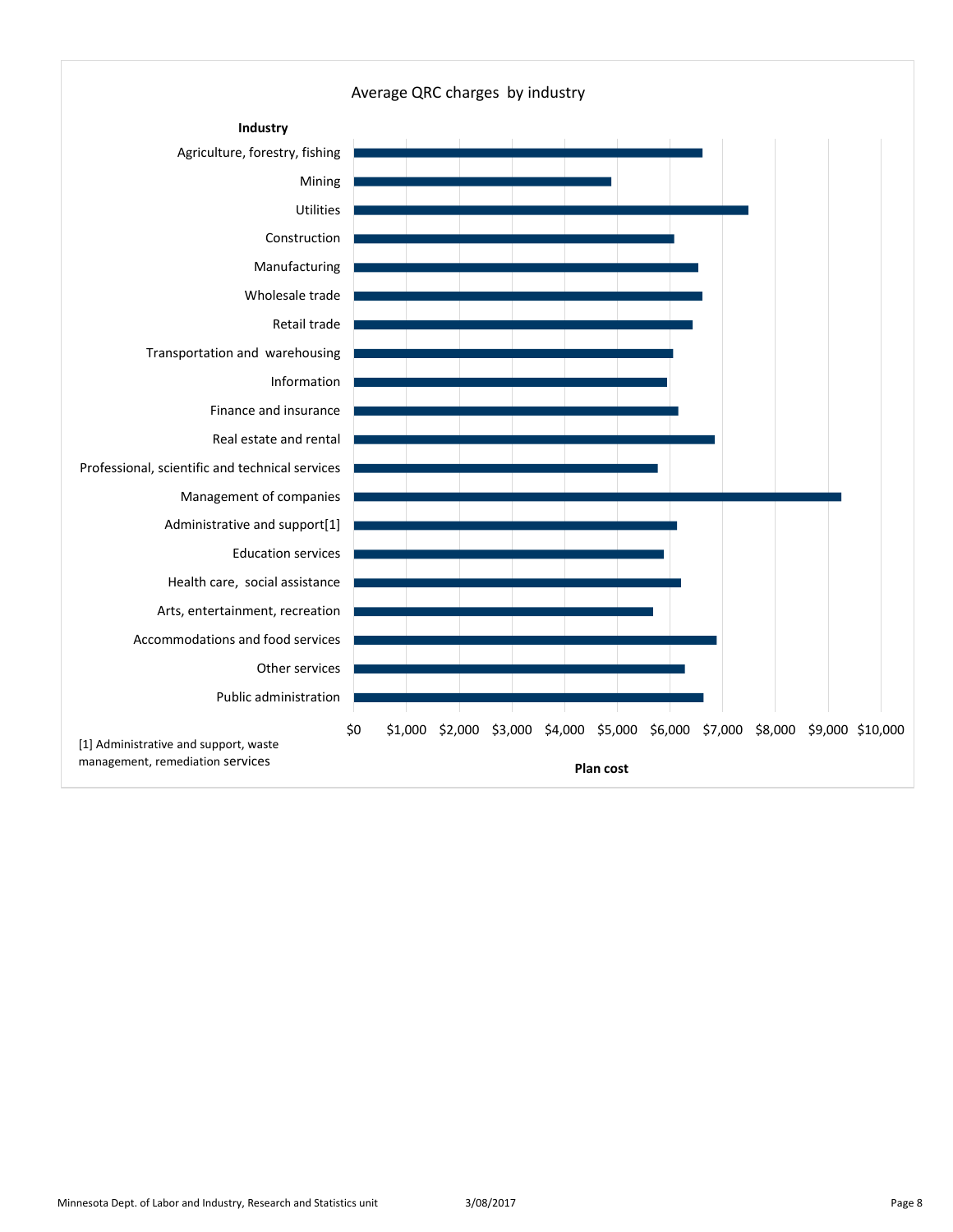

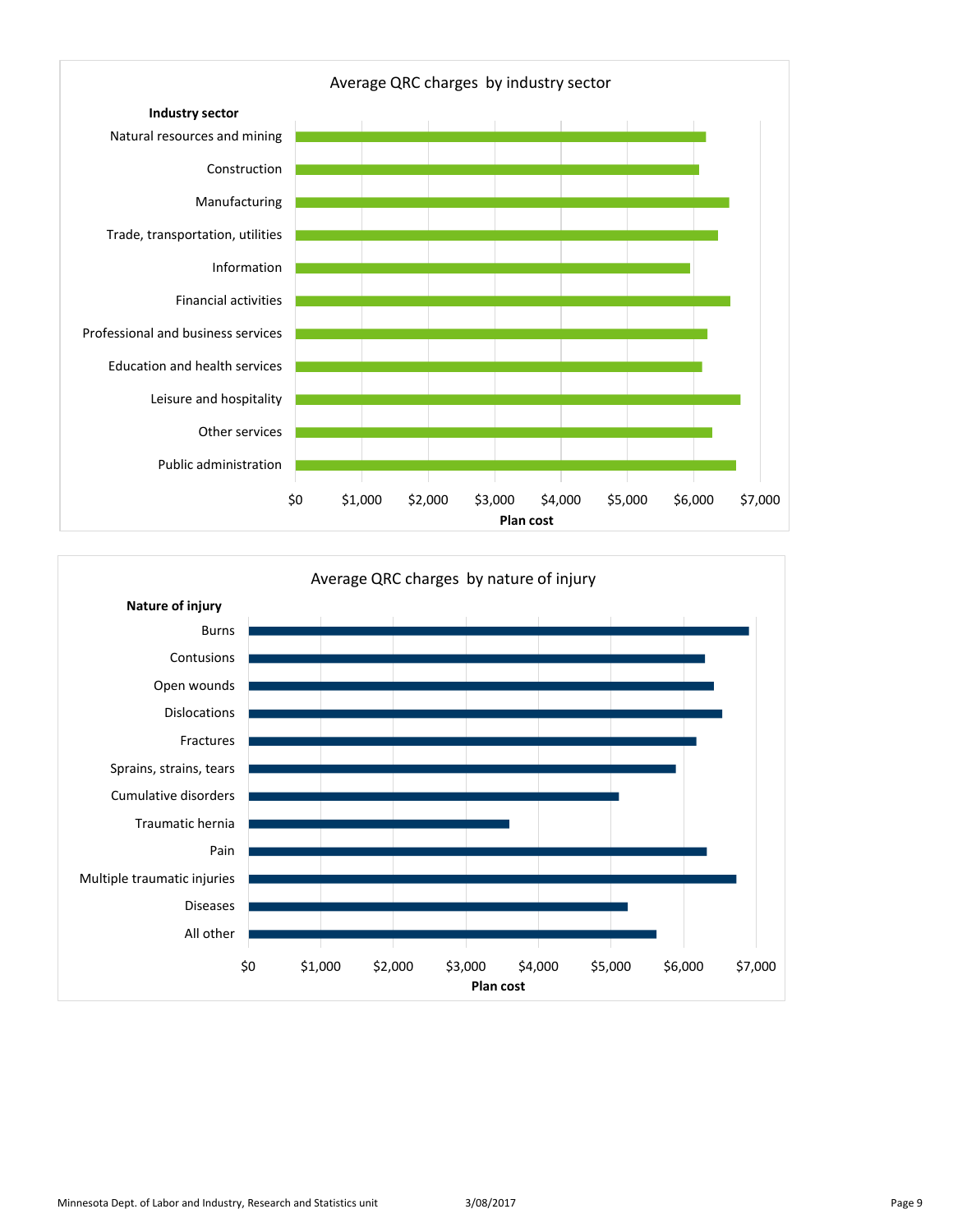